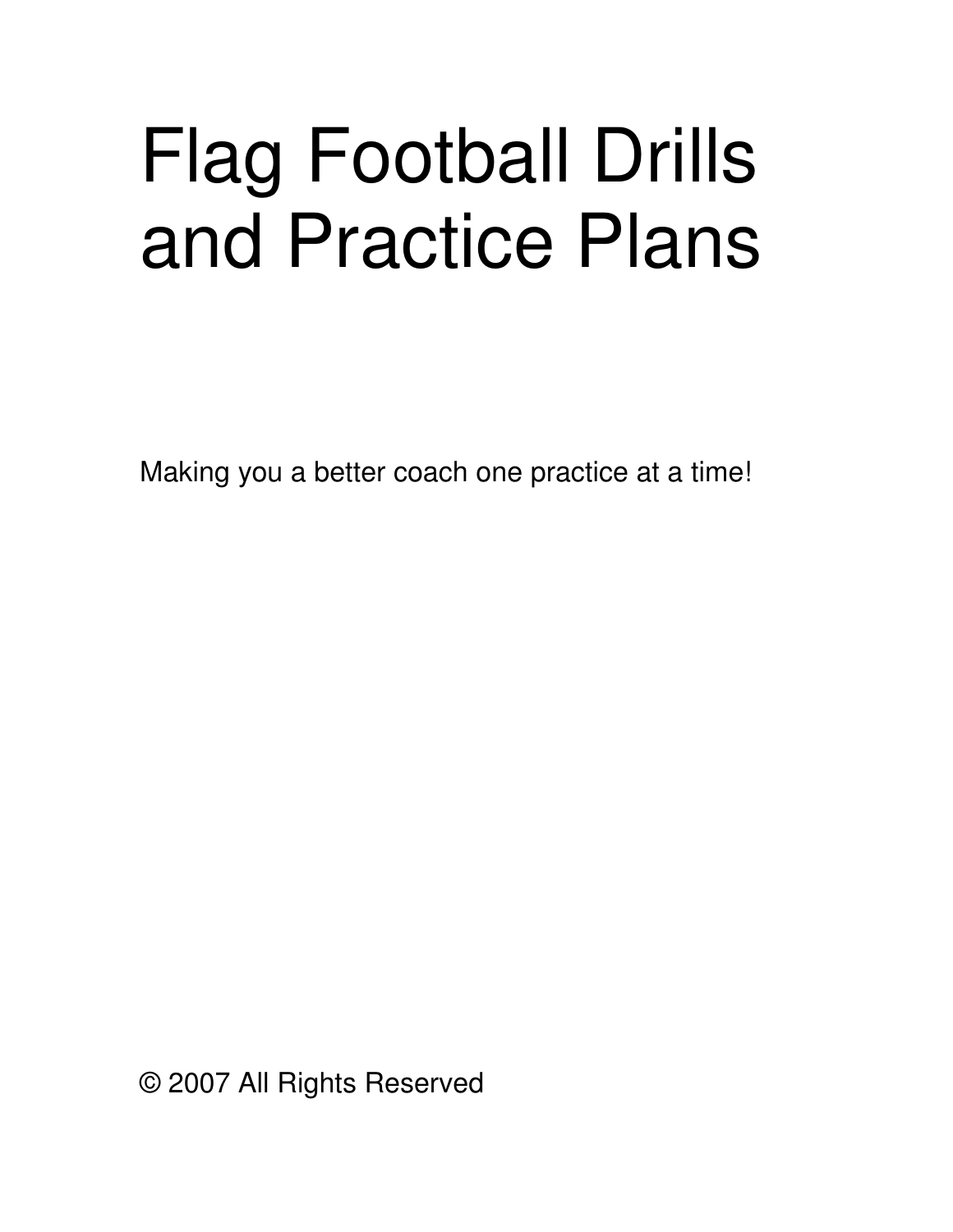#### **Copyright Notice**

The material enclosed is copyrighted. You do not have resell rights or giveaway rights to the material provided herein. Only customers that have purchased this material are authorized to view it. If you think you may have an illegally distributed copy of this material, please contact us immediately. Please email knowledgesupport@gmail.com to report any illegal distribution.

Copyright 2007 Knowledge Spot Inc. All rights reserved.

No part of this publication may be reproduced or transmitted in any form or by any means, electronic or mechanical, including photocopying or by information storage and retrieval systems. It is illegal to copy this material and publish it on another web site, news group, forum, etc. even if you include the copyright notice.

#### **Legal Notices**

While all attempts have been made to verify information provided in this publication, neither the author nor the publisher assumes any responsibility for errors, omissions or contrary interpretation of the subject matter herein. The publisher wants to stress that the information contained herein may be subject to varying state and/or local laws or regulations. All users are advised to retain competent counsel to determine what state and/or local laws or regulations may apply to the user's particular operation. The purchaser or reader of this publication assumes responsibility for the use of these materials and information. Adherence to all applicable laws and regulations, federal, state and local, governing professional licensing, operation practices, and all other aspects of operation in the US or any other jurisdiction is the sole responsibility of the purchaser or reader. The publisher and author assume no responsibility or liability whatsoever on the behalf of any purchaser or reader of these materials. Any perceived slights of specific people or organizations are unintentional.

#### **Consult Your Physician**

The techniques, ideas, and suggestions in this document are not intended as a substitute for proper medical advice! Consult your physician or health care professional before performing any exercise or exercise technique. Any application of the techniques, ideas, and suggestions in this document is at the reader's sole discretion and risk.

The author and publisher of this document and their employers make no warranty of any kind in regard to the content of this document, including, but not limited to, any implied warranties of merchantability, or fitness for any particular purpose. The author and publisher of this document and their employers are not liable or responsible to any person or entity for any errors contained in this document, or for any special, incidental, or consequential damage caused or alleged to be caused directly or indirectly by the information contained in this document.

> **- 2 – Flag Football Drills and Practice Plans © 2007 All Rights Reserved**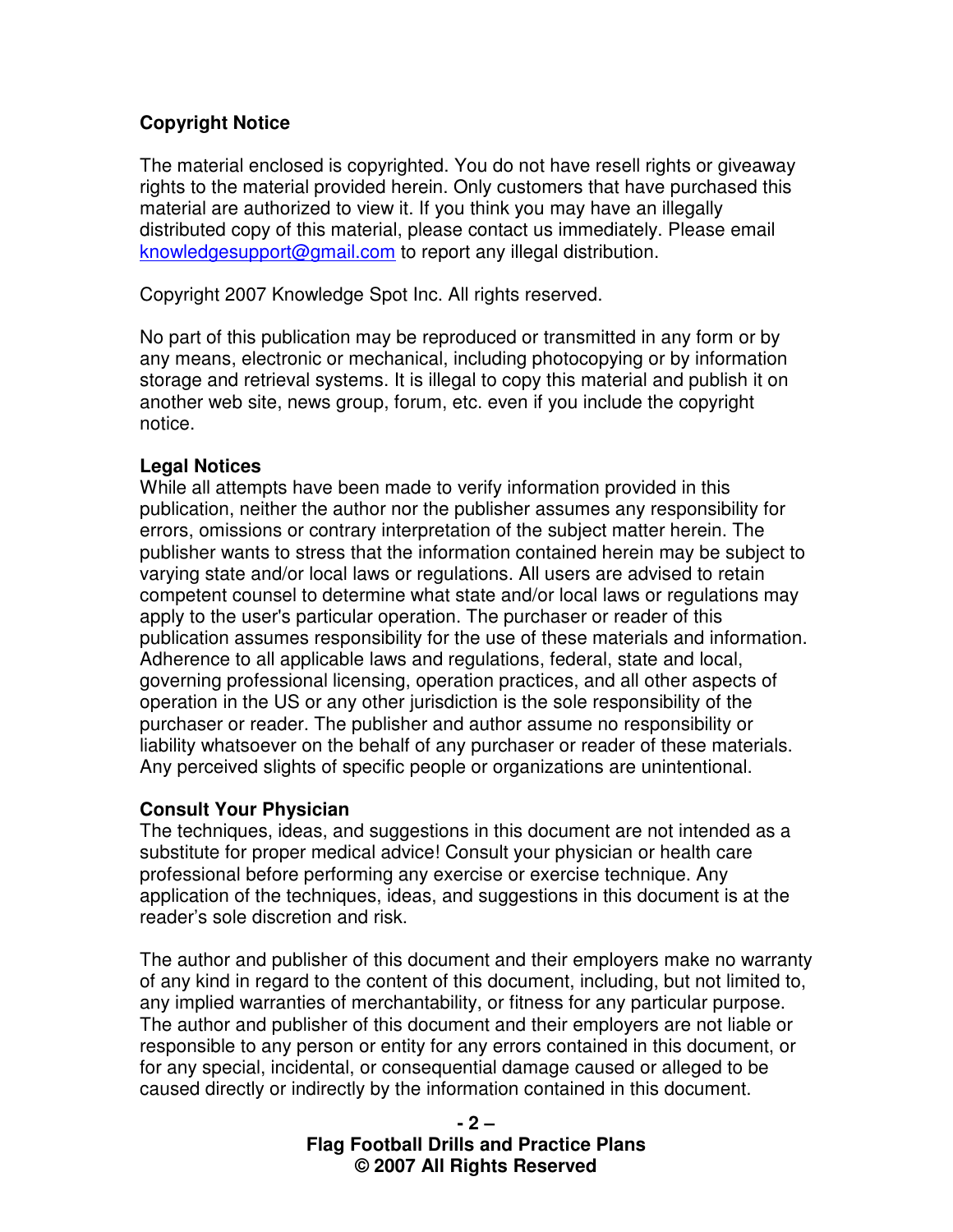# **Table of Contents**

|            | <b>BASIC FOOTBALL SKILLS (PASSING, CATCHING, KICKING AND</b> |  |
|------------|--------------------------------------------------------------|--|
|            |                                                              |  |
| 1.1        |                                                              |  |
| 1.2        |                                                              |  |
| 1.3        |                                                              |  |
| 1.4        |                                                              |  |
| 1.5        |                                                              |  |
| 1.6        |                                                              |  |
| 1.7        |                                                              |  |
| 1.8<br>1.9 |                                                              |  |
| 1.10       |                                                              |  |
| 1.11       |                                                              |  |
| 1.12       |                                                              |  |
| 1.13       |                                                              |  |
| 1.14       |                                                              |  |
| 1.15       |                                                              |  |
| 1.16       |                                                              |  |
| 1.17       |                                                              |  |
| 1.18       |                                                              |  |
|            | BLOCKING AND TACKLING (FLAG PULLING) 17                      |  |
|            |                                                              |  |
|            |                                                              |  |
|            |                                                              |  |
|            |                                                              |  |
| 2.5        |                                                              |  |
| 2.6        |                                                              |  |
| 2.7        |                                                              |  |
| 2.8        |                                                              |  |
| 2.9        |                                                              |  |
| 2.10       |                                                              |  |
| 2.11       |                                                              |  |
| 2.12       |                                                              |  |
| 2.13       |                                                              |  |
|            |                                                              |  |
|            |                                                              |  |
|            |                                                              |  |
|            |                                                              |  |

# Flag Football Drills and Practice Plans<br>© 2007 All Rights Reserved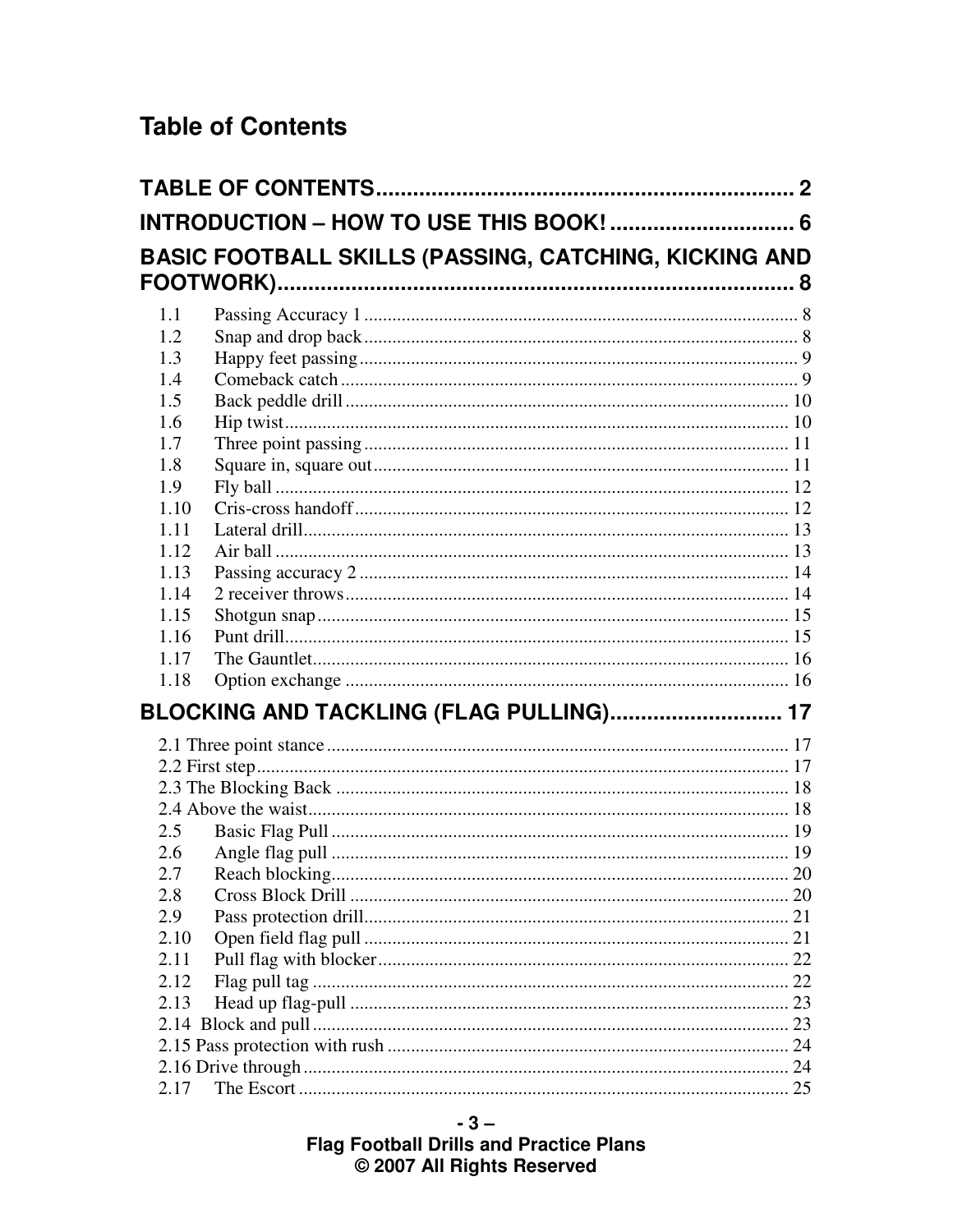| 2.18 |                                                   |  |
|------|---------------------------------------------------|--|
| 2.19 |                                                   |  |
| 2.20 |                                                   |  |
|      | POSITIONAL DRILLS AND OFFENSE AND DEFENSE 27      |  |
|      |                                                   |  |
|      |                                                   |  |
|      |                                                   |  |
|      |                                                   |  |
| 3.5  |                                                   |  |
| 3.6  |                                                   |  |
| 3.7  |                                                   |  |
| 3.8  |                                                   |  |
| 3.9  |                                                   |  |
| 3.10 |                                                   |  |
|      |                                                   |  |
| 3.12 |                                                   |  |
| 3.13 |                                                   |  |
| 3.14 |                                                   |  |
| 3.15 |                                                   |  |
| 3.16 |                                                   |  |
| 3.17 |                                                   |  |
| 3.18 |                                                   |  |
|      |                                                   |  |
|      | <b>PRACTICE PLAN - HOW THIS SECTION WORKS  36</b> |  |
|      |                                                   |  |
|      |                                                   |  |
|      |                                                   |  |
|      |                                                   |  |
|      |                                                   |  |
|      |                                                   |  |
|      |                                                   |  |
|      |                                                   |  |
|      |                                                   |  |
|      |                                                   |  |
|      |                                                   |  |
|      |                                                   |  |
|      |                                                   |  |
|      |                                                   |  |
|      |                                                   |  |
|      |                                                   |  |
|      |                                                   |  |
|      |                                                   |  |
|      |                                                   |  |
|      |                                                   |  |

 $-4-$ Flag Football Drills and Practice Plans<br>© 2007 All Rights Reserved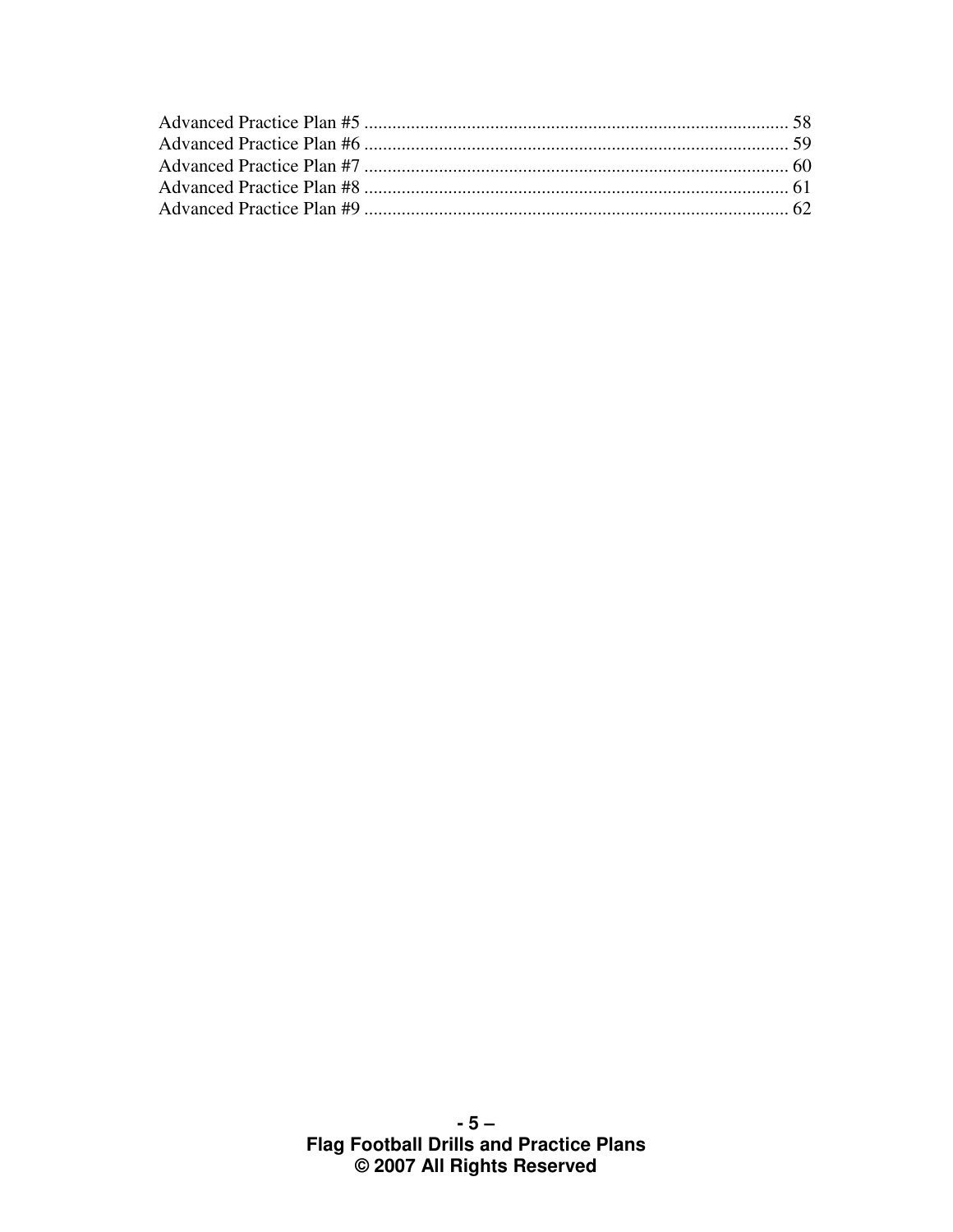# **Introduction – How to Use this Book!**

Flag football is a game that has made its way into youth sports to take the place of full contact football for many young athletes. It is fast-paced like the real game of football and many of the drills and skills are comparable, but it is a different game with different rules in its own right.

There is a lot to learn about flag football and there isn't a huge amount of information on the topic, but hopefully we can change that with this list of drills and practice plan advice.

Running flag football practices and building skills is a challenge for any coach. That's why we created this guide



– to take the guesswork out of it, and to make your practices more effective, so you can build the skills of your players through drills and good practice techniques.

#### **How this guide works:**

In the first half of the book, we have drills for passing, catching, footwork, basic blocking and 'tackling' or flag pulling, positional skills and drills for both offense and defense. We'll divide these drills into three categories:

- **Basic football skills (passing, catching, kicking and footwork)**
- **Blocking and tackling (flag pulling)**
- **Positional drills and offense and defense drills**

These drills are also separated into skill level, with three skill levels being used throughout the book. Each skill level will be represented by a picture, as you will see below:



- **this will represent novice skill level** 



- **this will represent intermediate skill level**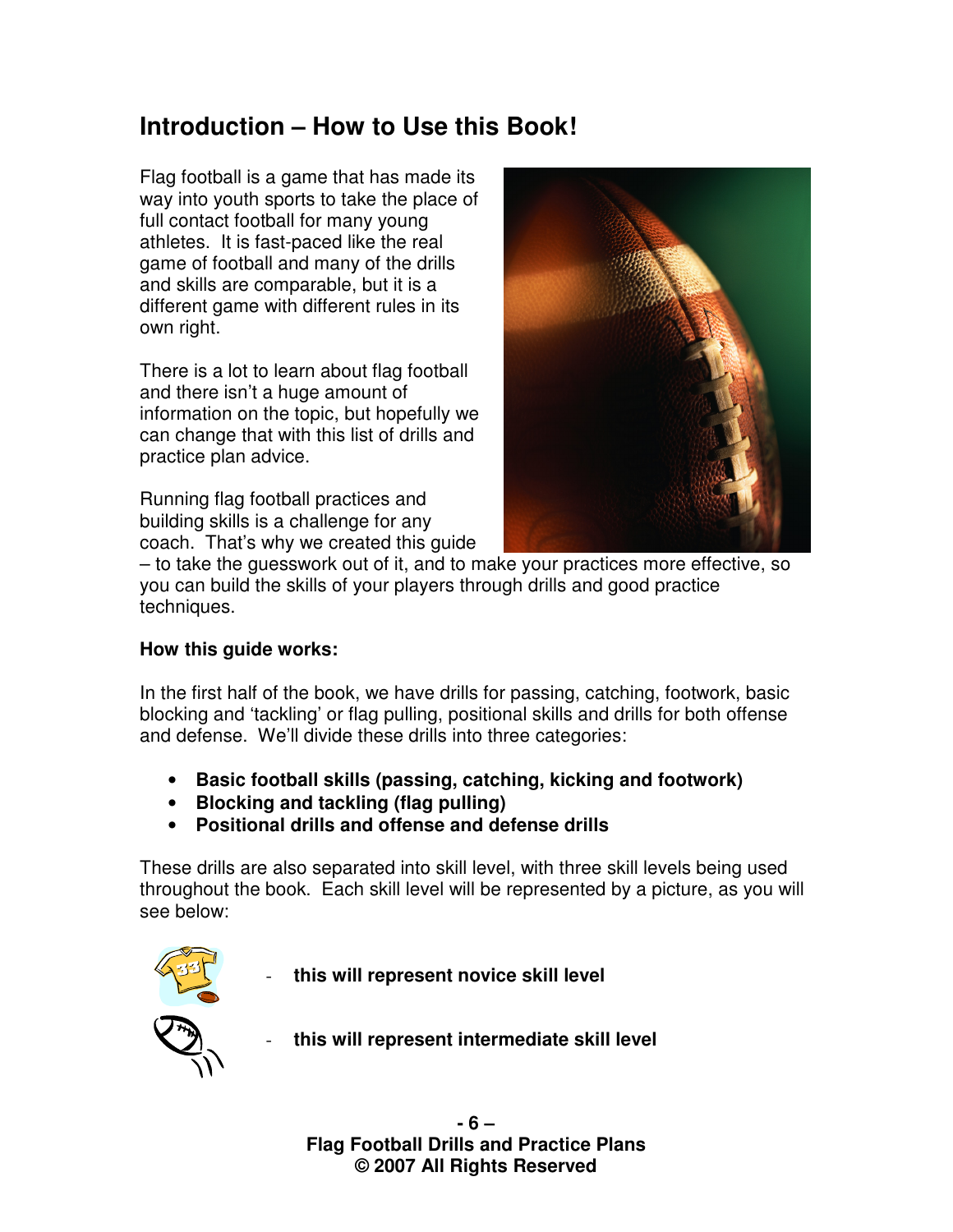

By separating these drills into skill levels we have attempted to make sure that the drills you are instructing are appropriate for the youth you are coaching. You will, however, find that many of the drills can be used at the other skill levels.

**In the second half of the guide**… we have provided you with 25 different practice plans you can put into action. Now, instead of trying to keep your practice moving along, you will be able to run a tight ship with a minute-by-minute guide to your next practice.

We have designed these practice plans so you can print the ones you like off on your printer and take them to practice ready to roll. If you want, you can take the ones that work the best for you and make small adjustments, to tailor the practice to your team and the skills they need to work on. If you want, you can have certain practice plans for certain days of the week, etc – the sky is the limit!

Flag football is a great fun game for young athletes and part of that is building a player's skill level. Starting with the fundamentals and working your way up is the best way to coach a team. Strong fundamentals are the key to putting a winning team on the field – and we have put together a resource to help get you there!

**Best of luck!**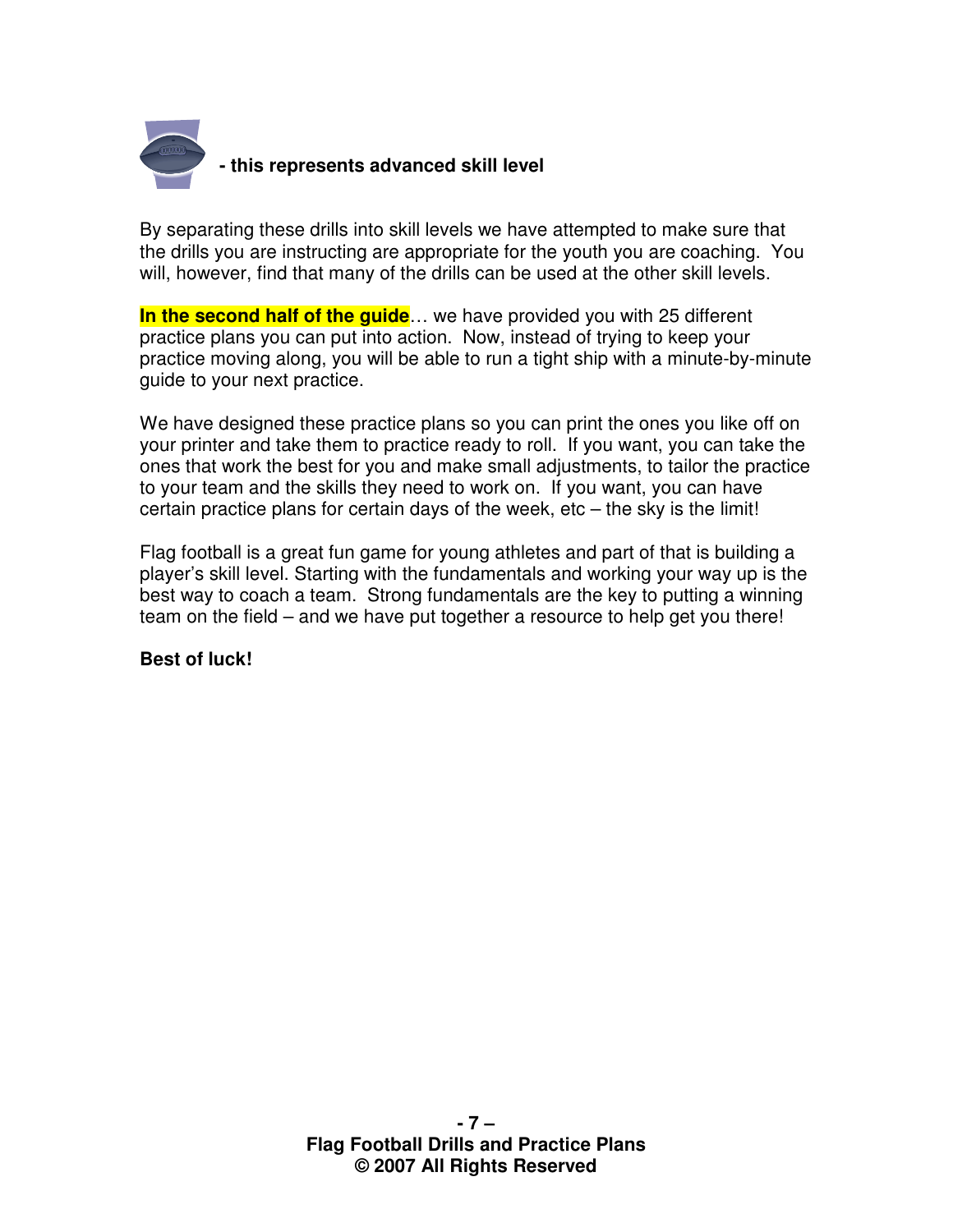# **Basic football skills (Passing, catching, kicking and footwork)**



The first thing players need to learn is how to throw the ball properly.

**What you need –** Set up four cones in a 20 foot by 20 foot square situated 10 yards in front of a line of players. Have a bag of balls available so the players can throw several balls for the drill. You can set up two or three stations for this drill.

**How this drill works –** Have the players line up single file at one of the stations. With five or six balls at each station the coaches will signal to the players to start the drill.

When the whistle blows, the player will drop back three steps with the ball held in both hands just above the throwing shoulder and then they will attempt to throw the ball into the square created by the four pylons. Then they will run up grab another ball, drop back and throw. The ball must hit inside the square in order to count as a point. Throw 5 balls and the count the number out of 5 that are accurate.

**Result –** This drill helps develop the accuracy of a player's throw.



#### **1.2 Snap and drop back**

A good drop back is the foundation for good passing.

**What you need –** A player to snap the ball to the quarterback and an open drop back lane.

**How this drill works –** In this drill the player will learn to call a cadence (snap count), receive the snap and then drop back. Coaches should watch that the player pulls out from behind the center steadily, bringing the ball up high to the throwing shoulder right away.

Practice 1, 3, and 5 step drops without throwing the ball. Coaches should watch for proper mechanics when dropping back.

**Result –** Good drop backs set up a solid passing foundation for the young passer.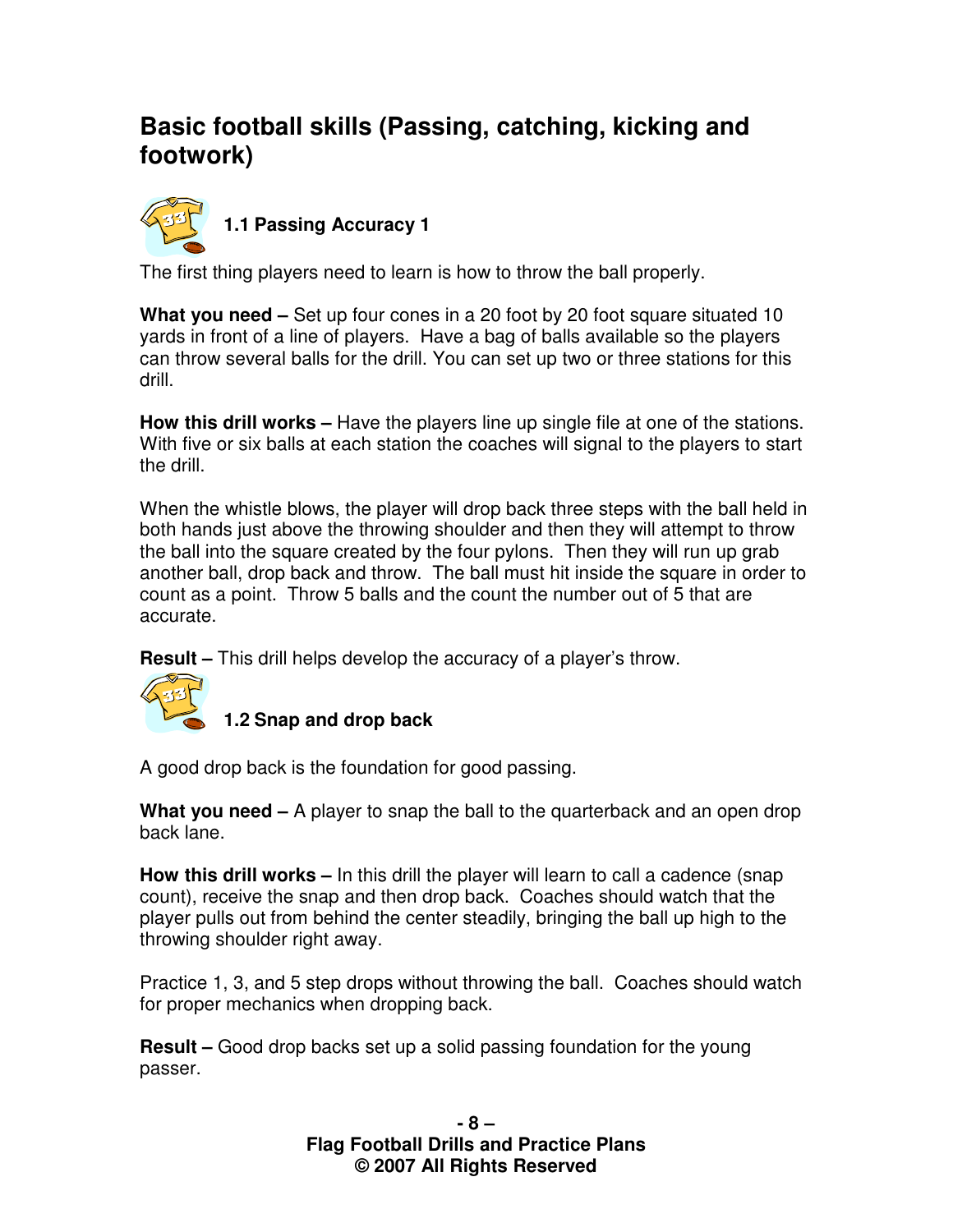

### **1.3 Happy feet passing**

Keeping the feet moving is good for younger passers to learn.

**What you need –** Each player performing the drill should have a ball of their own. You should only run three or four passers at a time so you can watch the skill development.

**How this drill works –** The players will start as though they are taking a snap from center. They will drop back and they need to keep their feet moving up and down in short, quick bursts. The ball needs to stay at shoulder height, with both hands on it.

To add something to this drill, the coach should call out directions (left, right, center), and the player, while maintaining happy feet, will turn his or her shoulders and hips in the direction the coach calls out.

**Result –** The player will learn to keep his or her feet moving so they are always prepared to throw the ball. If they are flat-footed they cannot get the same power or accuracy on the ball.



#### **1.4 Comeback catch**

This is a basic drill for young players to focus on catching and to learn the proper comeback route.

**What you need –** You can set up a couple of groups of receivers and throwers in this drill. Split the receivers out about 7 yards to the left or right of the QB. You can run this drill repeatedly.

**How this drill works –** Before the drill starts, indicate to the players which way you want them to comeback – either to the outside or the inside. On the snap of the ball, the receiver will run out 7 yards and then plant the foot opposite the direction of the cut back. So, for instance if the receiver is on the right side of the QB and does an inside hook, they will plant their right foot.

The player should take two steps back toward the QB at a 45 degree angle with his or her hands outstretched waiting for the pass. The QB should learn to throw the ball as the player plants to make the cut.

**Result –** Both the QB and the receiver will get work on this drill. It is a basic pass pattern that is a staple in beginner offenses.

> **- 9 – Flag Football Drills and Practice Plans © 2007 All Rights Reserved**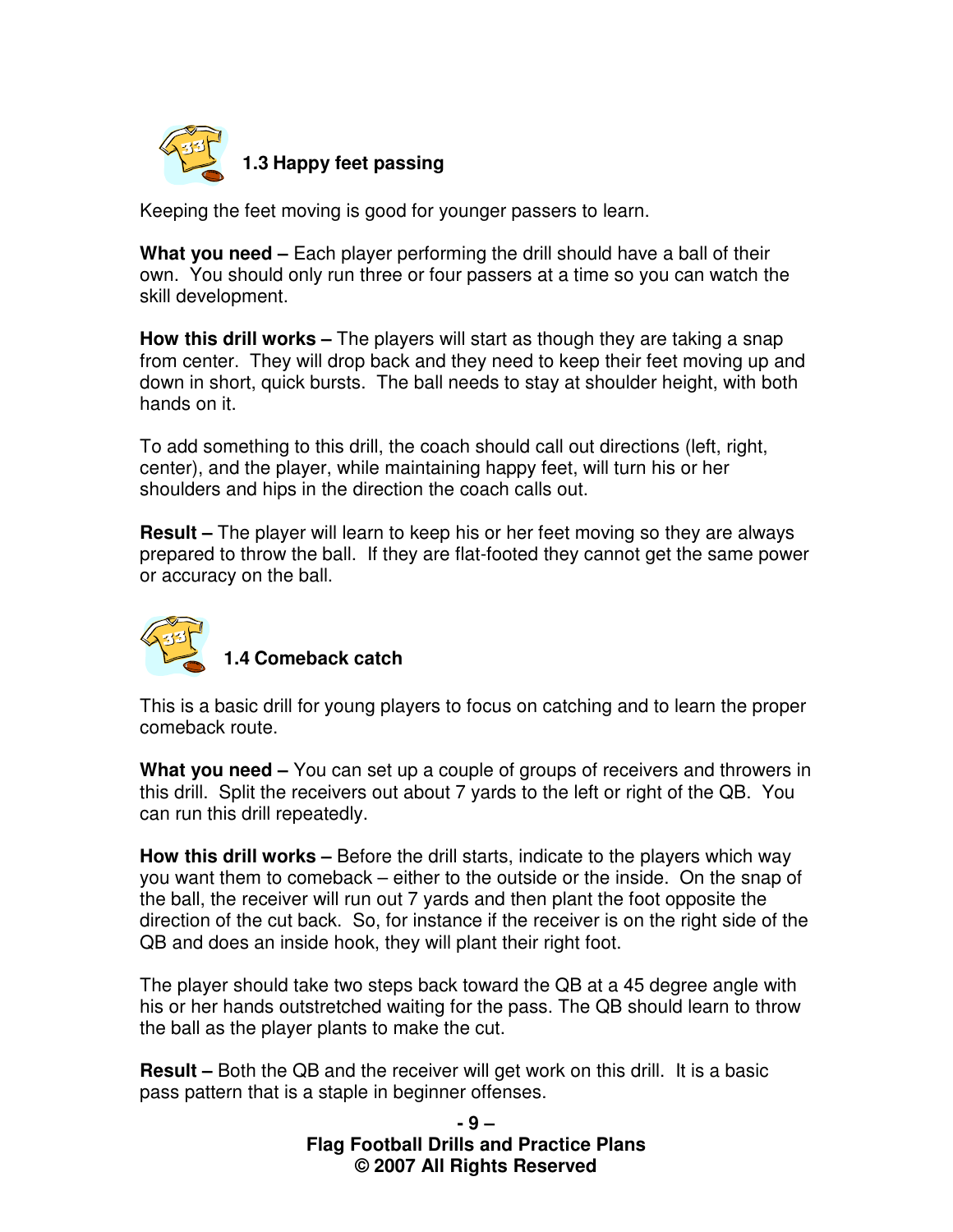

**What you need –** Set up a cone course with each cone about 5 yards apart. Stagger the cones about 3 or 4 yards apart. See the diagram below.



**How this drill works –** The player will line up at two or more stations set up like this. The players will start with their backs to the cones. On the whistle, the player will back peddle straight back to the first cone and then open the hips and cross over to the next cone at a 45 degree angle. Then, they get to the next cone, but their hips are now turned at the opposite angle from the last cone. Then they sprint back to the line. Time the players.

**Result –** Quickness and agility, plus basic instruction on coverage.



#### **1.6 Hip twist**

In flag football you can't protect the flags, but moving the hips helps avoid the pullers.

**What you need –** You can get everyone involved in this drill as a group, or you can work on the drills with positional groups. You can put flags on the players so they understand the concept of the drill.

**How this drill works –** At first you can start the drill with the coach blowing the whistle each time he wants the players to twist. Players should keep the feet moving and when the whistle goes, they should still face forward and quickly twitch the hips in one direction, then the whistle blows and they twitch the other direction.

Change the drill by pairing players up and have the players twist the hips away from the player trying to reach for them.

**Result –** Good agility drill, but will also help players avoid flag pulls.

**- 10 – Flag Football Drills and Practice Plans © 2007 All Rights Reserved**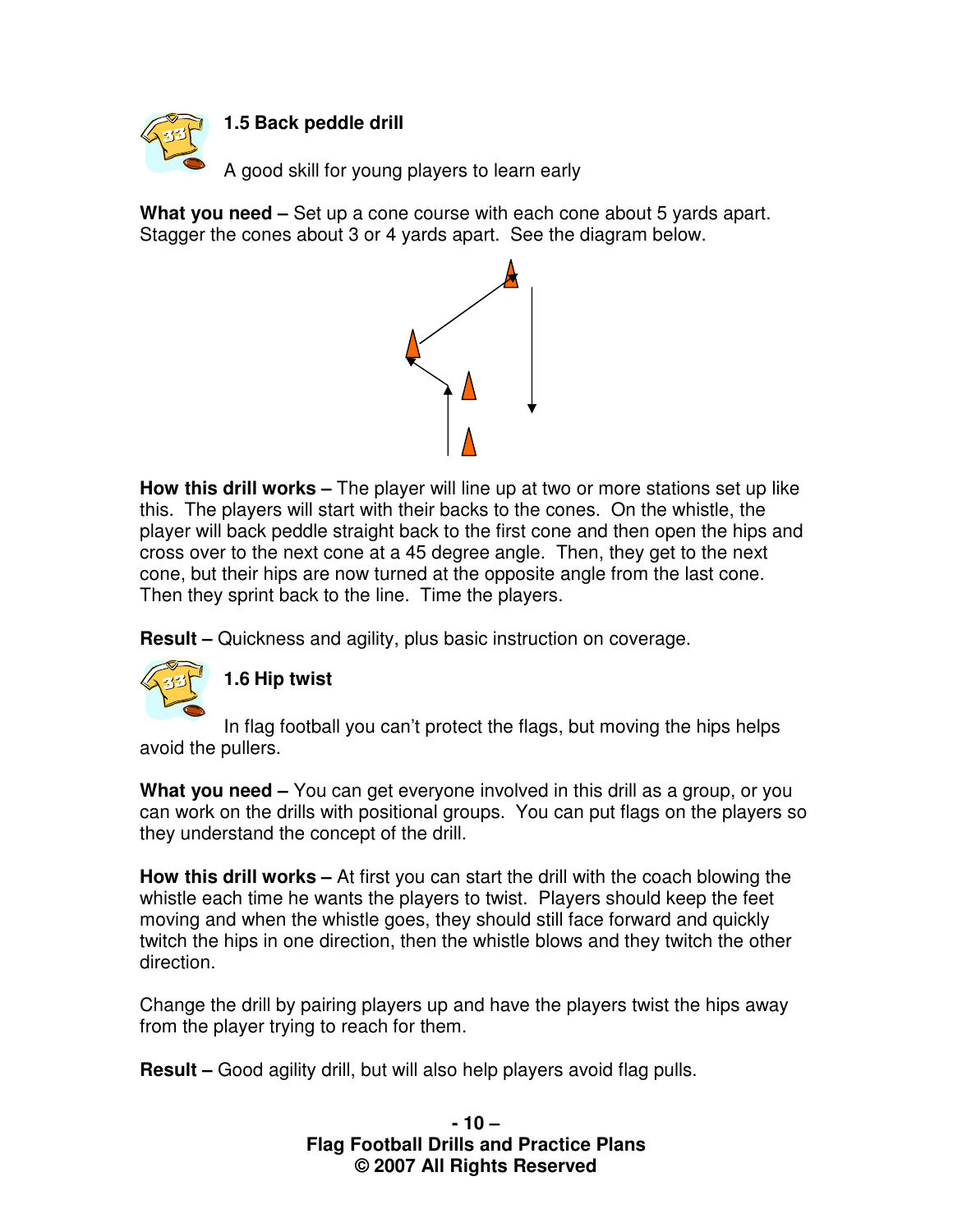

This drill helps coaches instruct the basics for the throw of the football.

**What you need –** Each player participating in the drill will have a ball they can use. You can run several players at a time, however coaches should make sure they can provide instruction to all of the players running the drill.

**How this drill works –** This drill focuses on three key areas: **grip, throwing position and release**. The grip should involve spreading the fingers over the laces of the ball, using the laces for a grip. The ball should be held just slightly behind the center. The throwing position is up near the ear on the throwing shoulder side. Just prior to the throw, the player's non-throwing shoulder should be pointed at the receiver or target area. Finally, the ball is set in motion from behind the ear and released just in front of the head, staying in a forward motion with the wrist snapping forward and the finger dragging across the ball to create a spiral – with the index finger the last to leave the ball. The hand should follow the ball to the target.

**Result –** Improve mechanics for your quarterbacks.



**1.8 Square in, square out** 

This drill helps the timing of QBs and receivers on in and out patterns.

**What you need –** You can have two or more stations of this drill working at one time, but each station should have a quarterback and a group of pass catchers.

**How this drill works –** Make sure that the receivers work with all of the quarterbacks, and that they work on this drill on each side. This allows them to learn to catch the ball on both sides and allows for teaching the cuts in each direction – and on both sides of the field.

This drill starts with the QB snapping the ball and the receiver running 7 yards and then cutting straight in or straight out. The QB should get in the habit of throwing the ball just as the receiver is making the 90 degree cut to the inside of the outside.

It is important to develop good timing on this route, which is another important short route in flag football.

**Result –** Improves the QB timing and the receivers' ability to run good routes and catch quick passes.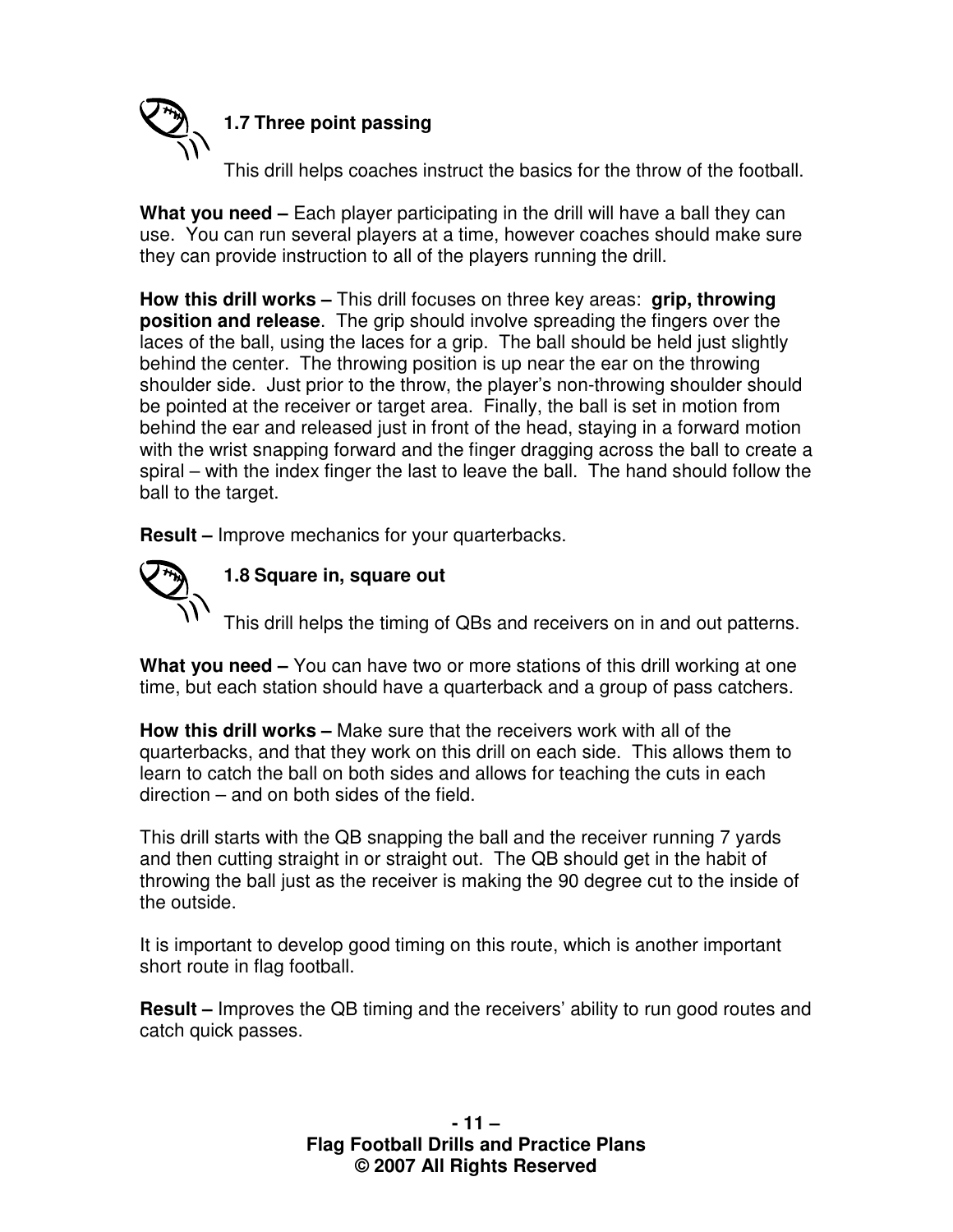

Once again, this is a drill that works on good timing for QBs, and it also helps the receiving skills of the receivers.

**What you need –** Run two QBs at the same time, each with a line of receivers – one with a line on the right and one with a line on the left.

**How this drill works –** This drill works on good fly patterns (straight and deep routes), and good timing and touch for the QB to put on the ball. QBs will work on a good 5 step drop back, and then throw the ball once the receiver has reached the 10 yard mark.

The receiver must run a straight route and not look back at the QB until they are at the 10 yard mark, as they will look to see where the ball is going. The QB must put the ball far enough ahead of the receiver so they can stay at full speed and run under the ball.

Have a competition between the two lines to see who can catch the most balls past 15 yards. Catches count for a point and drop lose two points. Bad passes are a loss of one point.

**Result –** This is an important pattern to execute during a game as it can make for big plays.

# **1.10 Cris-cross handoff**

A quick hitting agility drill that works on football exchange

**What you need –** Line up 10 cones – pair up the cones up about 7 yards apart, but at the same 5 yard intervals. Have a line of players at each cone.

**How this drill works –** On the coaches' whistle, the players will start at the first cone and go diagonally towards the second cone, so they end up on opposite sides. In the middle (they will cross) the players will exchange the ball in a handoff fashion. As they reach the second cone, they will change direction and cris-cross to the other side again and make the handoff.

There should be 4 handoffs as the players cris-cross from one side to the other along the 5 cones on each side. Time the players from start to finish and add 5 seconds for any dropped exchanges.

**Result –** Exchanges between players will improve and agility is worked on in this drill.

> **- 12 – Flag Football Drills and Practice Plans © 2007 All Rights Reserved**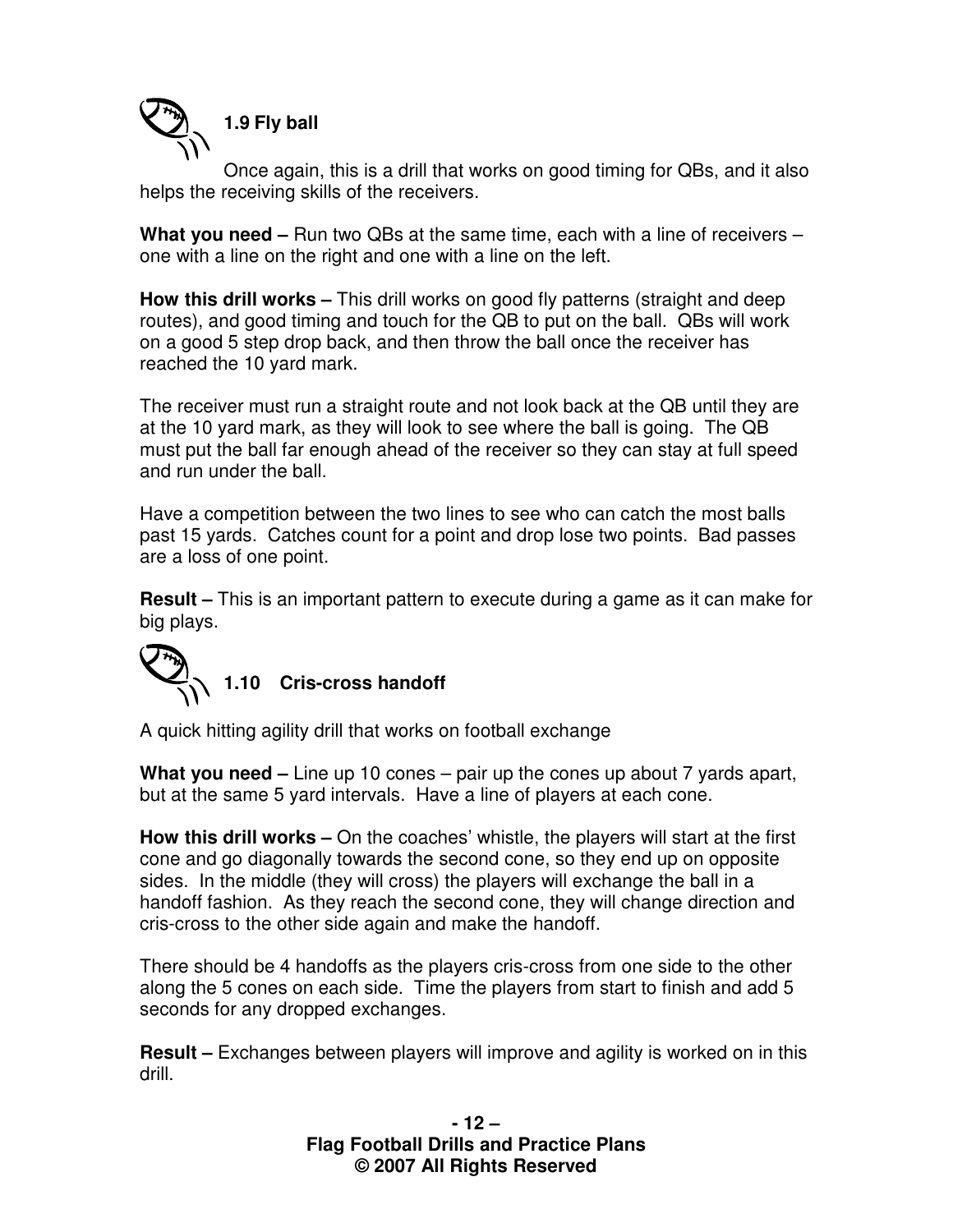

This drill helps players learn to lateral the ball, and receive the lateral while they are on the run.

**What you need –** Set up the cones similar to the way you did in drill 1.10. A line of players will be at each cone.

**How this drill works –** The players will be lined up on opposite sides, at the start of each line of cones. The drill will start with one line handling the ball and running forward to the first cone. The second line starts a half second later so they are running parallel with, but slightly behind the first runner. The second line will run along their line of pylons.

The runner in the first line will lateral the ball across the cone area to the second line. The runner in the second line will continue moving forward and the runner in the first line will wait a split second so he or she is behind the runner with the ball. Essentially it is a back and forth lateral drill from one end of the cones to the other.

**Result –** The player will improve their ball handling and catching skills and work on tossing and receiving laterals.



This is a great passing game that makes for good timing and throw pass connection between receivers and the QB.

**What you need –** You can set this drill up with a QB and receiver on one side, and a defensive back as the defender. Later you can increase the difficulty by having 2 receivers versus 2 DBs, or 2 receivers against 3 DBs.

**How this drill works –** Set up a field area that is about 20 yards wide and 40 yards long. The QB and receiver will discuss a pass pattern to run that is from the team's usual passing tree.

When the ball is snapped, the receiver runs the route and the QB tries to pass him or her the ball, while the defensive back attempts to defend. The QB should get rid of the ball before 5 seconds is up, or it is a loss of down. Give the offensive players 5 downs to make the entire 40 yards for a score.

**Result –** This is a great competitive drill, and it works on the skills of both the receivers and the defensive backs.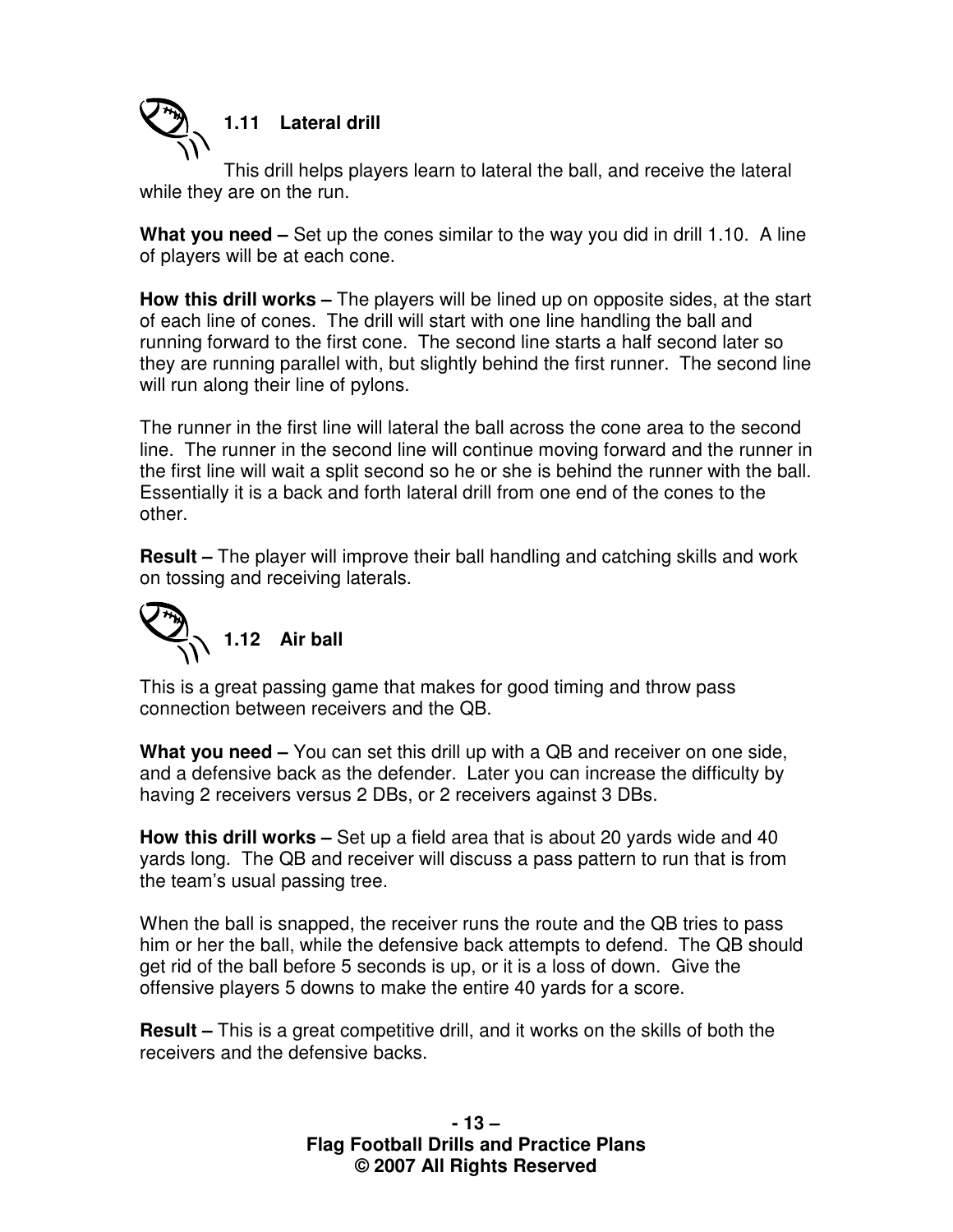

#### **1.13 Passing accuracy 2**

This drill is an extension of the drill that was taught in the novice level of this section.

**What you need –** Set up cones in 10 yard by 10 yard squares and have them 20 or 25 yards down field. Have them in three squares across the field at varying depths.

**How this drill works –** QBs will line up and throw 9 balls at the targets – 3 at each target. The QBs should work on a good three or five step drop and then a nice toss to the target areas.

Score 5 points for each time the QB is able to land the ball in the target area. Score two points if the ball lands just outside the target area in a one-yard distance around the coned area.

**Result –** This is going to help your QBs learn to throw accurately and to help them learn their distances when throwing the ball.



This drill will help receivers and quarterbacks work together during the course of a play.

**What you need –** Set up two receivers – either one on each side, or two on the same side. Include the QB with this drill.

**How this drill works –** This drill is intended to help the flag football QB learn to read and react to having two receivers on any given play. While this drill does not include defensive players at this time, you can have this sort of set up during the air ball game that we described earlier.

The QB will discuss with the receivers the patterns that he or she wants them to run. The QB will snap the ball and take a 3 or 5 step drop and then make a pass to one of the players.

Coaches can cover one player and force the read to the second receiver, or you can instruct the QB to look at one receiver first and then throw to the other. This is basic recognition for the QBs.

**Result –** Improved communication and timing between the quarterbacks and the receivers.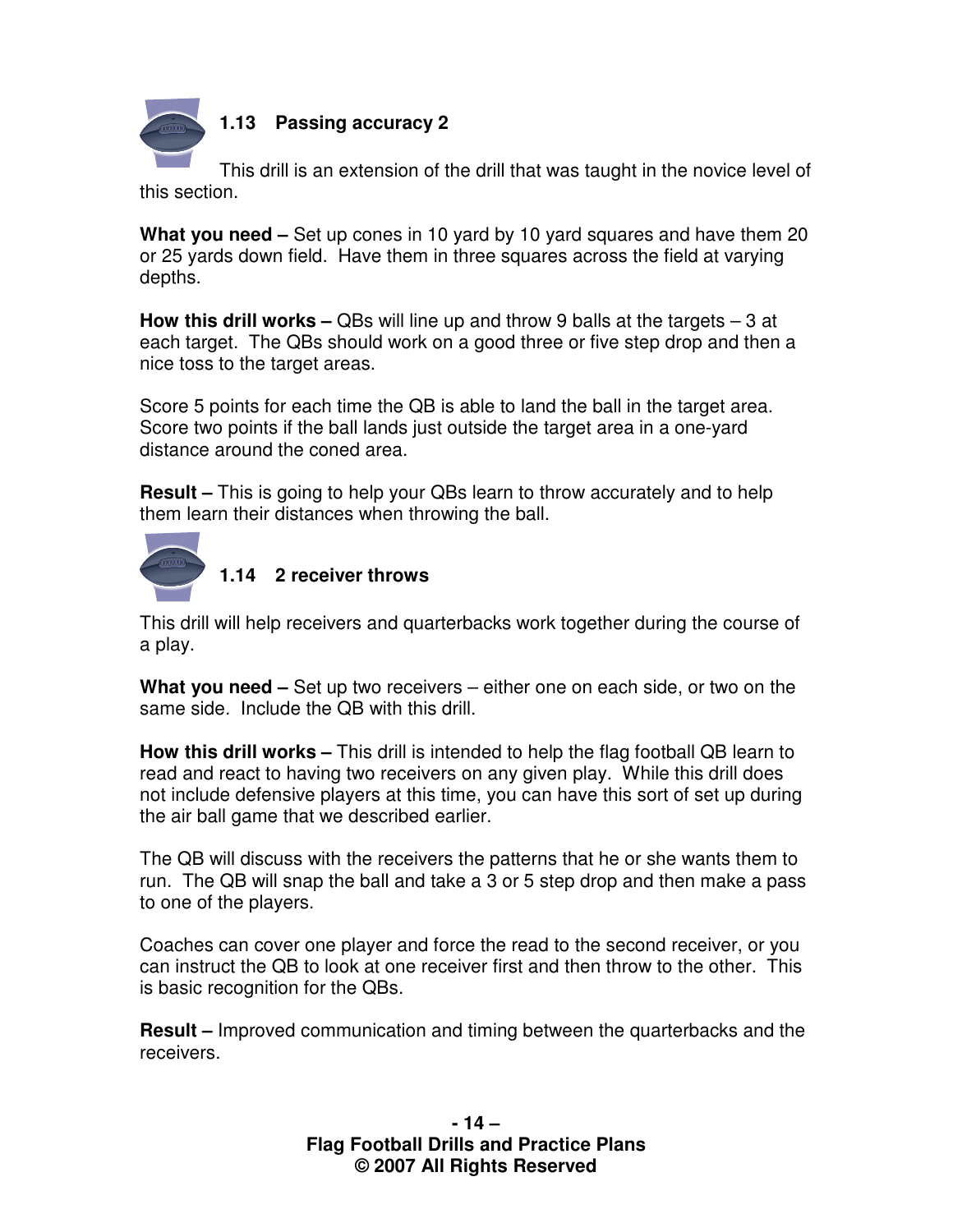

In flag football, learning to execute and receive a shotgun pass is important as this is primarily a passing game.

**What you need –** You can set up a center and a QB in several different stations in order to work on this element of the game.

**How this drill works –** This is a standard shotgun snap. The QB should line up about 7 yards directly behind the center, with the hand out in front of them and the eyes forward looking at the defensive coverage.

The snap should be quick and straight back at the QB. If it is too high, the QB has to reach for it and it can disrupt the timing of the play. Since this snap is commonly used in flag football, it should be practiced regularly during the course of a season, and several times during practice.

**Result –** Repeated work on this skill will improve the exchange between the QB and the center, and it will also reduce the number of errors that might occur during the exchange.



This is a drill that helps players learn to kick for a distance and to kick for accuracy.

**What you need –** Just like the passing accuracy drills, you can set up four cone targets that are a 10 yard square. Set them up 30 yards downfield.

**How this drill works –** This drill is specifically for punters and other kickers. The punter will hold the ball and take a standard two or three step approach before they punt the ball.

The idea is to try and punt the ball into the square, just as the players were passing the ball. You can score 5 points if the ball is punted into the square area, 3 points if the ball bounces into the square and 0 points if the ball misses the target altogether.

This punting drill can be done with all of the players, either as a game, or just as a skill drill for the punters. To change the drill up a bit, you can have a holder set the ball up for the kicker to try and kick 10 to 20 yard field goals.

**Result –** This drill works on the skills of your team's kickers.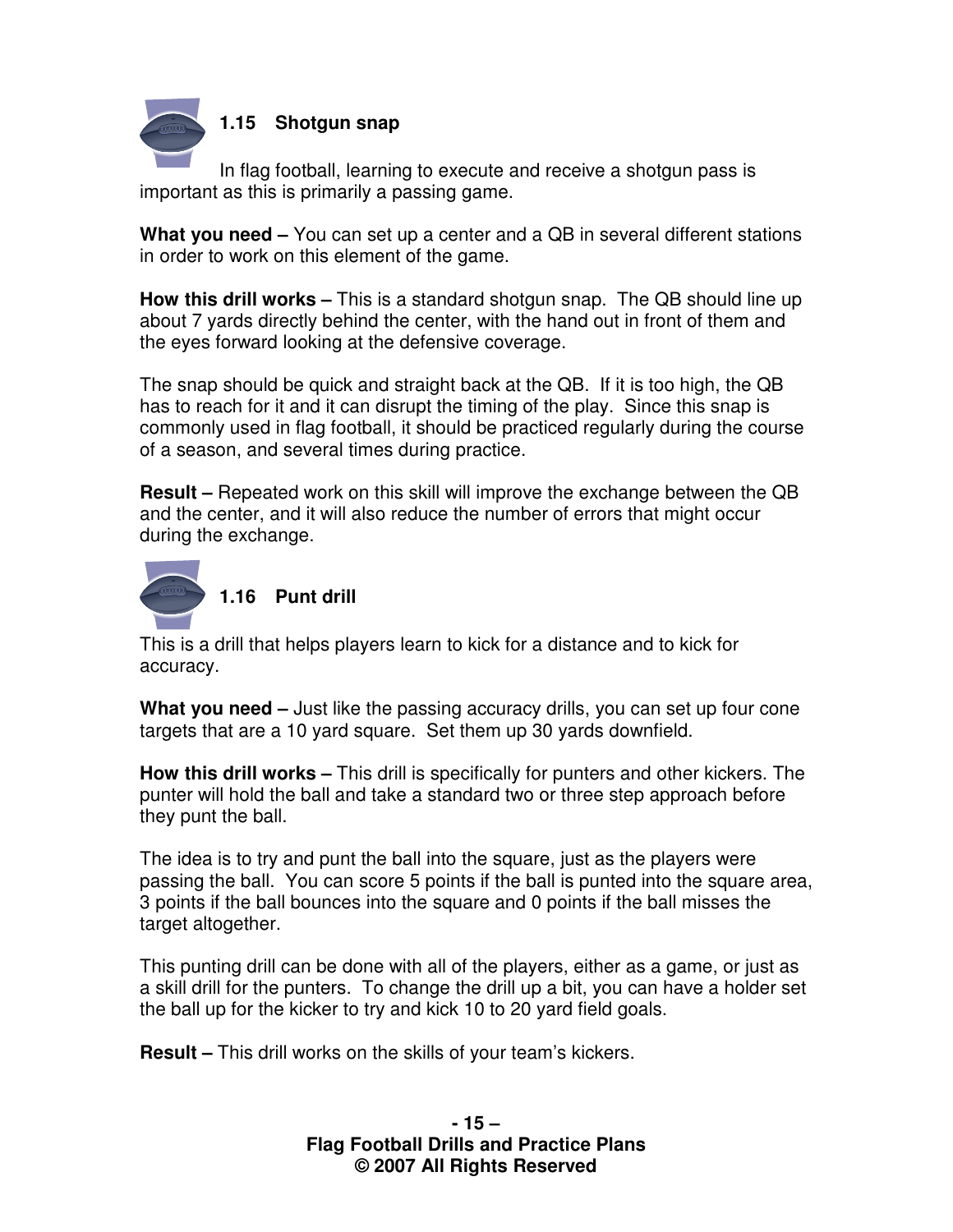

A great multi-purpose footwork drill that will help improve your players' quickness and agility.

**What you need –** Set up a cone course as shown below:



**How this drill works –** Players will start off at the front right cone with their back to the cone behind them. The drill starts with the player back peddling to the first cone, then breaking on an angle to the middle cone, then opening up the hips to cross over to the next cone, then sprinting forward to the next cone – and then finish up with a shuffle across to the final cone.

Time the players and see how they improve throughout the year.

**Result –** Improved quickness and agility for your players.



#### **1.18 Option exchange**

The option is a common running play in flag football, and this drill helps the QB and the running back work on it.

**What you need –** Set up a cone at the point where the ball is snapped and set one up on either side of the center cone at about 5 to 7 yards. You will need a quarterback and one or two running backs.

**How this drill works –** The drill is intended to help the timing and technique of the QB and the RBs. On the snap, the QB will run parallel to the line of scrimmage and the RB will be about 4 or 5 yards behind. The QB should not pitch the ball until he or she reaches the cone on the outside. Once defenders are added, then the QB can learn to pitch the ball when the are about to have their flags pulled.

**Result –** This is a great drill to develop timing on the option play.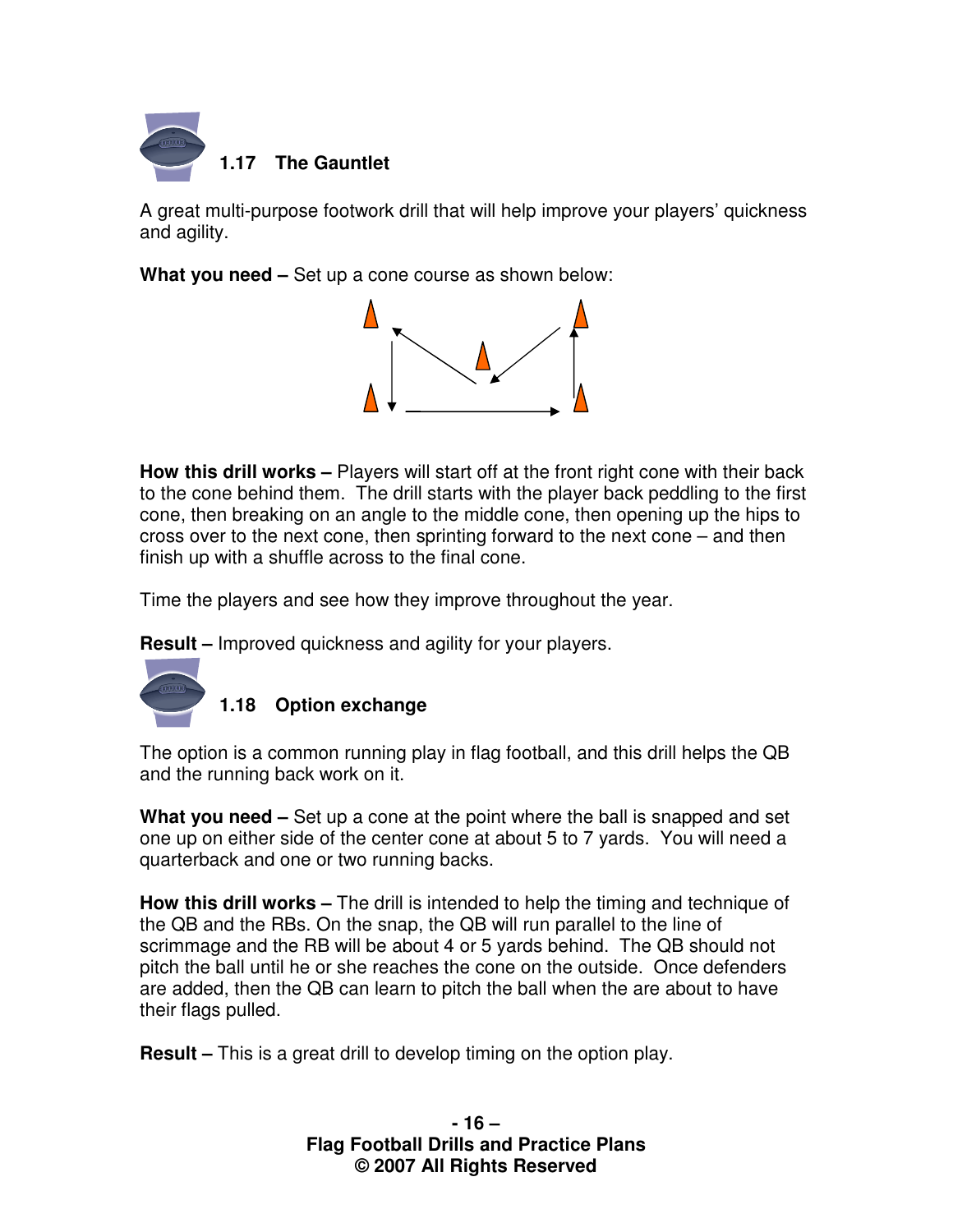# **Blocking and Tackling (Flag Pulling)**



This is a basic drill to teach novice players the basics of the three point stance.

**What you need –** You can have all of the linemen (or all players for instruction sake) line up on the line of scrimmage.

**How this drill works –** The focus of this drill is on maintaining a good 3 point stance for blocking purposes. It is used by offensive and defensive linemen, and also it can be used for running backs as a starting position.

The players should be set in a sturdy position with one hand holding the upper body up. The players should have some weight in the arm, but not so much that they would be knocked down if the arm was knocked away. The weight should be distributed about 70/30 on the legs.

**Result –** The players are going to learn the fundamentals of a good three point stance.



The first step is important for a good block to be set up.

**What you need –** You can pair up players in order to execute this drill, as they will need to execute the first step and get their arms up to block.

**How this drill works –** The players will line up in a three point stance and the partners can stand straight up and down to begin the drill.

On the whistle, the players taking the first step will slightly raise their upper body and take the first jab step towards the opponent. The arms will be in front of them – slightly higher than the opponents' waist. The first step will move forward toward the defender and the blocker's head will be up. The hands will engage the body of the defender.

The first step is important in getting out to set up a good blocking angle on a running play. Once the initial part of the drill is learned, you can designate a direction for the first step.

**Result –** Teaching a good first step on the block is important to have the advantage on the line.

> **- 17 – Flag Football Drills and Practice Plans © 2007 All Rights Reserved**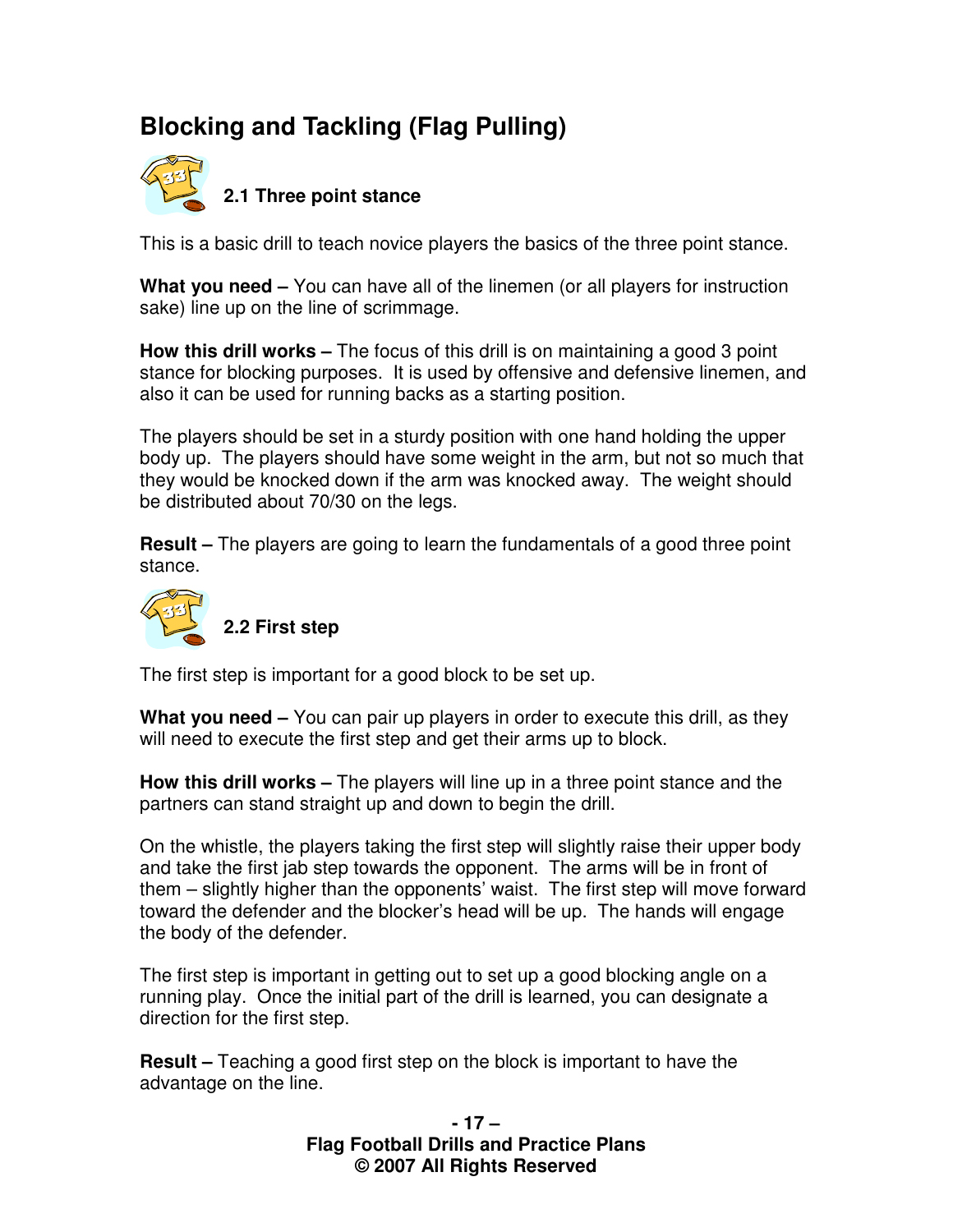

#### **2.3 The Blocking Back**

Teaching running backs to block in flag football is extremely important for good pass protection.

**What you need –** Have a QB and RB set up in the backfield. You can line up a defensive lineman on the outside for the RB to set up the block on. Set up two cones about 4 yards apart to create a drop back lane for the QB.

**How this drill works –** Starting in a three point stance, the RB will take a quick first step towards the line and then move to get a good angle on the defensive lineman. At first, the lineman should not attack the QB, but rather help the RB learn to set up a good block.

The RB must keep the defensive lineman out of the 4 yard drop back area in between the two cones for 3 seconds.

**Result –** Flag football is primarily a passing game, and it is important to have good protection for the QB. The running back will be a big part of that protection.



#### **2.4 Above the waist**

In flag football blocking cannot occur below the waist or above the shoulder.

**What you need –** You can do this drill with tackling dummies if you like, to start. After the technique is worked on, the players can work against defensive players. You can use all players to teach the basics of this drill and pair up players of similar size and skill.

**How this drill works –** On the whistle the players will execute the first step forward. Then they will keep their arms extended and aim the hands and the arms towards the midsection of the tackling dummy or of the player they are paired with.

Players should not grab the clothing of the opposition, nor should they block below the waist or above the shoulders. This is illegal in flag football. The blocker can push the player from the midsection in one direction or another, or they can make continuous contact in order to set up the pass blocking.

**Result –** Generally speaking, flag football is considered 'non-contact', so for blocking purposes, the contact must stay above the waist in order to prevent any injury. Players do not have equipment, so low blocks, double team blocks and other blocks are not allowed.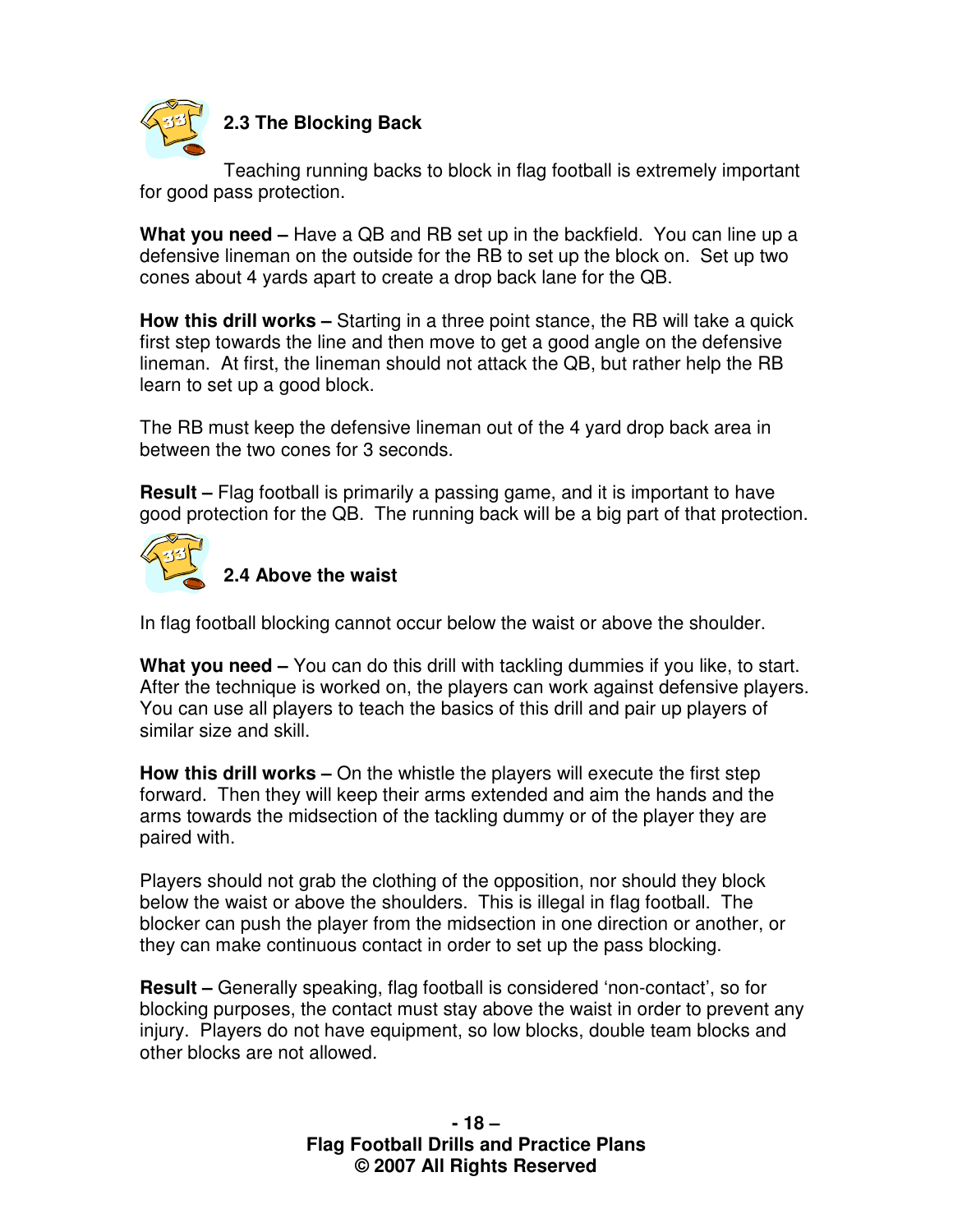

**2.5 Basic Flag Pull** 

Pulling the flag is the name of the game. Knowing how to do it effectively is the key to defensive success.

**What you need –** Pair up players of similar skill and make sure they each have a set of flags around the waist.

**How this drill works –** While this is not a game of tackle football, the approach to flag-pulling is somewhat similar – without the contact, of course.

With the head up, the player approaches the runner, lining up the outside shoulder with the middle of the ball carrier's chest. Once the tackler approaches the ball carrier, he or she will open the arms and reach at waist height, while still keeping the outside shoulder on the path to the middle of the chest. Players should not make contact with the ball carrier, except to grab the flags.

The tackler will lean into the carrier, with the arms outstretched and the head up looking to grab the flags. Keeping the ball carrier in front of the tackler is extremely important.

**Result –** By working this drill between players, they are going to improve their flag pulling skills.

# **2.6 Angle flag pull**

Making the flag pull while running at an angle to the runner is a great skill to learn early.

**What you need –** Set up a running back and a linebacker (defensive back) about 10 yards apart directly in front of each other. Set up two cones – on the line of scrimmage – one to the left 10 yards and one to the right 10 yards.

**How this drill works –** On the snap of the ball, the RB will decide which cone to run towards. The defensive player will need to take an angle of pursuit that will help him or her reach the ball carrier before he or she gets to the outside of the cone.

The angle pull requires the tackler to reach out across the body of the player (without making contact) with the head up and focusing on grabbing the flags.

**Result –** The angle pull is important because more often than not, your defensive players will be in pursuit of a player on an angle, rather than making a tackle directly in front of them.

> **- 19 – Flag Football Drills and Practice Plans © 2007 All Rights Reserved**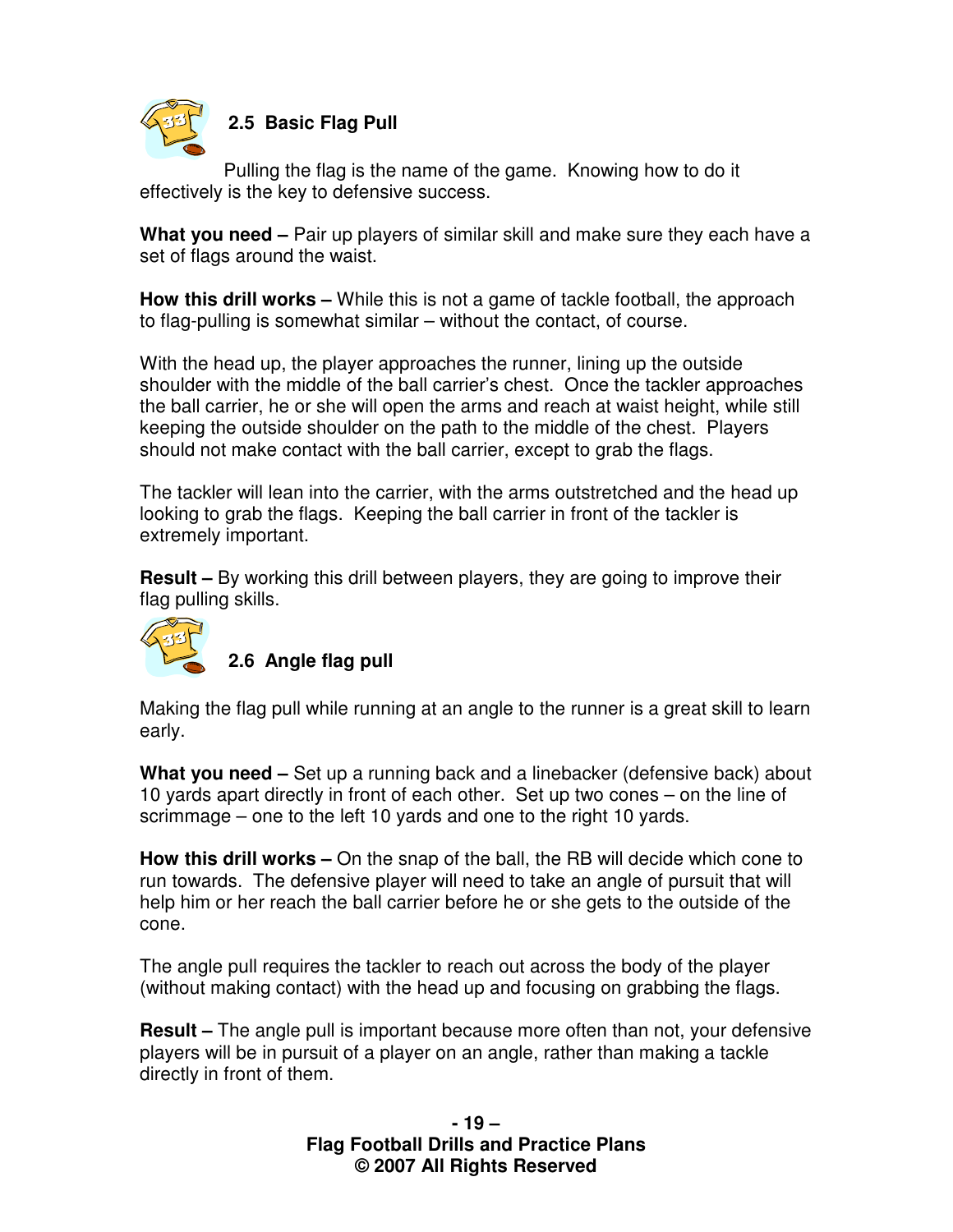

With only three players on the line of scrimmage, making a reach block on the offensive line is common.

**What you need –** Set up a blocker and a defensive player. The defensive player will be a yard outside the shoulder of the blocker – either to the right or the left.

**How this drill works –** This is a step up from the basic first step blocking drill. The first step is extremely important in executing a good reach block. On the whistle, the blocker will take a good first step on the angle they need to take in order to execute the block.

The blocker should maintain a decent body lean forward with the arms outstretched to meet the blocker. While it is not important to reach across the blocker (unless that is the play), the angle is most important for the reach block.

**Result –** Work on the first quick step will help the blockers get great position in order to make effective blocks.



A cross block is a common blocking scheme used in flag football in order to quickly open up holes in the defense.

**What you need –** You can start instructing this drill using tackling dummies in order to learn to gain position. This drill also uses the reach block skill learned in the last drill. Two linemen will line up directly across from the tackling dummies.

**How this drill works** – On the snap of the ball, one lineman will burst forth first; and angle towards the tackling dummy in front of the other blocker. The second blocker will hesitate until the first blocker makes his or her first step and then he or she will move around the first blocker and engage the tackling dummy that was in front of them.

When executed correctly, the blockers should be able to open up a large hole for the running back to go through.

You can add difficult to the drill by adding actual defensive lineman or other defensive players, rather than tackling dummies.

**Result –** Blockers will learn the basic cross block that can be executed in several different situations in flag football.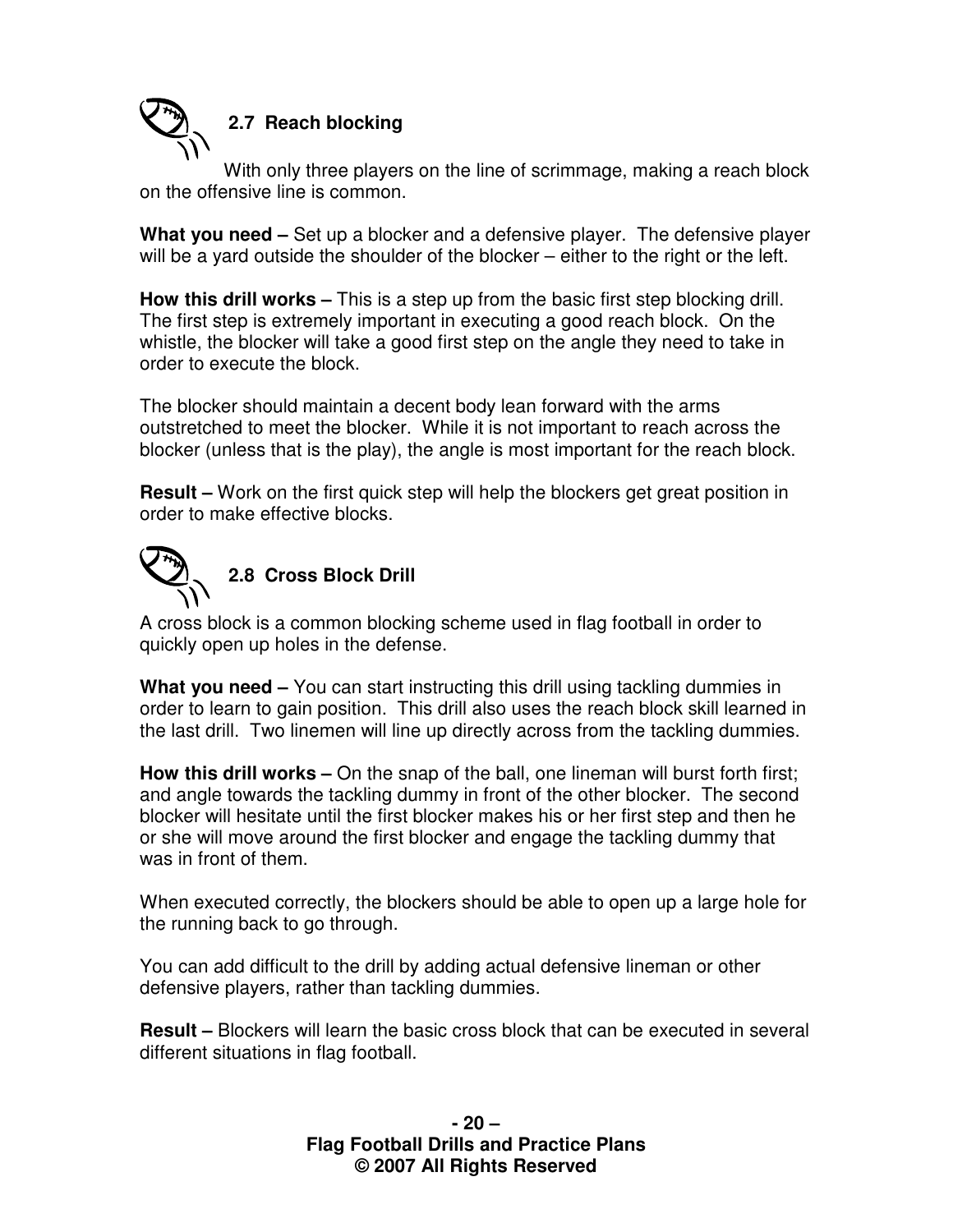

Good pass protection is important in flag football because it is primarily a passing game.

**What you need –** At first, you can have the blockers go against tackling dummies held by coaches in order to work on their technique. Set up three lineman (a typical flag football offensive line).

**How this drill works –** The basics for pass protection are a good base and good arm extension towards the blocker. On the snap, the blocker should keep his or her feet moving and a good base that is about shoulder width, or slightly less.

The key in this drill is to keep in contact with the tackling dummy just above waist height. The player should keep the dummy in front of them with his or her head up at all times.

Make the drill more difficult by adding actual defensive players. The teaching points are the same.

**Result –** Regular work on this drill is going to make your blockers better at pass protection.



Making an open field tackle is important in flag football, as there is more open space with fewer players on the field.

**What you need –** Have one defensive player versus an offensive player. Place cones in order to create a 20 yard by 20 yard area. The offensive player starts on one side and the defensive player on the other.

**How this drill works –** An open field tackle is one that is made with out any blockers nearby and a lot of open space for the runner. The open field tackle in flag football is difficult, because you cannot simply knock the runner down in any way possible – you still have to grab the flags.

Coaches need to instruct players to keep under control with the legs bent and the head up. The arms should be in front, prepared to grab the flag. Angle the runner to the sideline, or to the inside if help is nearby. The key is to get close enough to the player (without making contact) to grab the flag. The carrier tries to get from one side to the other without the flag being taken.

**Result –** Open field flag pulls are game savers in flag football.

**- 21 – Flag Football Drills and Practice Plans © 2007 All Rights Reserved**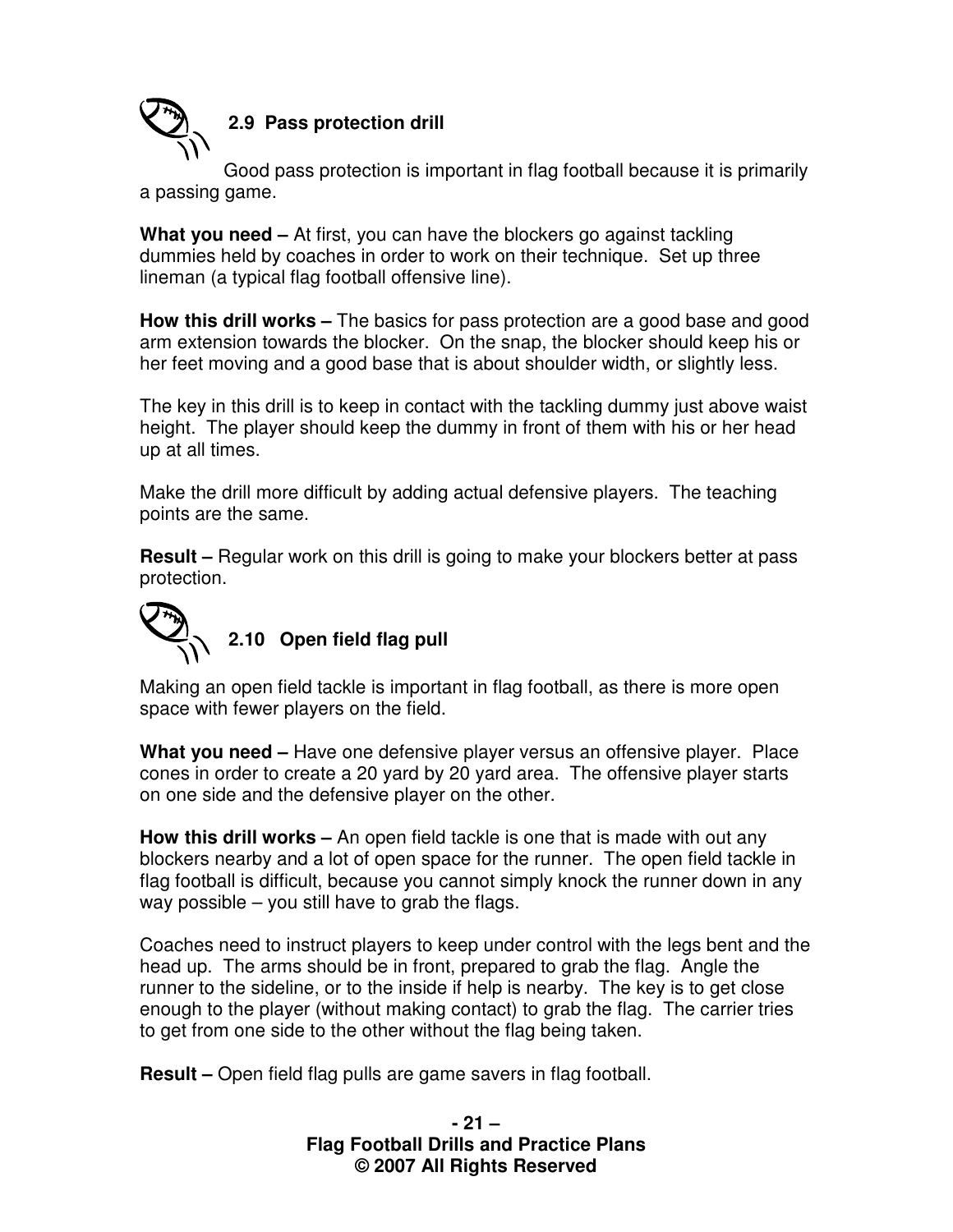

Making a play even though you have a blocker in front of you is key in flag football.

**What you need –** You can run this drill in many ways; either with an offensive lineman versus d-lineman, or lead running back and linebacker – but you will always have a running back carrying the ball. Set up two pylons about 10 yards apart on a line of scrimmage.

**How this drill works –** This drill is for both offensive and defensive players, as you need to either execute a good block (offense) or execute a good tackle (defense). So the blocker attempts to keep the defensive player away and the defensive player tries to shed the block to make the tackle.

The blocker must stay on his or her feet and block above the waist, and the tackler must not make contact with the runner, except for grabbing the flags and incidental contact. This drill requires the runner to run between the two cones and the contest is between the blocker and the tackler.

**Result –** The blocker and tackler will get game-style practice in their respective disciplines.



This 'game' will help develop flag pulling (and avoiding) skills of all players.

**What you need –** Mark off an area that is 40 yards by 40 yards with cones. Players must stay in this area during this game. All players (or split into two groups) will participate. Two players will be 'it'

**How this drill works –** This can be quite a competitive game once it gets started. The players must avoid having their flags pulled, while the first two players have to attempt to pull flags. Coaches should watch for proper technique: in avoid the flag pull, you cannot spin or knock away the flag puller's hands.

As the players' flags are pulled, they also become flag pullers until all of the players in the square have been converted.

**Result –** All players are going to get good work on flag pulling in a variety of situations, and they will get the opportunity to work on legally avoiding flag pulls.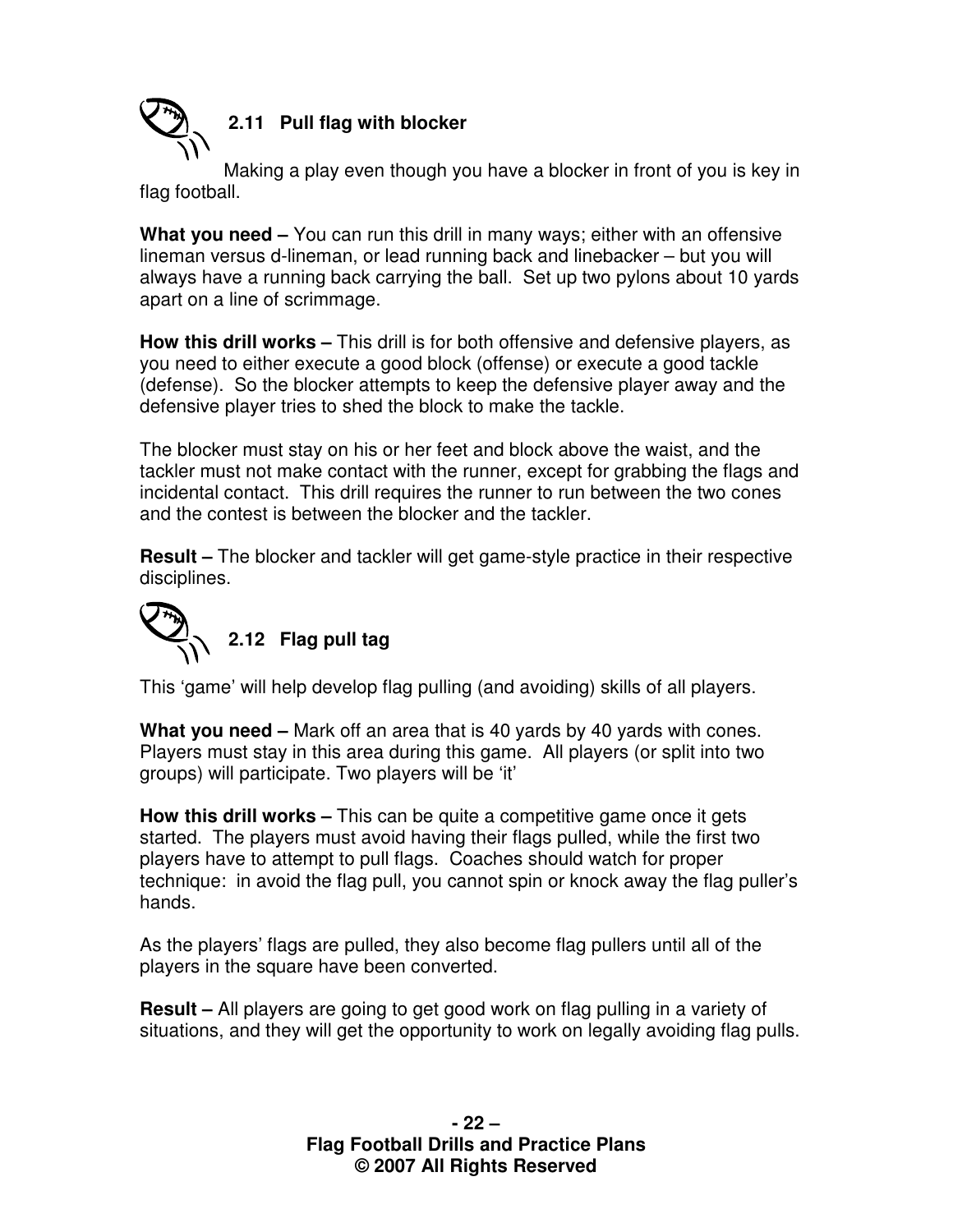

This is a great competitive one-on-one game once the players understand the basics of flag pulling

**What you need –** Mark off a 10-yard by 10-yard area; you will have one offensive player (ball carrier) and one defensive player.

**How this drill works –** This is a very simple, but ultra-competitive one-on-one drill that pits the offensive players versus the defensive players.

The players will start on the opposite sides of the 10-yard square. On the coaches' whistle, the players will run at full speed towards each other. The object is for the defensive player to keep his or her head up and eventually pull the flag, while the ball carrier tries to elude the tackle by the defender.

The players must stay inside the 10-yard box area. The ball carrier must always be moving forward or laterally – they cannot elude the tackle by moving backwards and running around the box.

**Result –** Offensive players will get work on eluding the tackle; defensive players get flag-pulling work.



#### **2.14 Block and pull**

This drill helps the defensive players learn to take on a block and still make the flag pull.

**What you need –** Put cones 7 yards apart, and line up an offensive and defensive lineman (linebacker), and line up a ball carrier behind the offensive lineman.

**How this drill works –** On the whistle, the offensive lineman will take a first step and make proper blocking contact with the defensive player – but then stop. At the same whistle, the ball carrier will move forward as if he or she is hitting a running hole as a running back.

Once the lineman contact is made, the defensive player must recover and attempt to take the flag from the ball carrier. This drill should be a very quick drill and the running back should always be moving forward.

**Result –** This starts to simulate a game situation for both the blockers and the defensive players. This is a good drill to learn flag-pulling in traffic.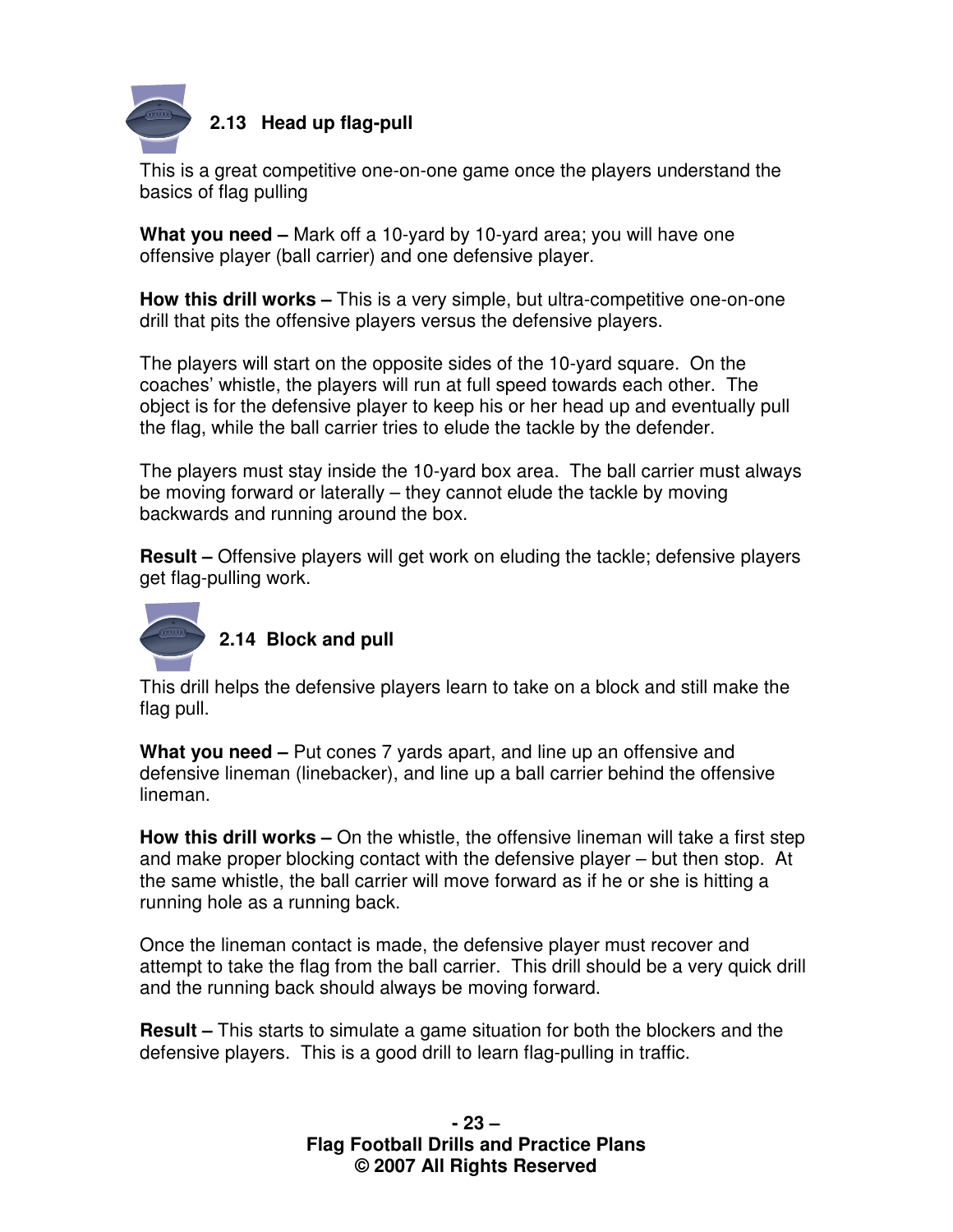

#### **2.15 Pass protection with rush**

Working as a unit is important for the pass blockers up front; this drill helps them with that.

**What you need –** You can start this drill with lineman blocking tackling dummies, and then upgrade to real defensive linemen. Line up three offensive linemen (typical of flag football), consisting of a center and two guards.

**How this drill works –** The splits (distance between the feet of the linemen) should be about 1 pace (one yard) to start. When the ball is snapped, it is important for that distance to be maintained, otherwise there is a lot of room for players to move between them.

When the whistle blows, the offensive linemen will assume a pass protection set up: upper body slightly forward with arms extended; feet close to shoulder width apart and a good sturdy base. They should make sure they keep no more than that 1 yard apart, unless the pass rush goes outside. But, they need to be careful that the defense doesn't rush someone in the middle.

Keeping close and working as a unit is an important part of pass protection and should be stressed by coaches.

**Result –** Better pass protection in a game that has a lot of passing situations.



#### **2.16 Drive through**

This drill helps the offensive linemen with their drive blocking for running plays.

**What you need –** Line up two or three offensive linemen and either tackling dummies or defensive linemen on the other side of the ball.

**How this drill works –** This drill stresses an important first step and then takes it beyond that to keeping the feet moving and pushing the defensive player out of a running hole.

When the whistle blows, the lineman take a quick first step to where they are going to set up their block. Then they engage the defensive lineman at waist height with open palms. They push at waist level to open up the hole in the line. Keep the feet moving.

**Result –** Running does play an important part in flag football, and good run blocking can make a team difficult to beat.

> **- 24 – Flag Football Drills and Practice Plans © 2007 All Rights Reserved**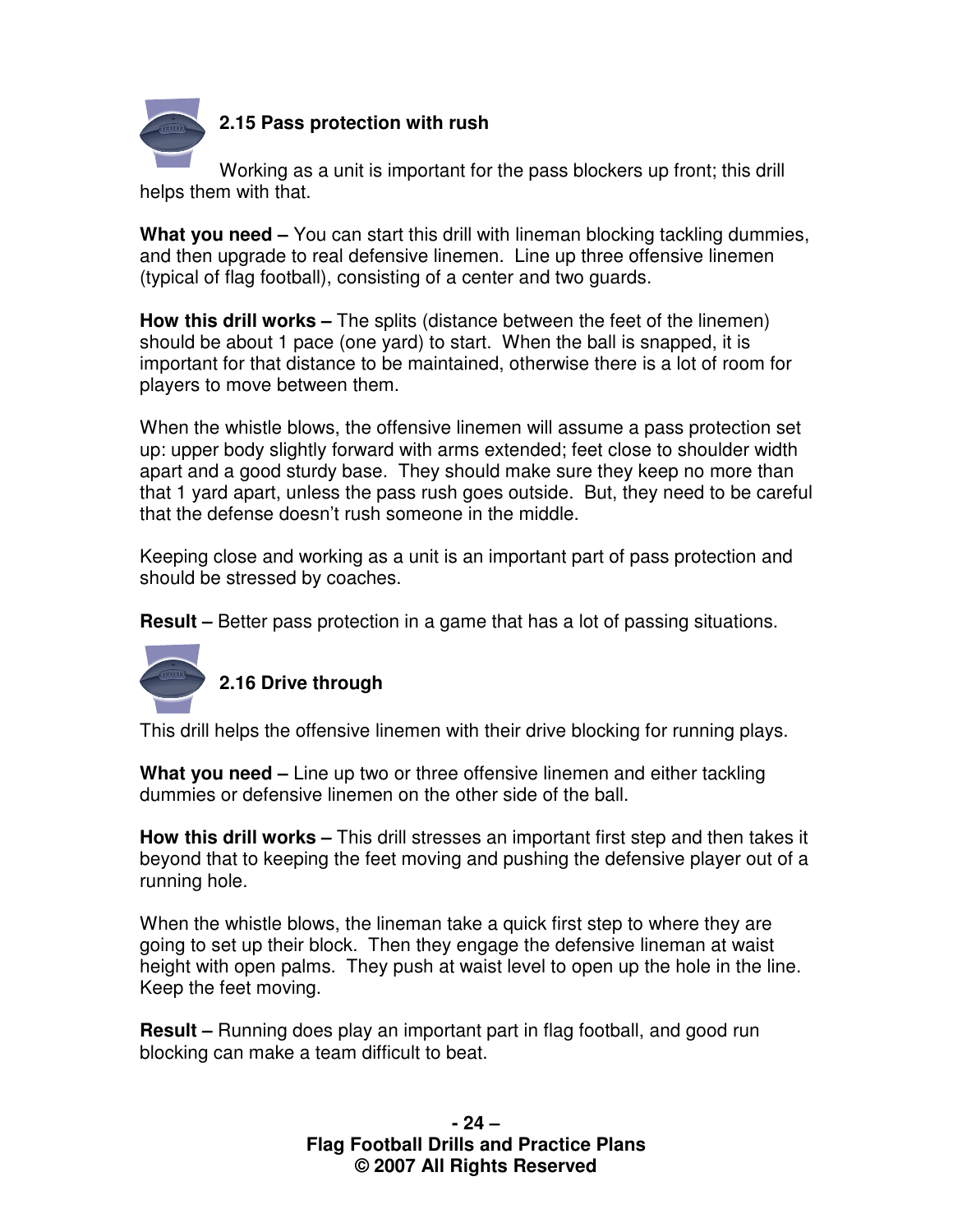

This drill works on making a lead block downfield, but also helps teach the defender to avoid the block and pull the flag.

**What you need –** Mark off a 10-by-10 area with cones. Start this drill with a running back and a lead blocker against one defender. In future drills, you can add an offensive lineman and another defensive player.

**How this drill works –** The players will start at opposite sides of the 10-yard square. The defensive player however gets to take two strides inside the end line just prior to the whistle blowing.

When the whistle blows, the ball carrying team will run towards the defender and the lead blocker will attempt to make a downfield block (legal, with hands forward and contact above the waist and below the shoulders), to spring the runner downfield.

The defender can either meet the block and try to push the runner one way or another, or he or she can try to shed the block and pull the flags.

**Result –** While primarily a blocking drill, the defender gets a lot of work on flagpulling against a blocker.



This is a quick-hit, competition style drill that puts ball carriers against flag pullers in closed area.

**What you need –** Set up two pylons 5 yards apart. This will the be line of scrimmage. The ball carrier and flag-puller will each take two strides from the line in opposite directions so they are approximately 4 to 5 yards apart.

**How this drill works –** On the whistle, the runner goes forward and must run in between the two pylons that are 5 yards apart. They can juke, jive, shuck, but they cannot spin (against the rules). The defender must use good form to reach for the flags: keep the head up, keep the shoulder in line with the ball carrier's chest and arms extended towards the waist.

Each time the runner gets by the defender score a point for offense. Score a point for the defense each time a flag is pulled within 3 yards of the line of scrimmage. Players must stay between the two cones.

**Result –** Great competitive drill that works on essential running and flag pulling skills.

> **- 25 – Flag Football Drills and Practice Plans © 2007 All Rights Reserved**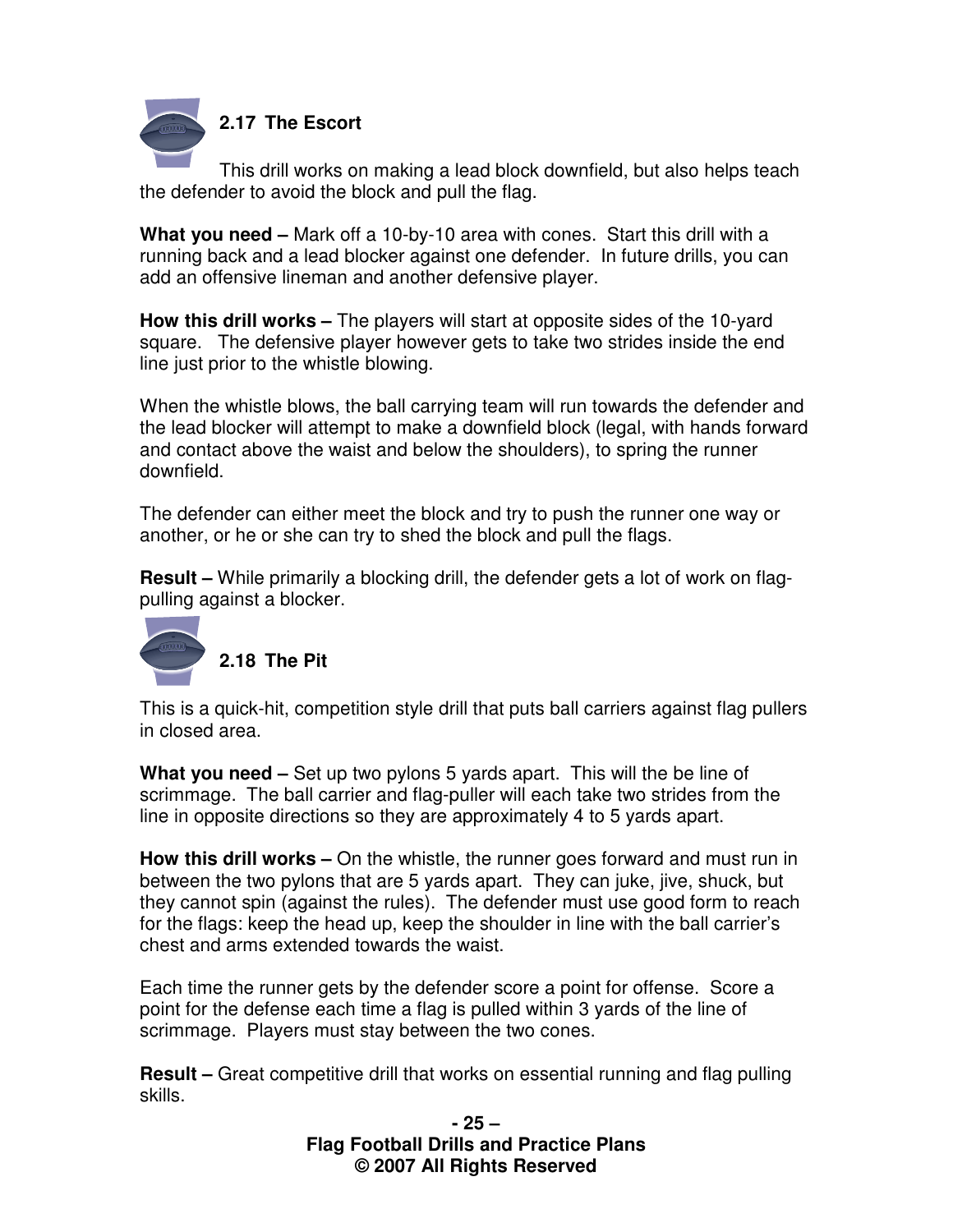

This helps the defenders learn to reach and pull the flags down.

**What you need –** Partner up players of equal skill, size and speed. Give each one a set of flags.

**How this drill works –** This is a game of one-on-one, where the object is to try and grab your partner's flags.

The players will start off an arms reach apart when the whistle blows. They jostle and move and reach to try and grab their partner's flags. Players cannot spin away or block flag reaching with their hands. They must move laterally or run forward or backward to avoid the pull.

Coaches must watch for proper flag-pulling technique. This is a great fun game (that also works on conditioning), but it can get out of hand if the emphasis is not on the proper flag-pulling technique.

**Result –** Fun game that works on the fundamentals of proper flag-pulling



#### **2.20 Camera on your back**

This is an offensive lineman drill that emphasizes getting to the block and then steering the defender away from the play.

**What you need –** Set up an offensive lineman versus a defensive lineman and have a ball carrier in the backfield. Set up two cones about 5 yards apart as the line of scrimmage.

**How this drill works –** This drill can be started at half speed so players understand the purpose. Offensive lineman want to get a good first step to get the angle they way to open up a running lane. As they engage the defender, they want to get their entire body in the way of the defender, to drive them away from the hole.

Prior to the start, the coach will indicate which hip of the offensive lineman they will run off – right or left. When the whistle blows, the lineman will step out, and as if they had a camera on the back, 'film' the running back as they go through the hole. This requires the blocker to get good position, get the body in the way and wall off the defender as the runner goes through the hole.

**Result –** This is a great drill to emphasize the importance of opening a running hole.

> **- 26 – Flag Football Drills and Practice Plans © 2007 All Rights Reserved**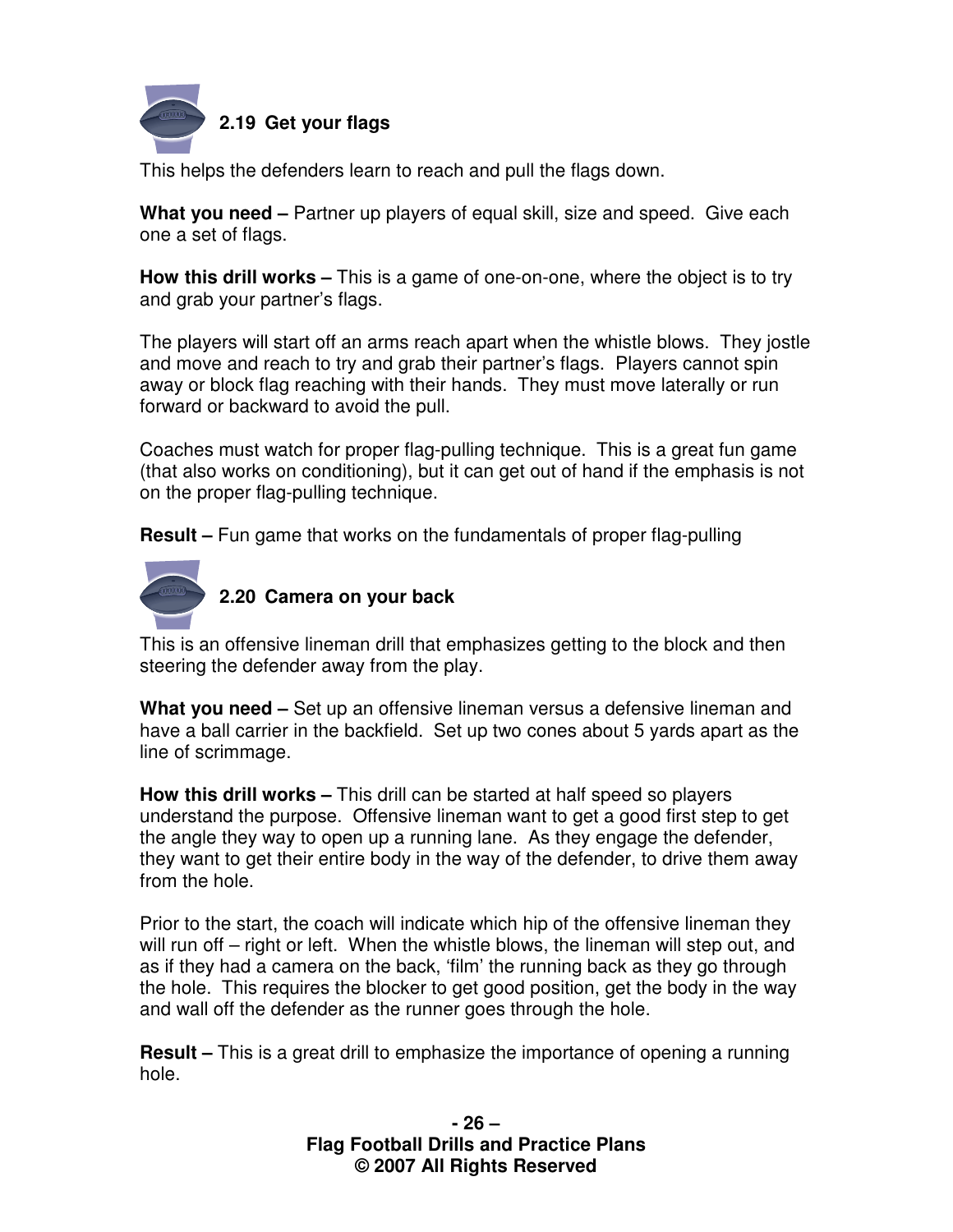# **Positional drills and Offense and Defense**



Learning the proper way to give and receive handoffs is crucial for success in the running game.

**What you need –** You can have any number of groups; pair up offensive players like receivers and QBs or QBs and RBs. Each pair should have a ball.

**How this drill works –** This is the basic handoff and should be learned very early when teaching the fundamentals of flag football.

The player handing the ball off will stand in front with the back to the ball carrier. On the snap, the running back (ball carrier) will go straight ahead, either to the left or right side of the player handing off. The player receiving the ball should have the inside arm on the top, across the body, and the outside arm low across the body. The QB (hand off) will open up to the runner and put the ball right in his or her belly.

The important part for the exchange is getting the ball into the RBs hands, with the proper arm up.

**Result –** Practice on hand offs to limit potential mistakes.



**3.2 Hole selection drill** 

The running back needs to know the hole numbers in order to know the basic plays.

**What you need –** You can set up three cones to portray offensive linemen.

**How this drill works –** The RB must know that the hole to the immediate left (odd) and right (even) side are the 1 and 2 holes. Right in the middle between the center cone and the outside cones are the 3 and 4 holes. To the outside of the cones are the 5 and 6 holes.

You can practice calling a running play by the hole number, and work on the exchange (handoff drill) at the same time.

**Result –** Learning the basic running holes is imperative for younger players that want to play the running back position.

> **- 27 – Flag Football Drills and Practice Plans © 2007 All Rights Reserved**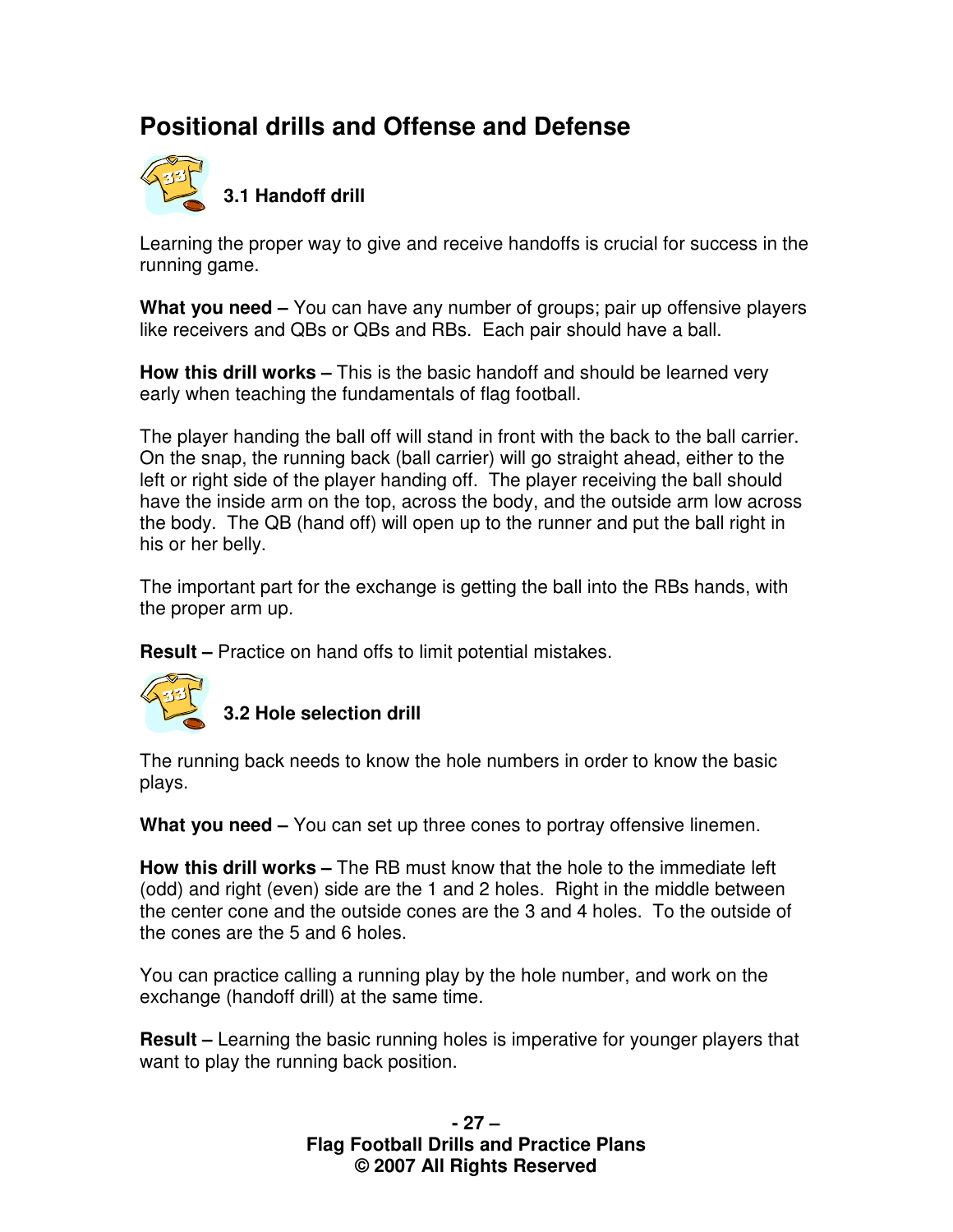

#### **3.3 Man to man coverage**

This helps a defense learn to cover all of the offensive players on the field.

**What you need –** Set up an entire offense and defense. Have 3 offensive lineman, 1 RB, 1 QB, 1 TE, and 2 WR. On defense, you will have 3 linemen, 1 linebacker, 2 safeties, and 2 cornerbacks.

**How this drill works –** In the initial drill, you can set things up the way described in the 'what you need' section, but feel free to change it to help teach the player their responsibilities.

The linebackers should cover the runningback out of the backfield, the free safety should cover the TE, and the strong safety should play deep middle. The cornerbacks will cover the wide receivers. If the offense changes to add another receiver (instead of a running back), then the safety will cover the extra receiver and the linebacker will watch the linebacker or the quarterback.

**Result –** Teaching your defensive players to learn their man to man coverage responsibilities is the benefit of this drill.



This drill helps the QBs and receivers work on different patterns, learning how to run all of them properly.

**What you need –** Set up a couple of different stations for this drill. Have QBs and WR (and RBs, too) working together.

**How this drill works –** This is a simple pass receiving drill for your receivers and QBs to work on. Go through your team's passing tree with the receivers in each station. Make sure the receivers work with both quarterbacks, so they can learn the patterns from both sides of the field.

Coaches should watch for players making their cuts at the right yardage, making fakes and proper catching technique (hands, not body catching). For quarterbacks, make sure they are using the proper drop back and that the ball is held at the shoulder level.

Each receiver should go through the entire passing tree.

**Result –** This drill will work on the basics of pass patterns and the QBs will get a lot of good passing work.

> **- 28 – Flag Football Drills and Practice Plans © 2007 All Rights Reserved**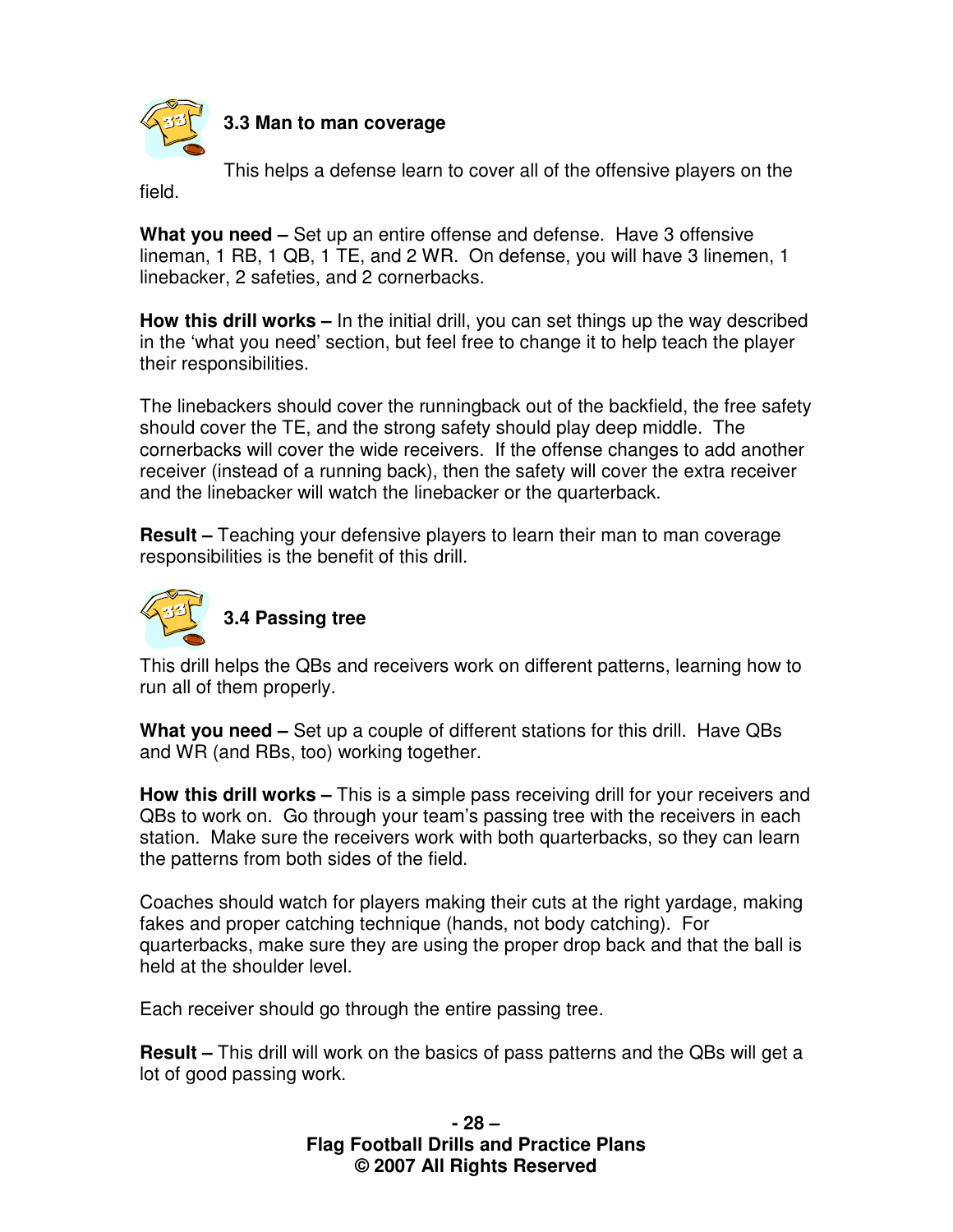

#### **3.5 Zone defense drill**

This drill will help to teach younger players the difference between man-to-man defense and zone defense (common in flag football because of the speed and number of players).

**What you need –** Set up 5 cones in the defensive backfield (representing each of the 5 zones covered by defensive players). Line up the defense in a standard formation.

**How this drill works –** First, show the defenders that they will be covering an area around the cone that has been set up in the zone. Instruct the players not to go any further than 5 or 7 yards in either direction of the cone. They should NOT follow a particular player, unless that player is moving through a zone.

Run a simple passing play at half speed. Run the play and watch to see how the defenders react when a player comes into their zone – or crosses their zone. Make sure they understand that they need to watch the receivers, but not to follow a receiver too far.

**Result –** This drill helps young players understand how a zone defense works.



This drill will help your defensive linemen learn three different moves on the line.

**What you need –** You can start this drill against tackling dummies, or you can have offensive linemen. This can be a one-on-one drill, or you can have all three going at the same time. To begin, it might be best to go one-on-one.

**How this drill works –** Coaches should teach 3 different moves: the swim, the spin and the bull rush. The swim is a quick move that reaches around the offensive lineman. The spin is a move that engages the offensive lineman before the defensive lineman spins one way or another. The bull rush is straight ahead engaging the offensive lineman to push him or her back into the running hole or the quarterback.

These are standard moves for the defensive lineman.

**Result –** This drill is a good beginning drill for young defensive lineman. They will learn basic move that they can perfect as they get older.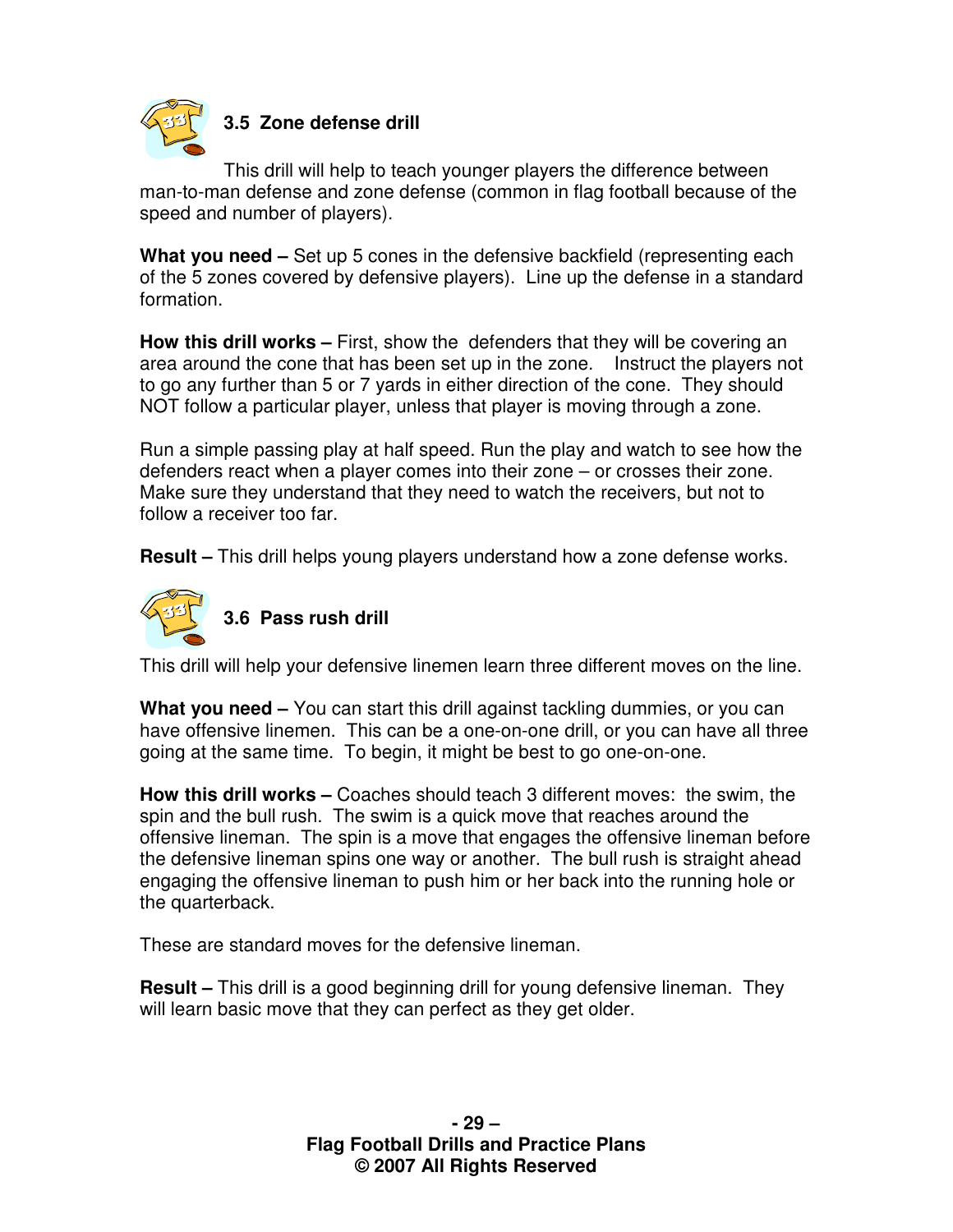

In this competitive drill, the receivers are against the defensive backs in a passing / defending drill.

**What you need –** Mark off a 10 yard wide and 40 yard deep area. You can have a QB and 2 WR and 2 DBs.

**How this drill works –** This is a drill that works on defensive coverage. The QB and the receivers will design a play and then run that play. The DBs will line up across from the WR in coverage.

On the snap of the ball, the receivers must stay in the marked off area, and the DBs will maintain coverage. The QB must get rid of the ball in 5 seconds, or it is considered a sack. Give the offense one point if they are able to complete a pass, and give the defense a point for an incomplete pass and 2 points for an interception.

**Result –** This is a great drill for both receivers and defensive backs to learn their basic skills.



This is a simple offense versus defense drill that adds a couple of more players, but is essentially an elaborate flag pulling drill.

**What you need –** Set up three offensive linemen, three defensive linemen, a QB, RB and a linebacker.

**How this drill works –** This drill pits one side against the other. The offense is going to try to carve out a few yards, and the defense is going to try and stop them. The primary responsibilities are going to be left to the LB and the RB.

On the snap of the ball, the offense is going to hand the ball off in one of the holes that is set out prior to the snap of the ball. The lines will engage and the RB will try to get through the line and the LB will try to read the play, avoid the blockers and then try to pull the flags.

The defense isn't outnumbered, because the QB doesn't figure into this – therefore it is a contest of four on four in reality.

**Result –** Players get a game-like situation and the defense works on the flagpulling skills.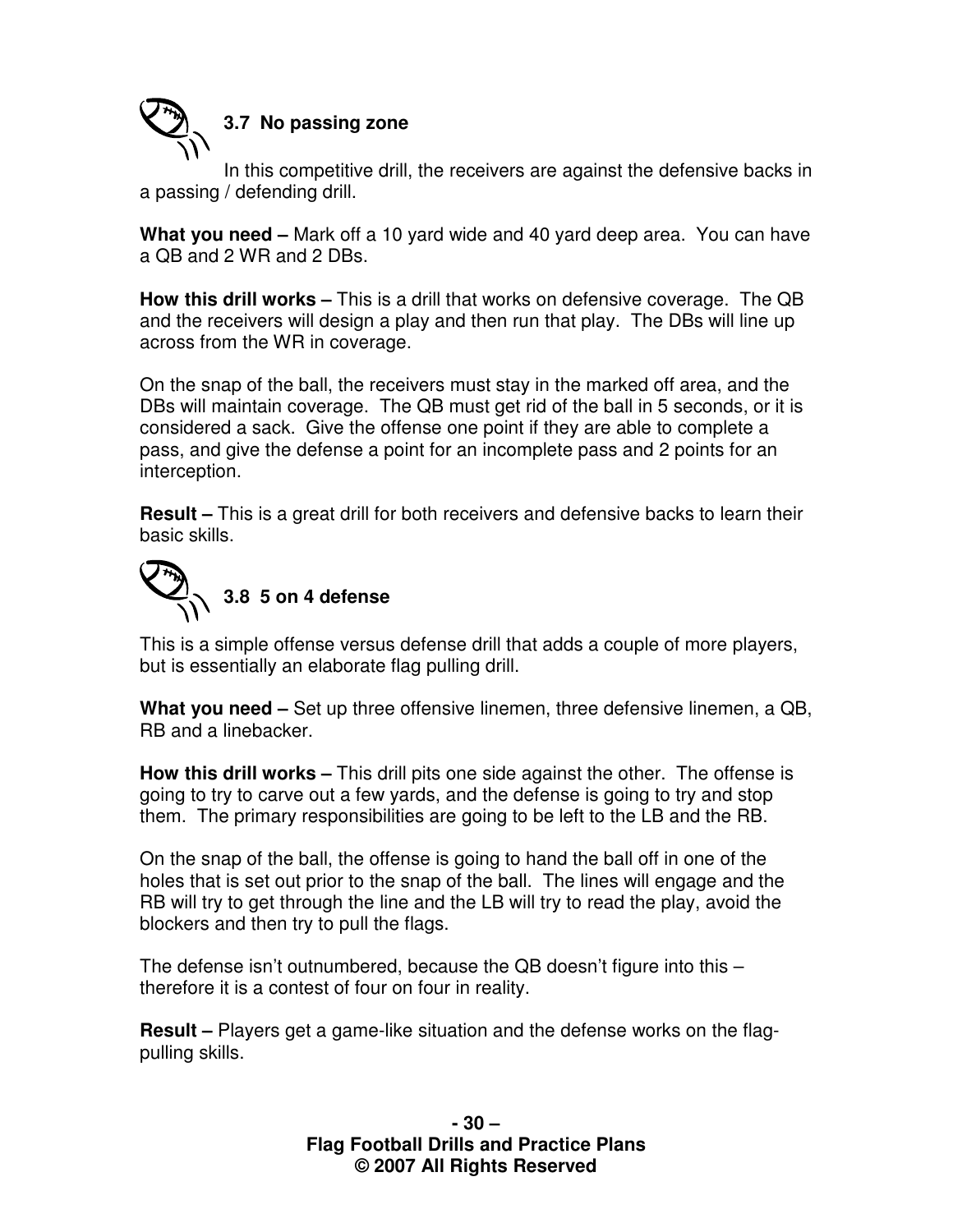

This drill gives the QB, RB and receivers an opportunity to work without the line.

**What you need –** You can run a couple of different stations; each one should have 2 WR 1 TE and 1 RB. Set them up in your standard offensive formation.

**How this drill works –** When you have the players set up, you can run a play that you have designed.

The purpose of this drill is to iron out the basics of each play so that every position player knows his or her responsibility when they take the field. Run a variety of plays so that each player knows the differences in the responsibility as each play is run.

**Result –** This will help the players understand how each play is supposed to work; repetition is always a great way to develop skill and timing.



This game is a great way to help your defensive backs learn to stick close to their receivers

**What you need –** Pair up receivers and cornerbacks. Attach a 10 foot string (or other 'breakable' material) to each of the player's belts. Cordon off an area that is about 10 yards wide by 30 yards.

**How this drill works –** The receiver will start off on the line and the string will be stretched fully with the cornerback covering the wide receiver. On the snap of the ball the receiver is going to run a pattern and the defensive back must maintain coverage.

The drill is called shadow, because the defensive back is going to have to shadow the receiver within the 10-foot string limit, otherwise the string will break. If the string breaks, then the coverage is not really close enough and there is no longer a shadow.

If a defensive back is able to cover the receiver for the entire pattern, then they get a point. If a receiver is able to run a pattern to break a string, then they get a point.

**Result –** Defensive backs are really going to shore up their one-on-one defensive coverage skills.

> **- 31 – Flag Football Drills and Practice Plans © 2007 All Rights Reserved**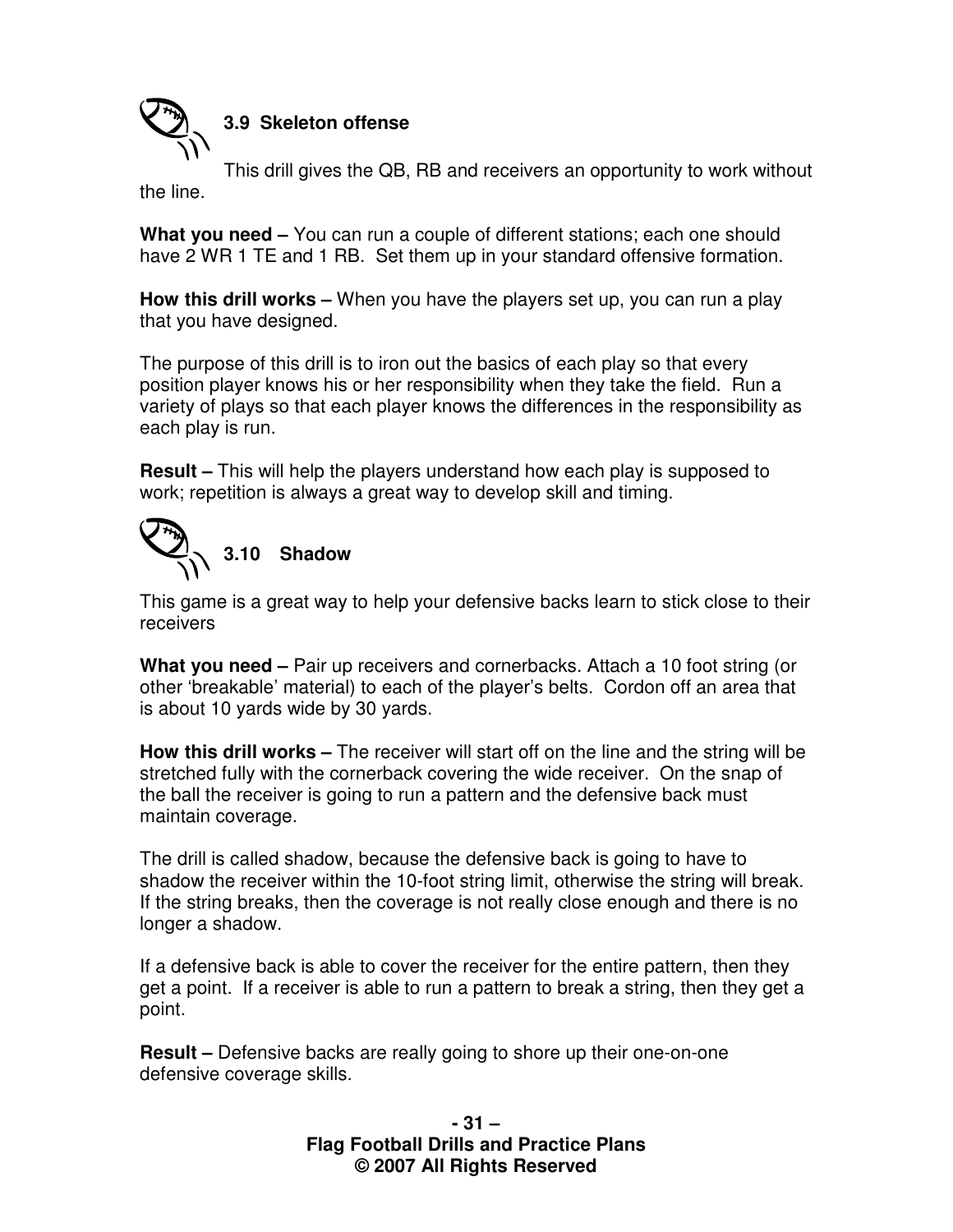

Being able to close on a receiver and pull the flag is going to make a defense tough to beat.

**What you need –** You can set up a couple of different stations for this drill. Have a line for receivers and for defensive backs. On each play the receiver and defender will run the drill then go to the back of his or her respective line.

**How this drill works –** The WR will line up and the defender will line up opposite him or her, about 10 yards in front. The QB will receive the 'snap' to start the play.

The offensive players will run a simple slant pattern, or a hook pattern in most cases. The defender will let them complete the pass and then the defender must close on the receiver to limit the amount of yards the player gets after they catch the ball.

Defenders should be able to close quickly and pull the flag as the receiver catches the ball.

**Result –** This works on good defensive coverage, but also forces the defender to make a good flag pull as well.

# **3.12 Shotgun quick pass**

This is a fun drill for receivers and for defenders to see who can catch more or defend the pass.

**What you need –** Line up the QB in a shotgun formation. The receivers (2 or 3) will line up with defensive backs right across from them.

**How this drill works –** The defensive backs will move in closer to the receivers in order to play close defense. On the snap of the ball, the QB is allowed to take one step back, but then must find a receiver and make a throw.

The defenders will have to watch the alignment and patterns of the receivers in order to make a quick break on the ball so they can defend it. If the QB does not unload the ball within 3 seconds, it will be considered a sack. If a pass is incomplete, dropped pass or a 'sack', the defense gets one point and if they intercept they get two points. For each completed pass, the offense gets one point.

**Result –** This is a great quick drill to help players learn quick defense and closing skills.

> **- 32 – Flag Football Drills and Practice Plans © 2007 All Rights Reserved**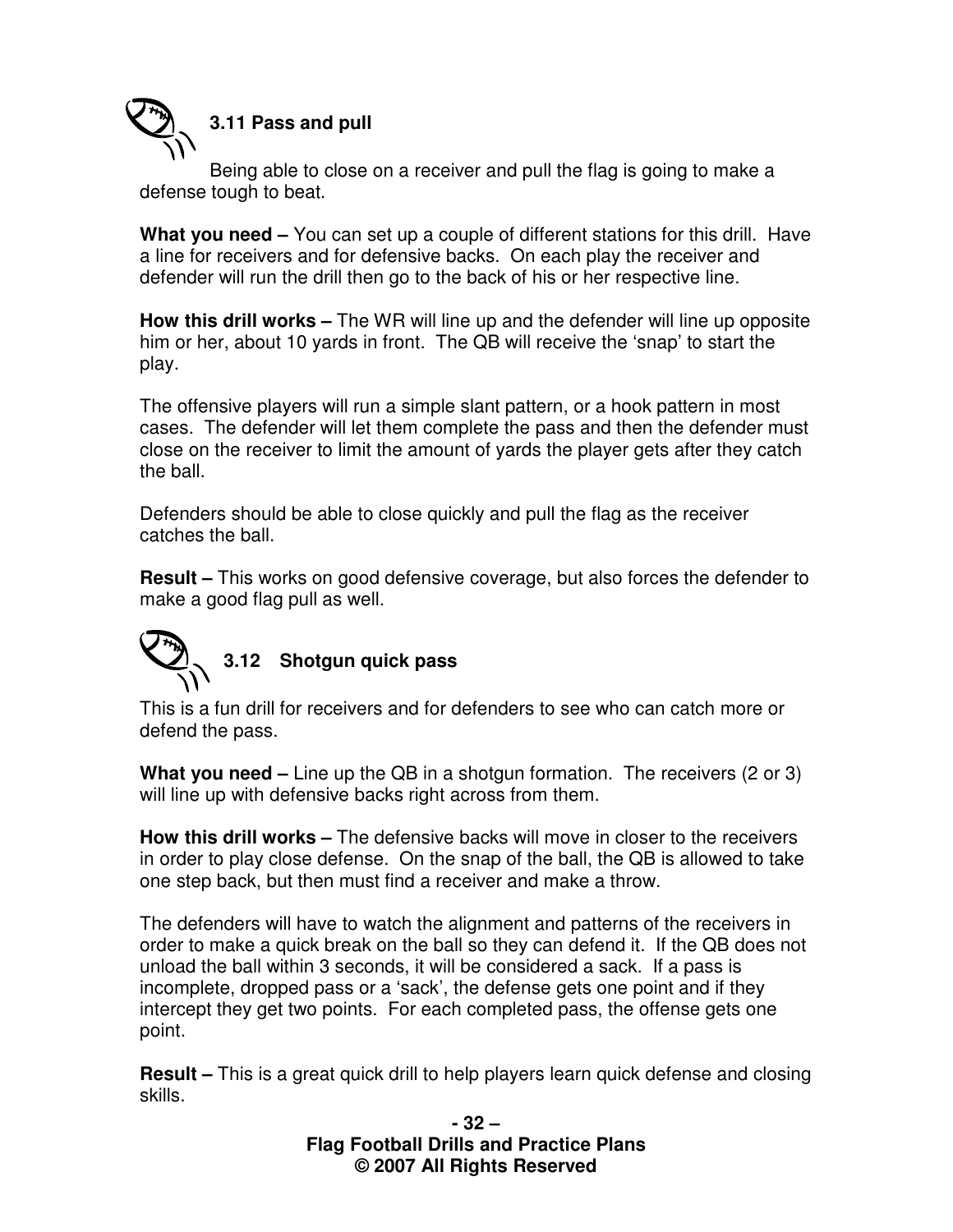

This drill works with defensive players and ball carrier in a flag-pulling drill.

**What you need –** Set up two pylons about 5 yards apart to act as the line of scrimmage. Set up another pylon 5 yards into the defender's side of the ball. Line up defenders 3 or 4 yards behind the cone; ball carriers start 5 yards behind the line of scrimmage.

**How this drill works –** On the whistle, the ball carrier will move forward between the two cones at the line of scrimmage. The defender will keep their feet moving in short, choppy steps in the same spot, waiting for the ball carrier. The runner will run towards the cone on the defensive side of the ball.

Once at the cone, the ball carrier must choose one way or another to cut and go. The defender must read the cut and try to make the flag pull. The ball carrier is only allowed to make one move in this drill. Score one for a flag pull and one if the ball carrier gets by.

**Result –** Defenders will have the runner coming right at them and they need to be able to make the play.



This is a fun drill that also helps to condition the players.

**What you need –** Set up a 20-yard by 20-yard area, and have 10 players start on one side – complete with flags. Have two defenders in the middle of the area.

**How this drill works –** The defensive players will face 10 people running through the 20 by 20 area at the same time. The defenders will need to decide who they are going to pull the flags of, as the runners go through the box. The RBs need to run through the area without having flags pulled.

The RBs will run from one side to the other, and once to the other side, tally up how many runners had flags pulled. Remove those players and run the drill again. Keep running until you have only one player left. They are the winner and can sit out the next drill when you change defensive players.

**Result –** Fun and conditioning all rolled up into one.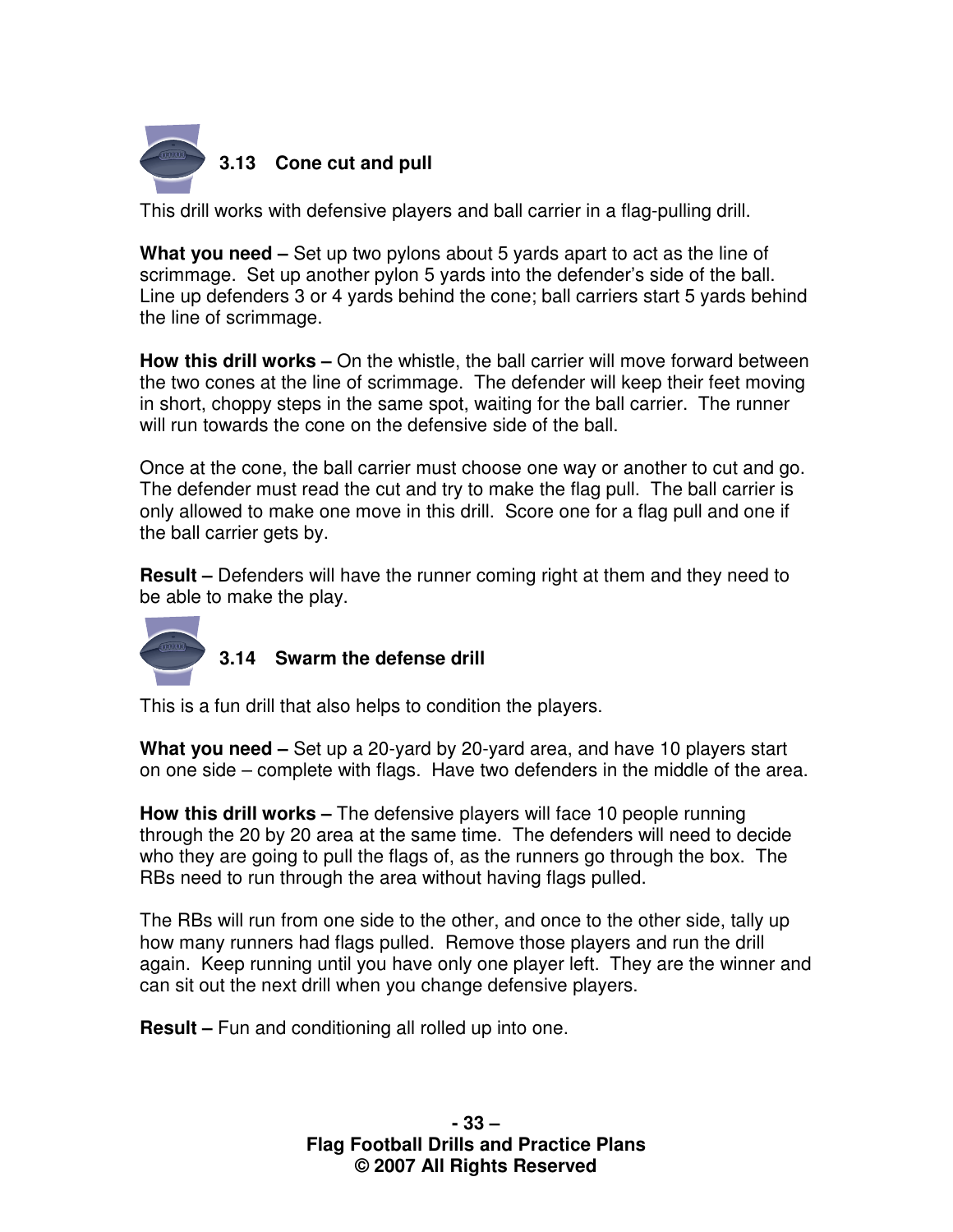

Another drill that works on RBs versus defensive backs and learning the proper flag pull.

**What you need –** You can set up more than one station for this drill. Place two cones 5 yards apart, and then another two cones 8 yards later, and then another two cones 8 yards after. Put a defender between each two cones. Line up players on both sides, about 10 yards away from the start of the cones.

**How this drill works –** This drill starts when one of the ball carriers goes through the course and meets the first defender. The defender attempts to pull the flag and the runner tries to get by.

The runner has to get by each of the three areas in succession to score a touchdown (worth 6 points). Defenders that are able to pull a flag are awarded three points. The drill stops if a runner loses a flag to a defender. The runner on the other side of the drill begins and comes back the other way.

Run two stations of this drill and tally the points for offense and defense to see who wins.

**Result –** Continued work on avoid flag pulls and pulling flags



A good drill to help RBs and QBs with the toss of the ball on lateral plays

**What you need –** Pair up players, each with a ball to practice this drill.

**How this drill works –** The players will move down the field, tossing the ball backward to each other as they continue to move forward. In the beginning, you can do this drill at half or three quarter speed as the players learn the proper toss technique.

Once the players understand the technique, they can begin to run this drill at full speed. Have players run a 40 yard course, exchanging the ball a minimum of 4 times.

**Result –** Players are going to learn the proper toss technique, but also how to catch the toss on the run.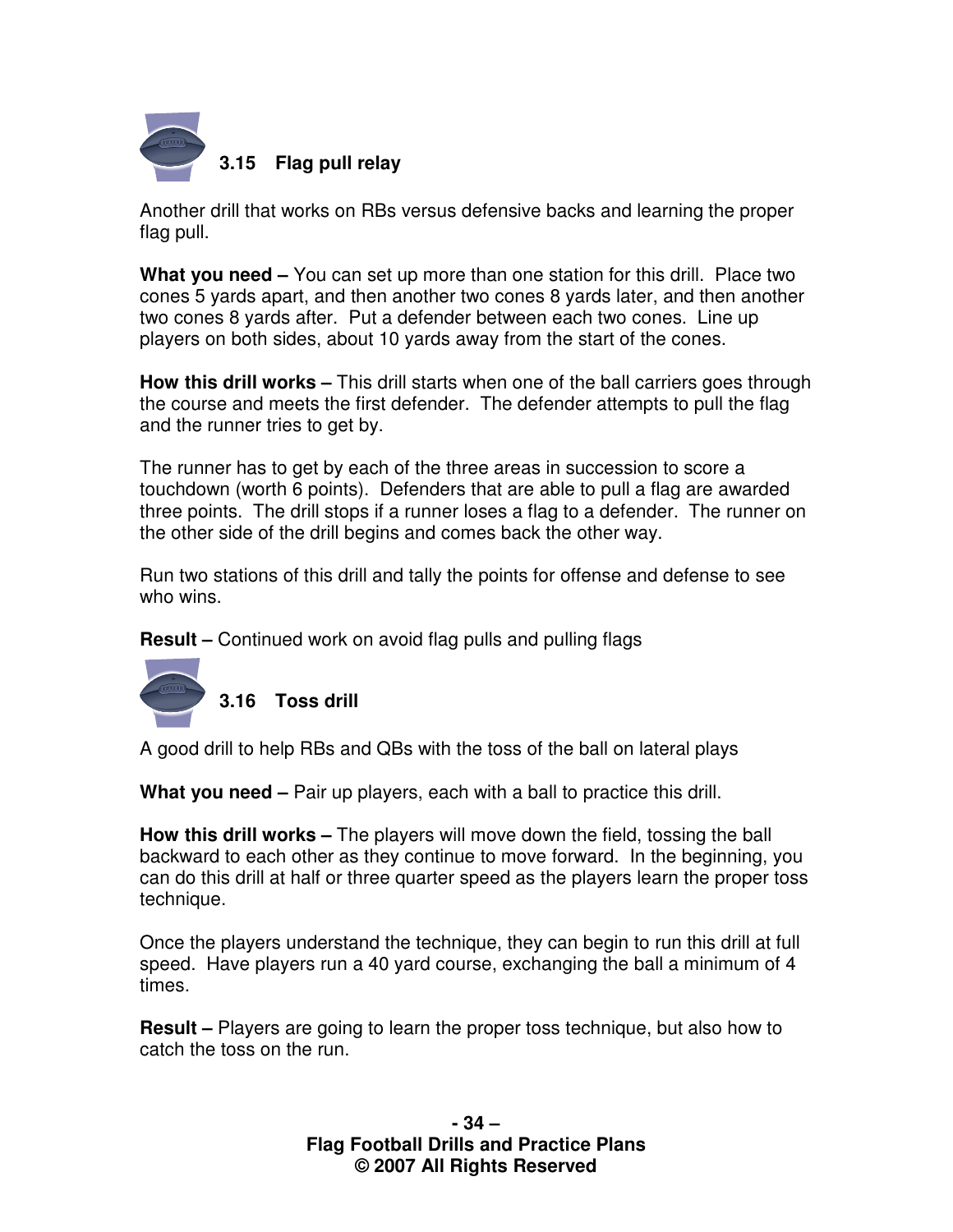

This competitive drill pits the entire offense against the entire defense

**What you need –** Field an entire offense against an entire defense to start. The offense can be adjusted and altered at any time during this drill to add specific challenges for the defense.

**How this drill works –** Judging by the name, 10 yards is what the teams are fighting for in this drill. The defense is trying to prevent a 10 yard gain, and the offense is trying to get 10 yards. This puts all of the skills together in order to try and reach their objective.

The offense will receive 1 point if they get past 10 yards and the defense will get a point if they prevent a 10 yard gain. After 10 plays, tally the points and then switch up the players on both sides.

**Result –** This drill can get very competitive as the sides are pitted against each other in a game-like situation. All skills are used in this one.



This is another full skill game, however, this time the object is just to stop the team from making a positive gain on the play.

**What you need –** Set up 2 offenses and 2 defenses if you have the players. Set up a 60-yard field.

**How this drill works –** This drill is different from the above drill in that the defense will immediately switch if they prevent the offense from making a positive gain. As long as the offense can move the ball they will continue. Each 60 yards they make, the offense will get 6 points.

If a defense is able to stop the offense, then their offense gets to come out and try to do the same thing against the other team's defense. They start at one end of the field and try to make it 60 yards for the 6 points.

Give each side 5 possessions to try and score. Tally the points after each side has 5 possessions.

**Result –** This is another great full team drill that divides the team into two 'new' teams for some healthy competition and work on basic skills.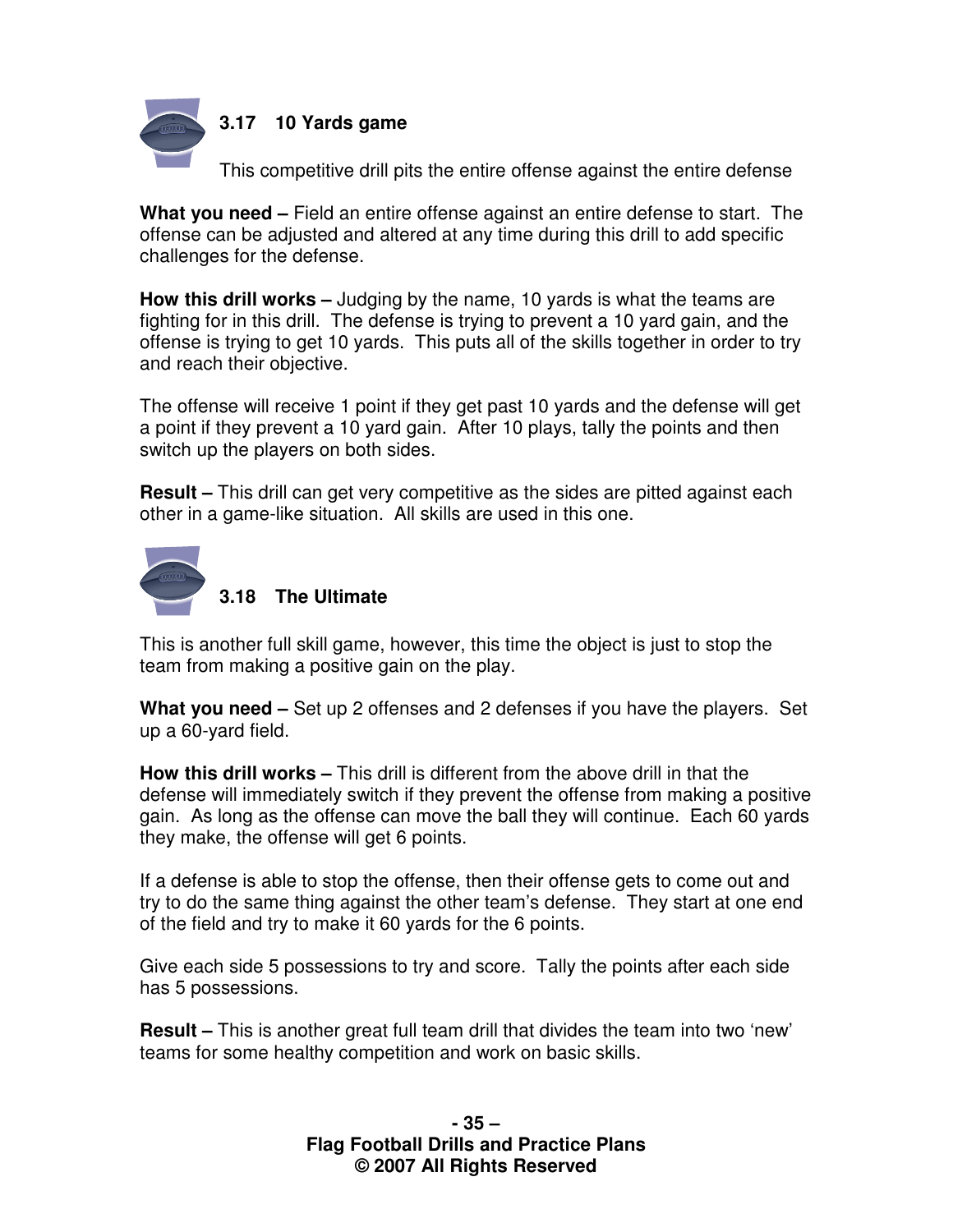# **Practice Plan – How this Section Works**

This is the section where we have constructed 25 general practice plans that you can follow. They are a **minute-by-minute** structured practice that you can take to run your practices. But, before we begin, here are a few tips on using the practice plans, and practices in general.

- The practice plans are a guide for your practices you don't have to use them all, and you can substitute other drills in to each plan if you want.
- While we provide one drill in the practice plans per time slot, you can add drills as you see fit to work with your team.
- It is important for repetition and skill development to keep players moving – so if you can have several stations of the same drill at one time – then do it.

#### **Running a good practice!**

Keeping players moving while having the right amount of instruction is key to a successful practice. That's why we have helped you out with running the practices by including these practice plans. The cover skill development, fun and they also allow players to get into game-like situations to prepare them for when they do need to play.

#### **More practice tips**

- Have enough conditioning time included in all of your practices. While flag football does have breaks in between plays, it is generally much faster than traditional football because of the amount of passing in the game. The players won't like the extra time included in the practice plans for conditioning, but it will improve their game performance.
- Take enough time during the practice to make sure that proper instruction is given. While our drills keep the practice going, they are placed with the belief that players are being given instruction during this time as well. It takes only doing something twice to develop a bad habit, but seven times to develop a good habit – instruct properly first!
- Give ample rest times and water times. Don't overlook these in the practice plan. Good rest time and replenishing fluids is going to help the body rejuvenate and prevent long-term injuries.

**- 36 – Flag Football Drills and Practice Plans © 2007 All Rights Reserved**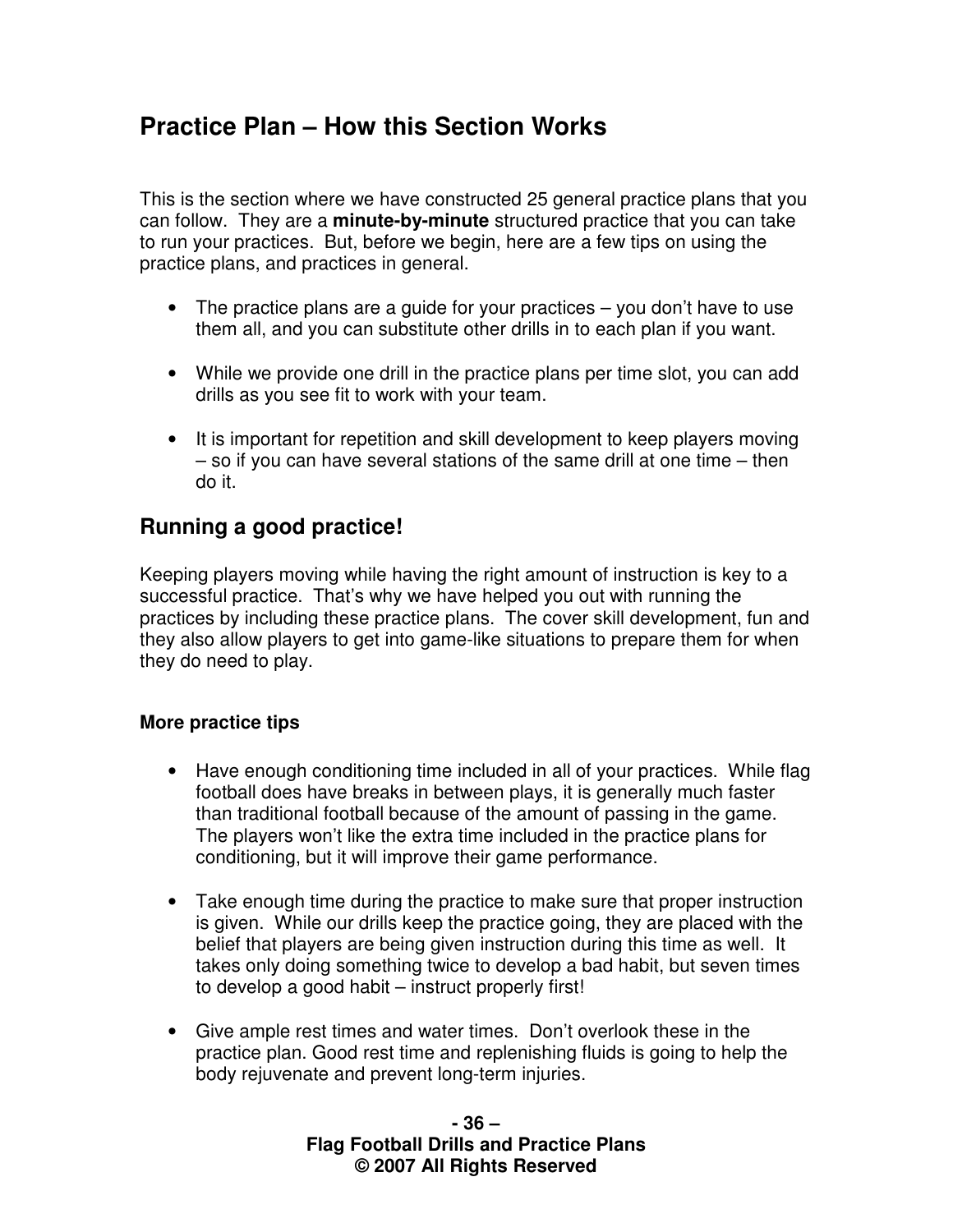• Keep the practices fun! You don't want players to lose interest because things are too intense. Make sure – especially at younger ages that the children are having fun. That is what keeps them in flag football programs for the years to come.

Each of the practice plans are set up for a two hour practice – but that doesn't mean that you have to run younger players through the paces for a couple of hours per practice. If you run a 60 minute or 90 minute practice, you can simply take out a few of the drills in each plan or remove the team work times and make sure you put in team drills.

Remember, the practice plans are not set in stone. You can use a base plan and substitute drills that you want into each drill.

**Following are practice plans for you to use in your practices!** They are divided into three areas, very similar to the way the drills were divided in the main book. There are **8 beginner practice plans, 8 intermediate practice plans and 8 advanced practice plans.**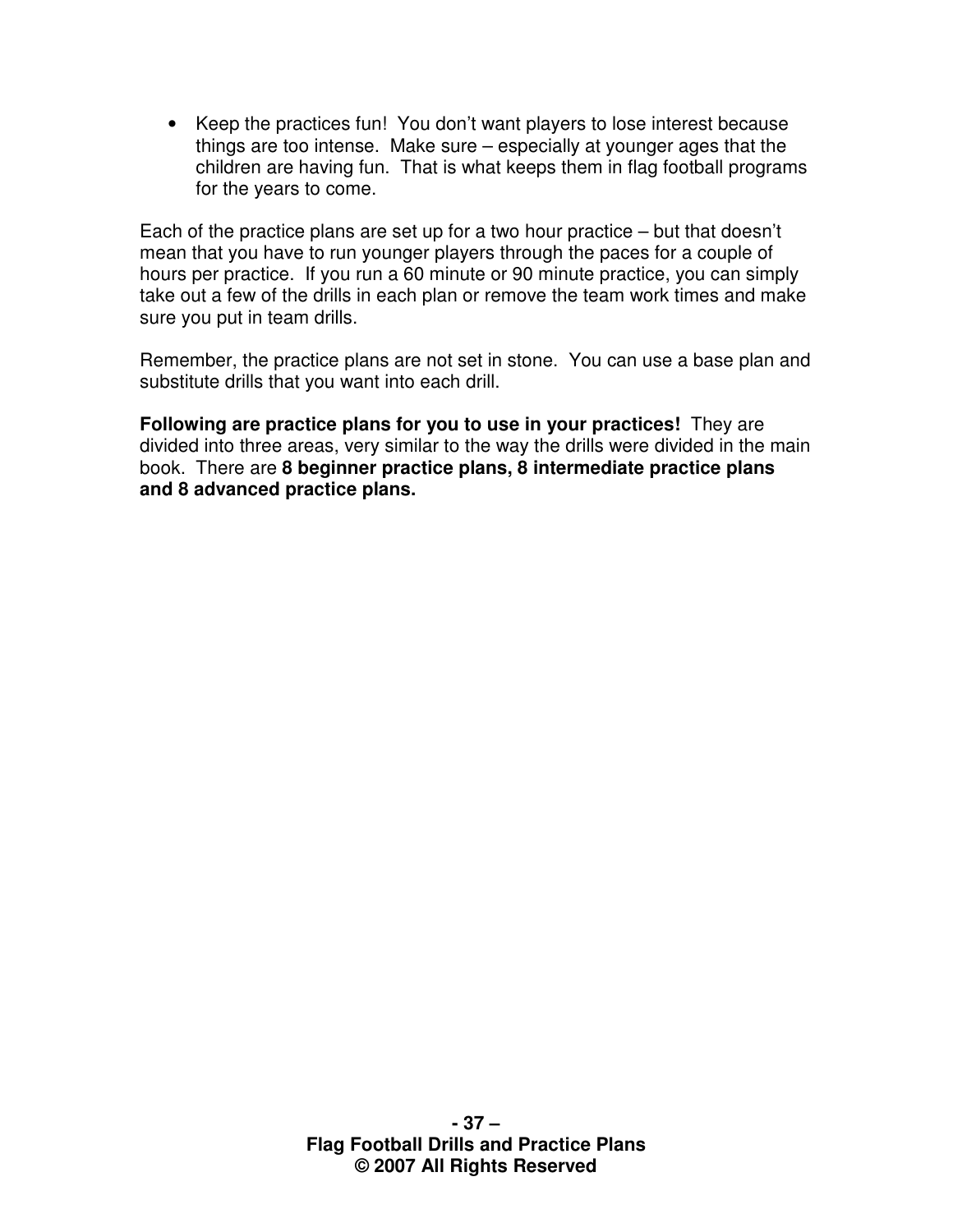| <b>Time</b>    | <b>Drill</b>                  | Pg.  | <b>Coaching Tips</b>                           |
|----------------|-------------------------------|------|------------------------------------------------|
| 00 to :10      | Passing, catching,<br>sprints |      | Loosen up and work on<br><b>skills</b>         |
| $:10$ to :15   | <b>Team stretch</b>           |      | For warm up                                    |
| $:15$ to $:25$ | Jog around the field          |      | Limbering up and<br>preparing for drills       |
| :25 to :35     | <b>Basic flag pull</b>        | 2.5  | Arms extended, shoulder<br>lined up with chest |
| :35 to :38     | <b>Water break</b>            |      |                                                |
| :38 to :45     | <b>Handoff drill</b>          | 3.1  | RBs inside arm is always<br>up                 |
| :45 to 1:00    | Above the waist               | 2.4  | Keep hands above the<br>waist when blocking    |
| 1:00 to 1:10   | <b>First step</b>             | 2.2  | Good blocking drill for o-<br>lineman          |
| 1:10 to 1:20   | Pass rush drill               | 3.6  | Three simple move to<br>learn                  |
| 1:20 to 1:30   | Flag pull tag                 | 2.12 | Good game for flag<br>pulling lessons          |
| 1:30 to 1:35   | <b>Water break</b>            |      |                                                |
| 1:35 to 1:45   | Angle flag pull               | 2.6  | Good angle, reach for<br>flag                  |
| 1:45 to 1:55   | Man to man                    | 3.3  | <b>Keep the WR close</b>                       |
| 1:55 to 2:00   | Cool down                     |      | Stretching, warm down<br>for QB's, etc.        |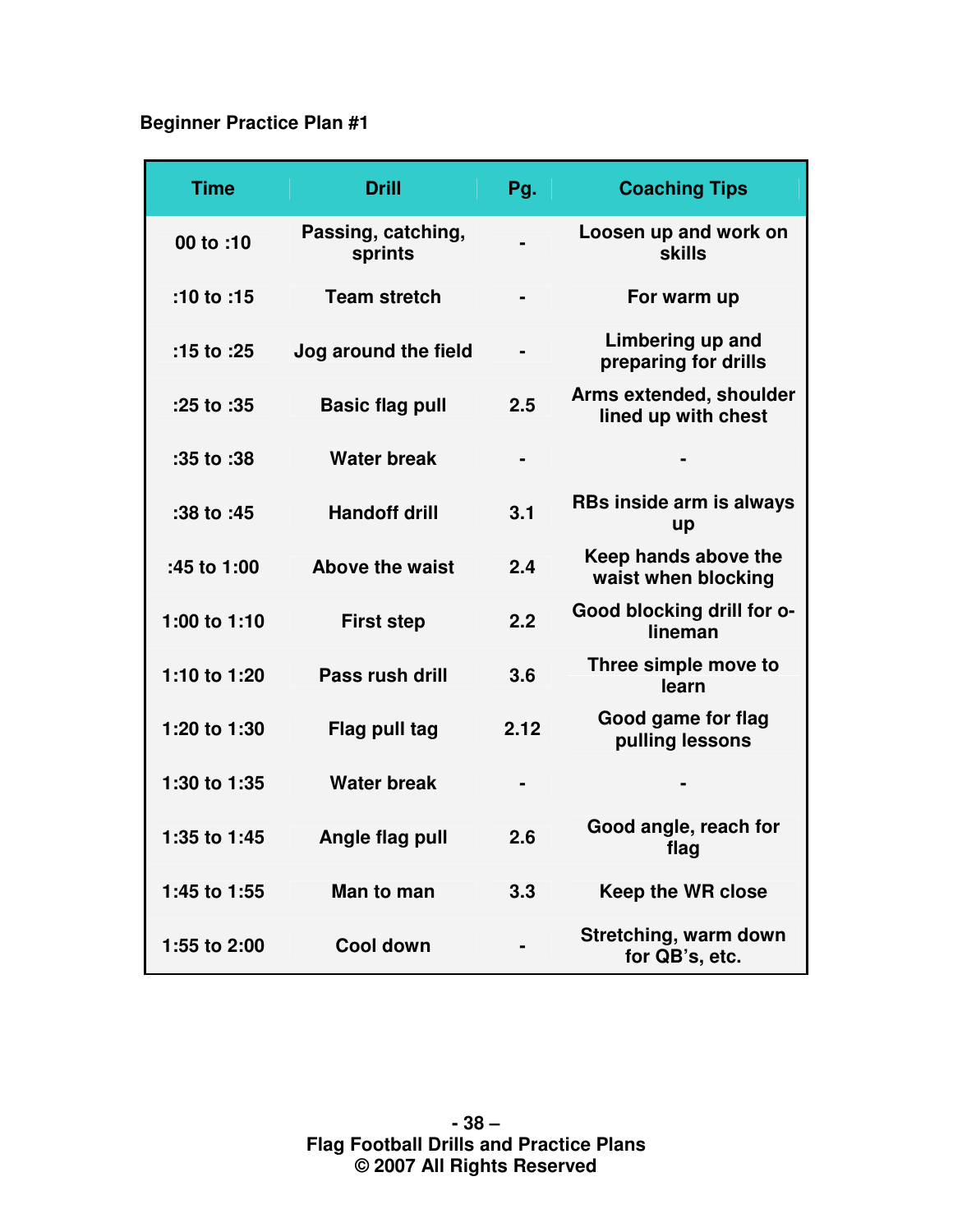| <b>Time</b>  | <b>Drill</b>                  | Pg.  | <b>Coaching Tips</b>                              |
|--------------|-------------------------------|------|---------------------------------------------------|
| 00 to :10    | Passing, catching,<br>sprints |      | Loosen up and work on<br><b>skills</b>            |
| :10 to :15   | <b>Team stretch</b>           |      | For warm up                                       |
| :15 to $:25$ | Jog around the field          |      | Limbering up and<br>preparing for drills          |
| :25 to :35   | Flag pull tag                 | 2.12 | Good warm up game                                 |
| :35 to :38   | <b>Water break</b>            |      |                                                   |
| :38 to :45   | <b>Hole selection</b>         | 3.2  | Teach the young players<br>the proper hole        |
| :45 to 1:00  | <b>Passing tree</b>           | 3.4  | All players can learn to<br>run the pass patterns |
| 1:00 to 1:10 | Angle flag pull               | 2.6  | Good angle, reach for<br>flag                     |
| 1:10 to 1:20 | Man to man                    | 3.3  | <b>Keep the WR close</b>                          |
| 1:20 to 1:30 | Snap and drop                 | 1.2  | <b>Good drill for QB basics</b>                   |
| 1:30 to 1:35 | <b>Water break</b>            |      |                                                   |
| 1:35 to 1:45 | <b>Comeback catch</b>         | 1.4  | Two steps back to the QB                          |
| 1:45 to 1:55 | <b>Back peddle drill</b>      | 1.5  | Keep body low and use<br>arms                     |
| 1:55 to 2:00 | Cool down                     |      | Stretching, warm down<br>for QB's, etc.           |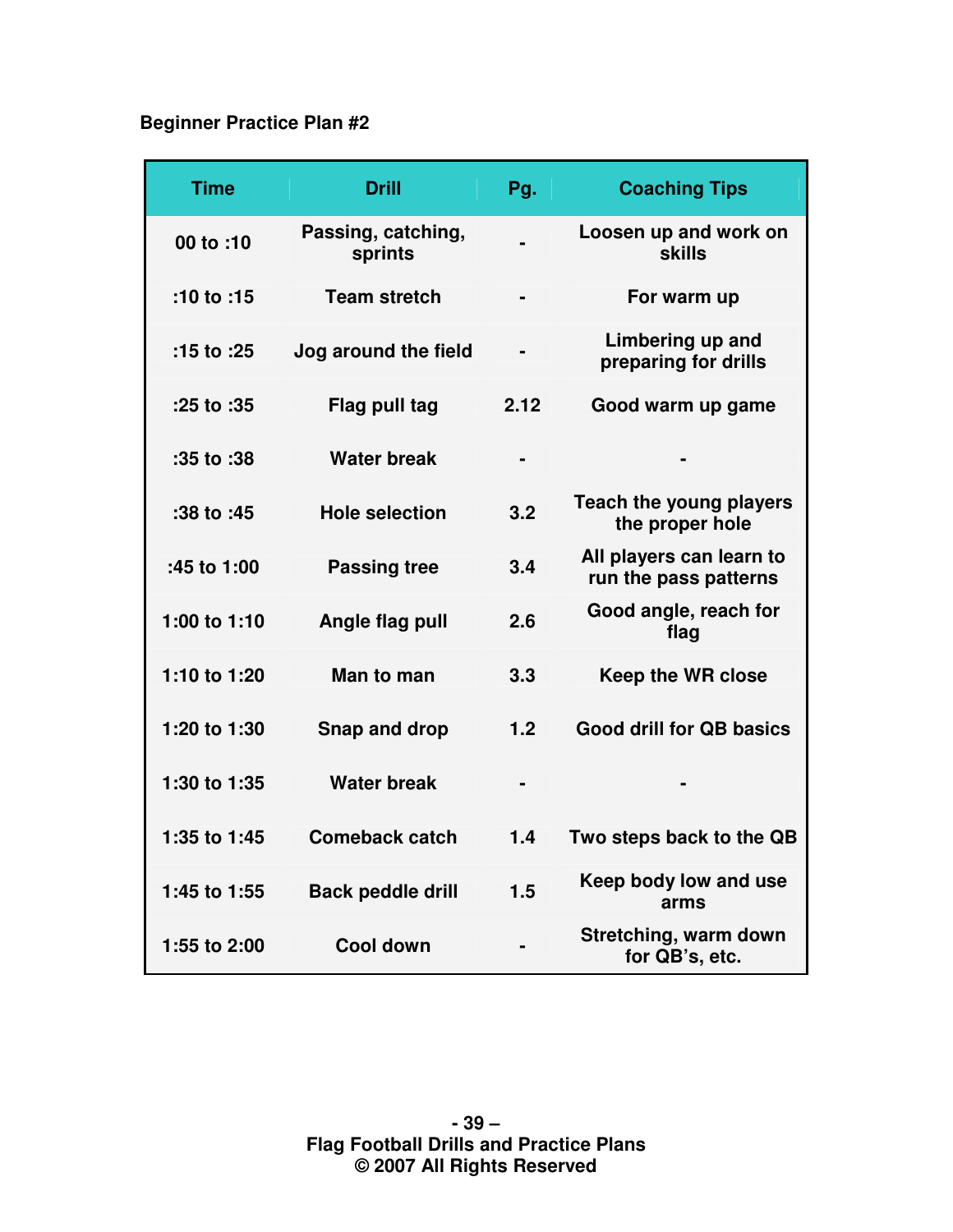| <b>Time</b>    | <b>Drill</b>                                 | Pg. | <b>Coaching Tips</b>                           |
|----------------|----------------------------------------------|-----|------------------------------------------------|
| 00 to :10      | Passing, catching,<br>sprints                |     | Loosen up and work on<br><b>skills</b>         |
| $:10$ to :15   | <b>Team stretch</b>                          |     | For warm up                                    |
| $:15$ to $:25$ | Jog around the field                         | -   | Limbering up and<br>preparing for drills       |
| :25 to :35     | <b>Basic flag pull</b>                       | 2.5 | Arms extended, shoulder<br>lined up with chest |
| :35 to :38     | <b>Water break</b>                           |     |                                                |
| :38 to :45     | <b>Passing accuracy</b>                      | 1.1 | Good technique and<br>distance drill           |
| :45 to 1:00    | <b>Hip twist</b>                             | 1.6 | <b>Twist hips to avoid flags</b>               |
| 1:00 to 1:10   | The blocking back                            | 2.3 | <b>Backs need to block, too</b>                |
| 1:10 to 1:20   | <b>Happy feet passing</b>                    | 1.3 | QBs got to keep the feet<br>moving             |
| 1:20 to 1:30   | Square in, square<br>out                     | 1.8 | Good cuts for these short<br>patterns          |
| 1:30 to 1:35   | <b>Water break</b>                           |     |                                                |
| 1:35 to 1:45   | <b>Team offense and</b><br>team defense work |     | Use skills to tailor team<br>work              |
| 1:45 to 1:55   |                                              |     |                                                |
| 1:55 to 2:00   | <b>Cool down</b>                             |     | Stretching, warm down<br>for QB's, etc.        |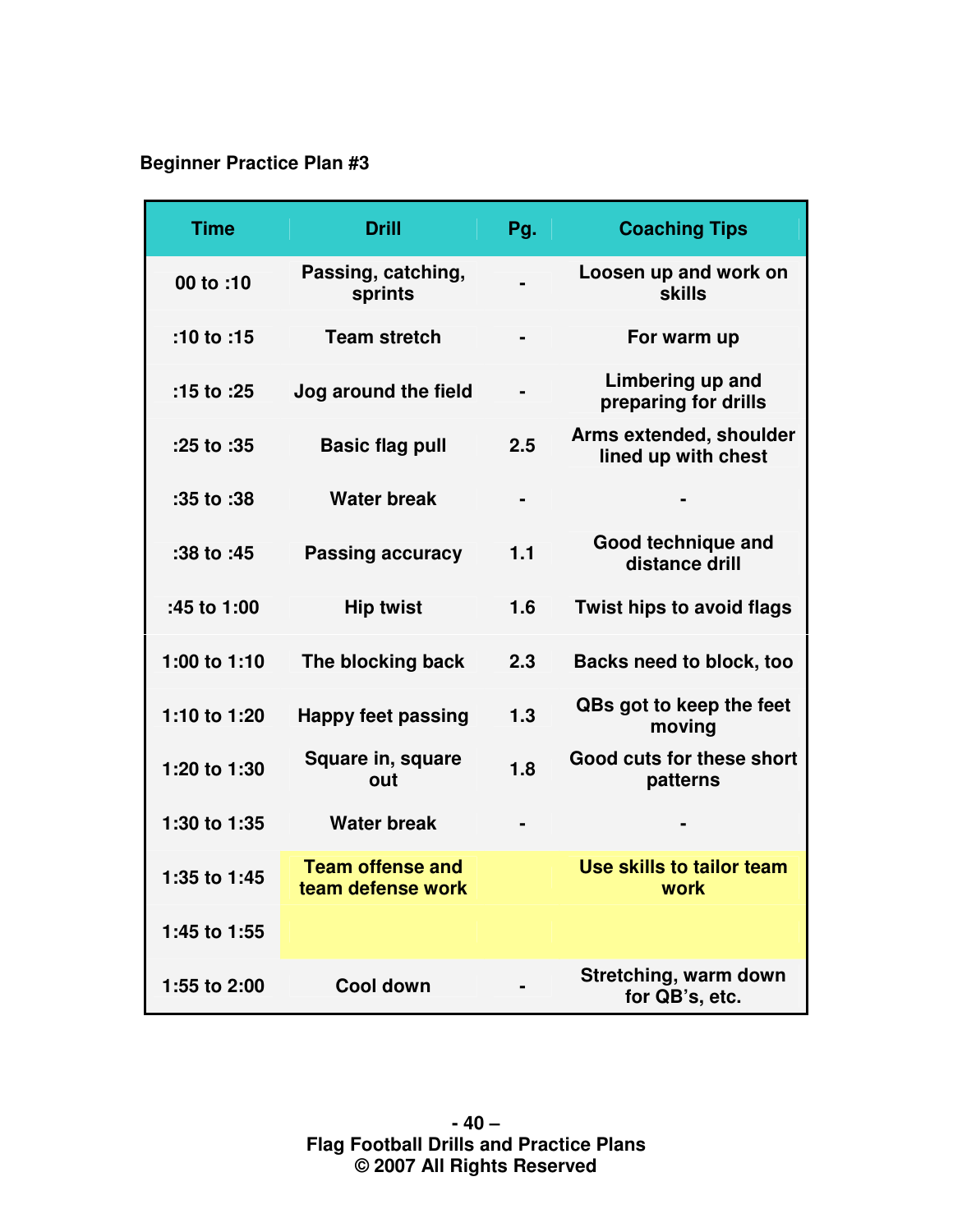| <b>Time</b>  | <b>Drill</b>                  | Pg.  | <b>Coaching Tips</b>                              |
|--------------|-------------------------------|------|---------------------------------------------------|
| 00 to :10    | Passing, catching,<br>sprints |      | Loosen up and work on<br><b>skills</b>            |
| $:10$ to :15 | <b>Team stretch</b>           |      | For warm up                                       |
| :15 to :25   | Jog around the field          |      | Limbering up and<br>preparing for drills          |
| :25 to :35   | Flag pull tag                 | 2.12 | Good warm up game                                 |
| :35 to :38   | <b>Water break</b>            |      |                                                   |
| :38 to :45   | <b>Handoff drill</b>          | 3.1  | RBs inside arm is always<br>up                    |
| :45 to 1:00  | <b>Above the waist</b>        | 2.4  | Keep hands above the<br>waist when blocking       |
| 1:00 to 1:10 | Snap and drop                 | 1.2  | <b>Good drill for QB basics</b>                   |
| 1:10 to 1:20 | The blocking back             | 2.3  | <b>Backs need to block, too</b>                   |
| 1:20 to 1:30 | <b>Happy feet passing</b>     | 1.3  | QBs got to keep the feet<br>moving                |
| 1:30 to 1:35 | <b>Water break</b>            |      |                                                   |
| 1:35 to 1:45 | <b>Hole selection</b>         | 3.2  | Teach the young players<br>the proper hole        |
| 1:45 to 1:55 | <b>Passing tree</b>           | 3.4  | All players can learn to<br>run the pass patterns |
| 1:55 to 2:00 | <b>Cool down</b>              |      | Stretching, warm down<br>for QB's, etc.           |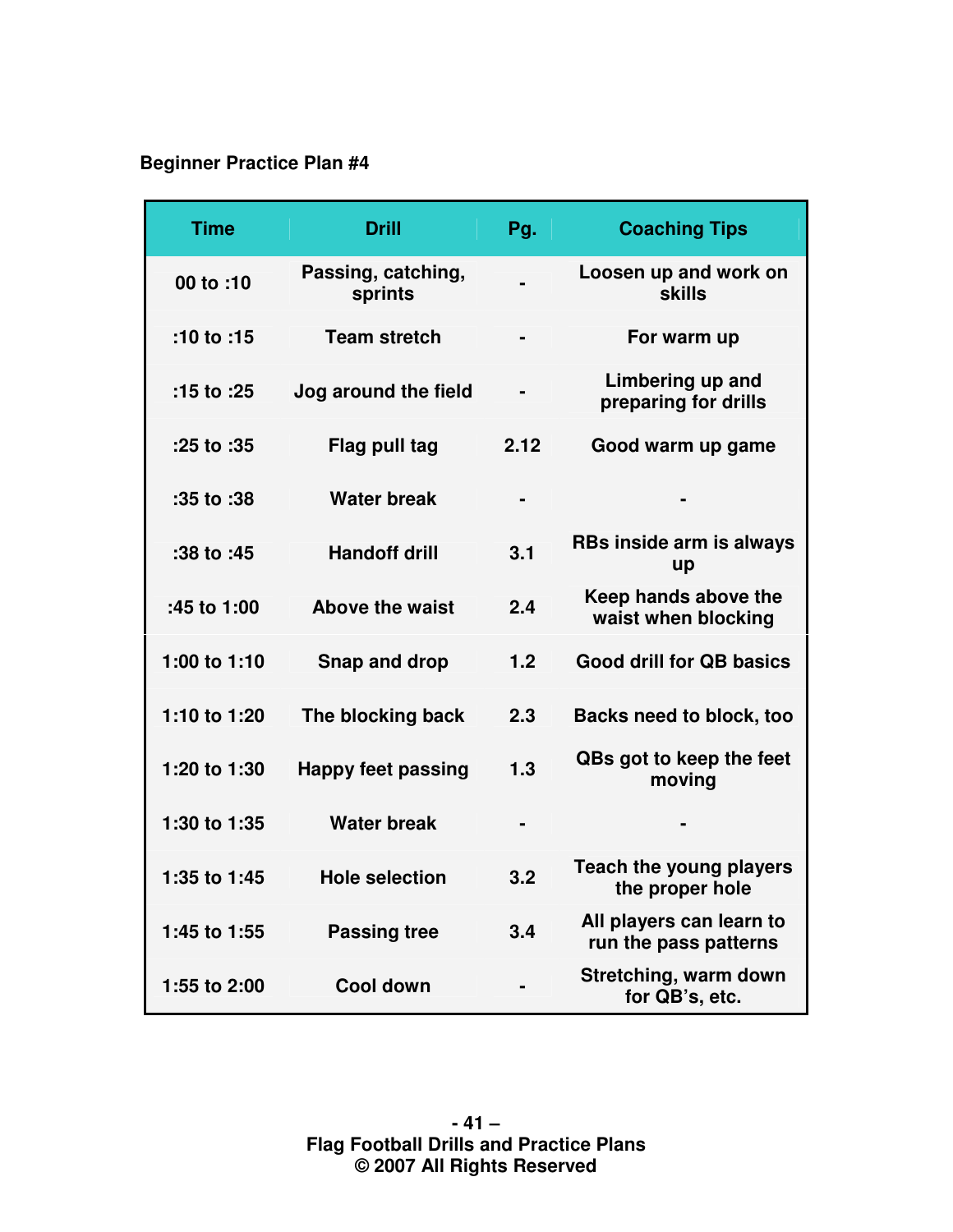| <b>Time</b>  | <b>Drill</b>                                 | Pg.            | <b>Coaching Tips</b>                           |
|--------------|----------------------------------------------|----------------|------------------------------------------------|
| 00 to :10    | Passing, catching,<br>sprints                |                | Loosen up and work on<br><b>skills</b>         |
| :10 to :15   | <b>Team stretch</b>                          |                | For warm up                                    |
| :15 to :25   | Jog around the field                         |                | Limbering up and<br>preparing for drills       |
| :25 to :35   | <b>Basic flag pull</b>                       | 2.5            | Arms extended, shoulder<br>lined up with chest |
| :35 to :38   | <b>Water break</b>                           | $\blacksquare$ |                                                |
| :38 to :45   | <b>First step</b>                            | 2.2            | Good blocking drill for o-<br>lineman          |
| :45 to 1:00  | Pass rush drill                              | 3.6            | Three simple move to<br>learn                  |
| 1:00 to 1:10 | Zone defense                                 | 3.5            | <b>Early test for young</b><br>players         |
| 1:10 to 1:20 | <b>Comeback catch</b>                        | 1.4            | Two steps back to the QB                       |
| 1:20 to 1:30 | <b>Back peddle drill</b>                     | 1.5            | Keep body low and use<br>arms                  |
| 1:30 to 1:35 | <b>Water break</b>                           |                |                                                |
| 1:35 to 1:45 | <b>Team offense and</b><br>team defense work |                | Use skills to tailor team<br>work              |
| 1:45 to 1:55 |                                              |                |                                                |
| 1:55 to 2:00 | <b>Cool down</b>                             |                | Stretching, warm down<br>for QB's, etc.        |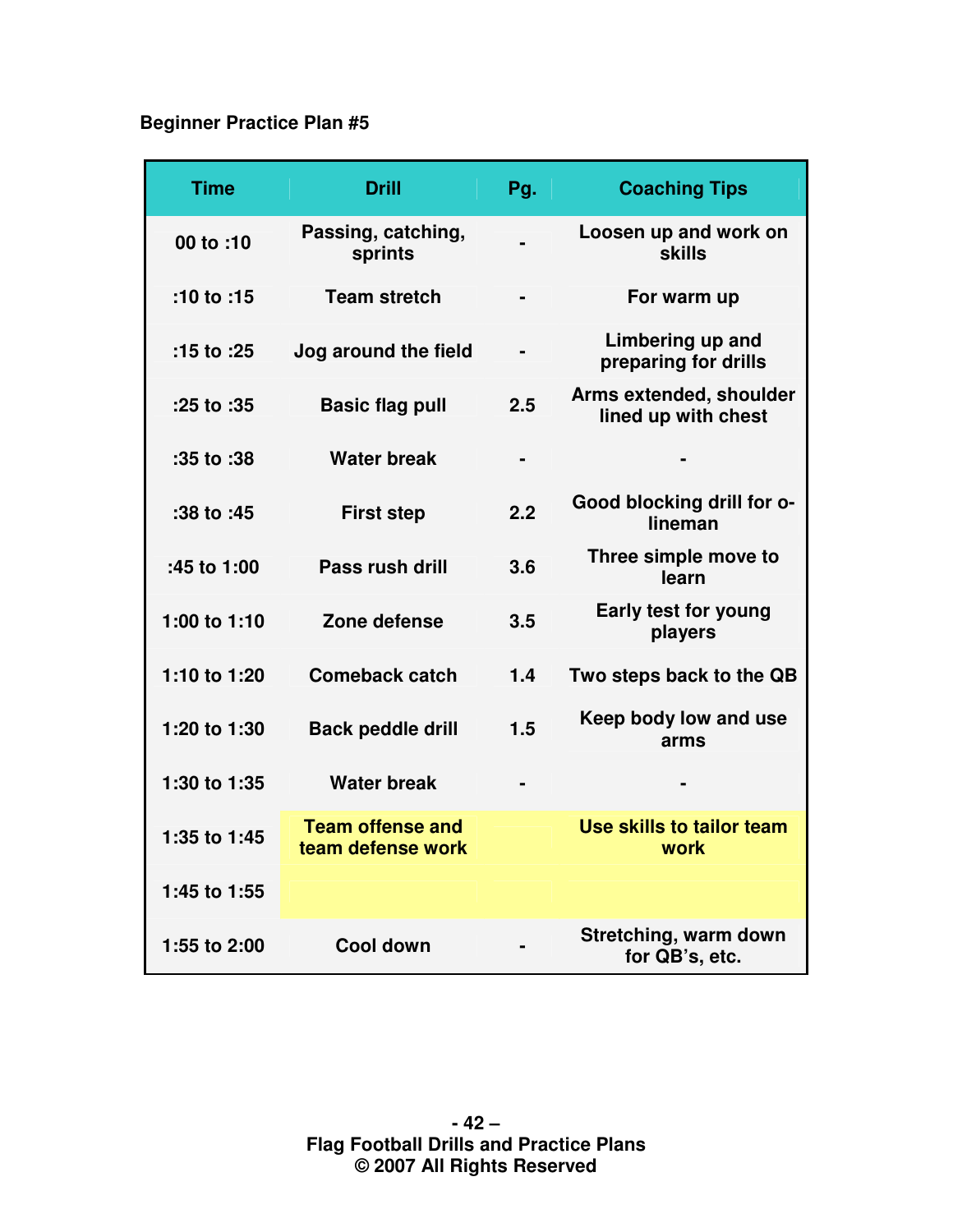| <b>Time</b>    | <b>Drill</b>                  | Pg.  | <b>Coaching Tips</b>                     |
|----------------|-------------------------------|------|------------------------------------------|
| 00 to :10      | Passing, catching,<br>sprints |      | Loosen up and work on<br><b>skills</b>   |
| $:10$ to :15   | <b>Team stretch</b>           |      | For warm up                              |
| $:15$ to $:25$ | Jog around the field          |      | Limbering up and<br>preparing for drills |
| :25 to :35     | Flag pull tag                 | 2.12 | Good warm up game                        |
| :35 to :38     | <b>Water break</b>            |      |                                          |
| :38 to :45     | Angle flag pull               | 2.6  | Good angle, reach for<br>flag            |
| :45 to 1:00    | Man to man                    | 3.3  | <b>Keep the WR close</b>                 |
| 1:00 to 1:10   | Open field flag pull          | 2.10 | Keep the head up and the<br>feet moving  |
| 1:10 to 1:20   | <b>Comeback catch</b>         | 1.4  | Two steps back to the QB                 |
| 1:20 to 1:30   | <b>Back peddle drill</b>      | 1.5  | Keep body low and use<br>arms            |
| 1:30 to 1:35   | <b>Water break</b>            |      |                                          |
| 1:35 to 1:45   | <b>First step</b>             | 2.2  | Good blocking drill for o-<br>lineman    |
| 1:45 to 1:55   | Pass rush drill               | 3.6  | Three simple move to<br>learn            |
| 1:55 to 2:00   | <b>Cool down</b>              |      | Stretching, warm down<br>for QB's, etc.  |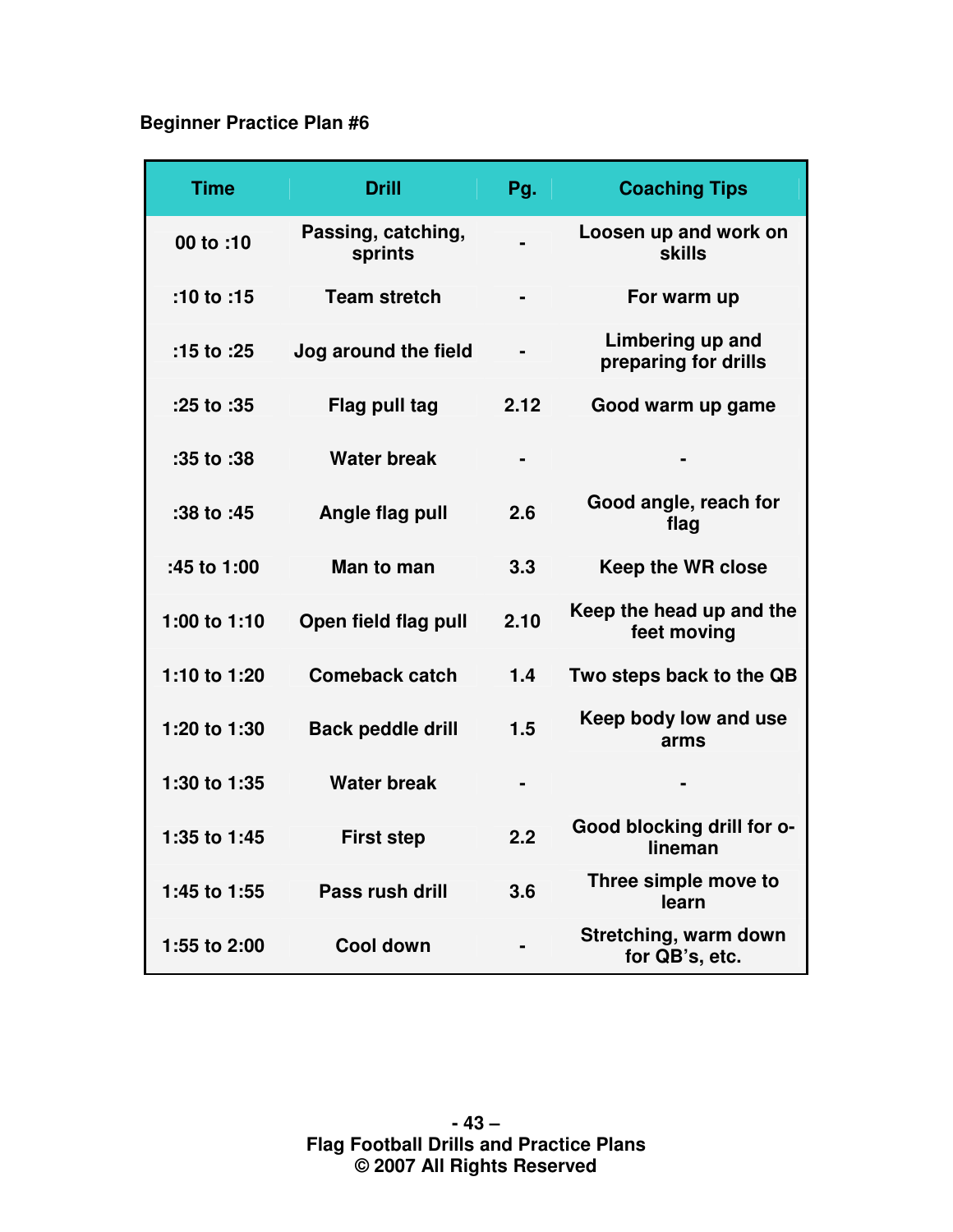| <b>Time</b>  | <b>Drill</b>                                 | Pg. | <b>Coaching Tips</b>                     |
|--------------|----------------------------------------------|-----|------------------------------------------|
| 00 to :10    | Passing, catching,<br>sprints                |     | Loosen up and work on<br><b>skills</b>   |
| :10 to :15   | <b>Team stretch</b>                          |     | For warm up                              |
| :15 to :25   | Jog around the field                         |     | Limbering up and<br>preparing for drills |
| :25 to :35   | Zone defense                                 | 3.5 | <b>Early test for young</b><br>players   |
| :35 to :38   | <b>Water break</b>                           | -   |                                          |
| :38 to :45   | <b>First step</b>                            | 2.2 | Good blocking drill for o-<br>lineman    |
| :45 to 1:00  | Pass rush drill                              | 3.6 | Three simple move to<br>learn            |
| 1:00 to 1:10 | Snap and drop                                | 1.2 | <b>Good drill for QB basics</b>          |
| 1:10 to 1:20 | <b>Passing accuracy</b>                      | 1.1 | Good technique and<br>distance drill     |
| 1:20 to 1:30 | <b>Hip twist</b>                             | 1.6 | <b>Twist hips to avoid flags</b>         |
| 1:30 to 1:35 | <b>Water break</b>                           |     |                                          |
| 1:35 to 1:45 | <b>Team offense and</b><br>team defense work |     | Use skills to tailor team<br>work        |
| 1:45 to 1:55 |                                              |     |                                          |
| 1:55 to 2:00 | <b>Cool down</b>                             |     | Stretching, warm down<br>for QB's, etc.  |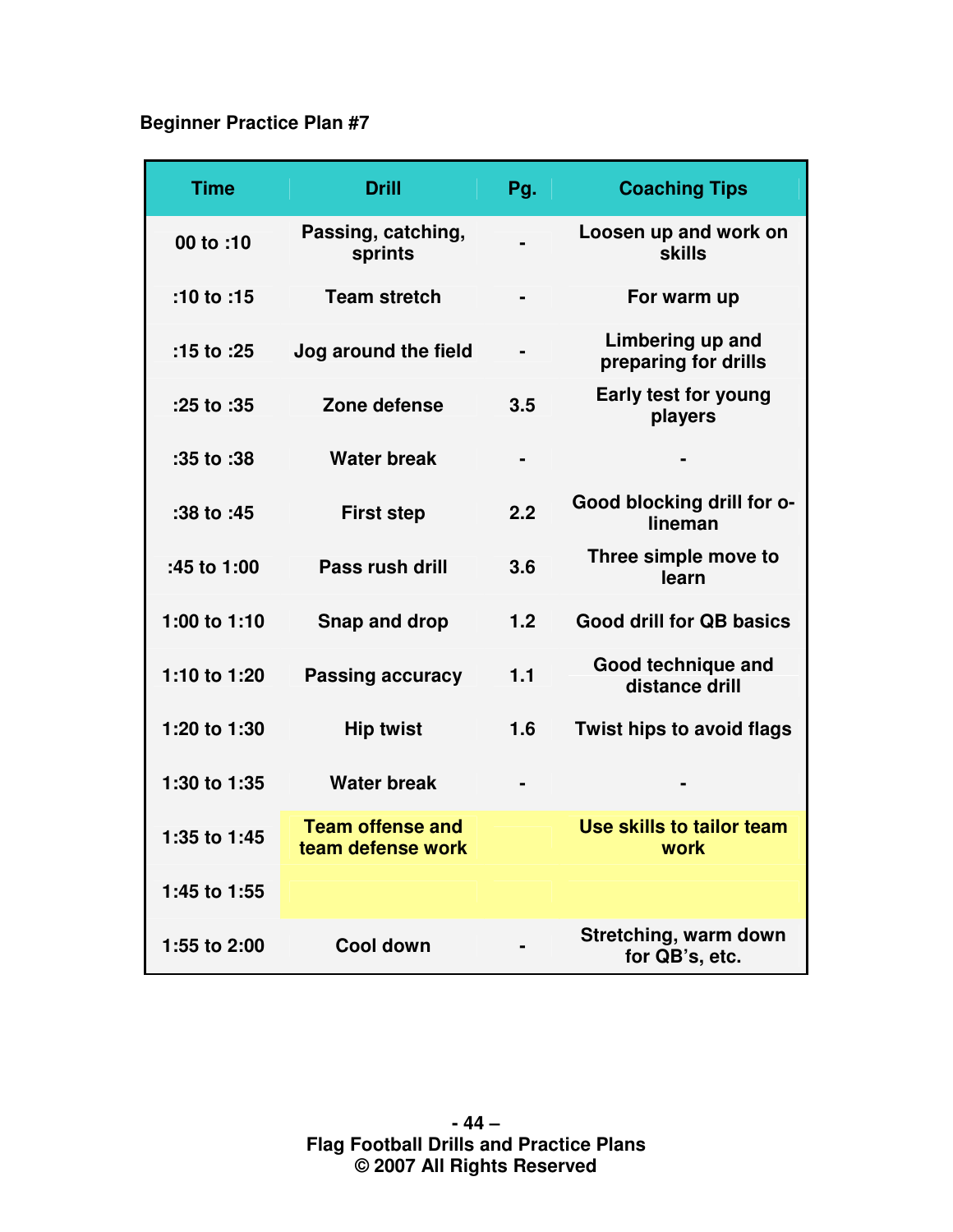| <b>Time</b>    | <b>Drill</b>                  | Pg. | <b>Coaching Tips</b>                              |
|----------------|-------------------------------|-----|---------------------------------------------------|
| 00 to :10      | Passing, catching,<br>sprints |     | Loosen up and work on<br><b>skills</b>            |
| $:10$ to :15   | <b>Team stretch</b>           |     | For warm up                                       |
| $:15$ to $:25$ | Jog around the field          |     | Limbering up and<br>preparing for drills          |
| :25 to :35     | <b>Basic flag pull</b>        | 2.5 | Arms extended, shoulder<br>lined up with chest    |
| :35 to :38     | <b>Water break</b>            |     |                                                   |
| :38 to :45     | <b>Passing accuracy</b>       | 1.1 | Good technique and<br>distance drill              |
| :45 to 1:00    | <b>Hip twist</b>              | 1.6 | <b>Twist hips to avoid flags</b>                  |
| 1:00 to 1:10   | Snap and drop                 | 1.2 | <b>Good drill for QB basics</b>                   |
| 1:10 to 1:20   | <b>Hole selection</b>         | 3.2 | Teach the young players<br>the proper hole        |
| 1:20 to 1:30   | <b>Passing tree</b>           | 3.4 | All players can learn to<br>run the pass patterns |
| 1:30 to 1:35   | <b>Water break</b>            |     |                                                   |
| 1:35 to 1:45   | <b>Handoff drill</b>          | 3.1 | RBs inside arm is always<br>up                    |
| 1:45 to 1:55   | <b>Above the waist</b>        | 2.4 | Keep hands above the<br>waist when blocking       |
| 1:55 to 2:00   | <b>Cool down</b>              |     | Stretching, warm down<br>for QB's, etc.           |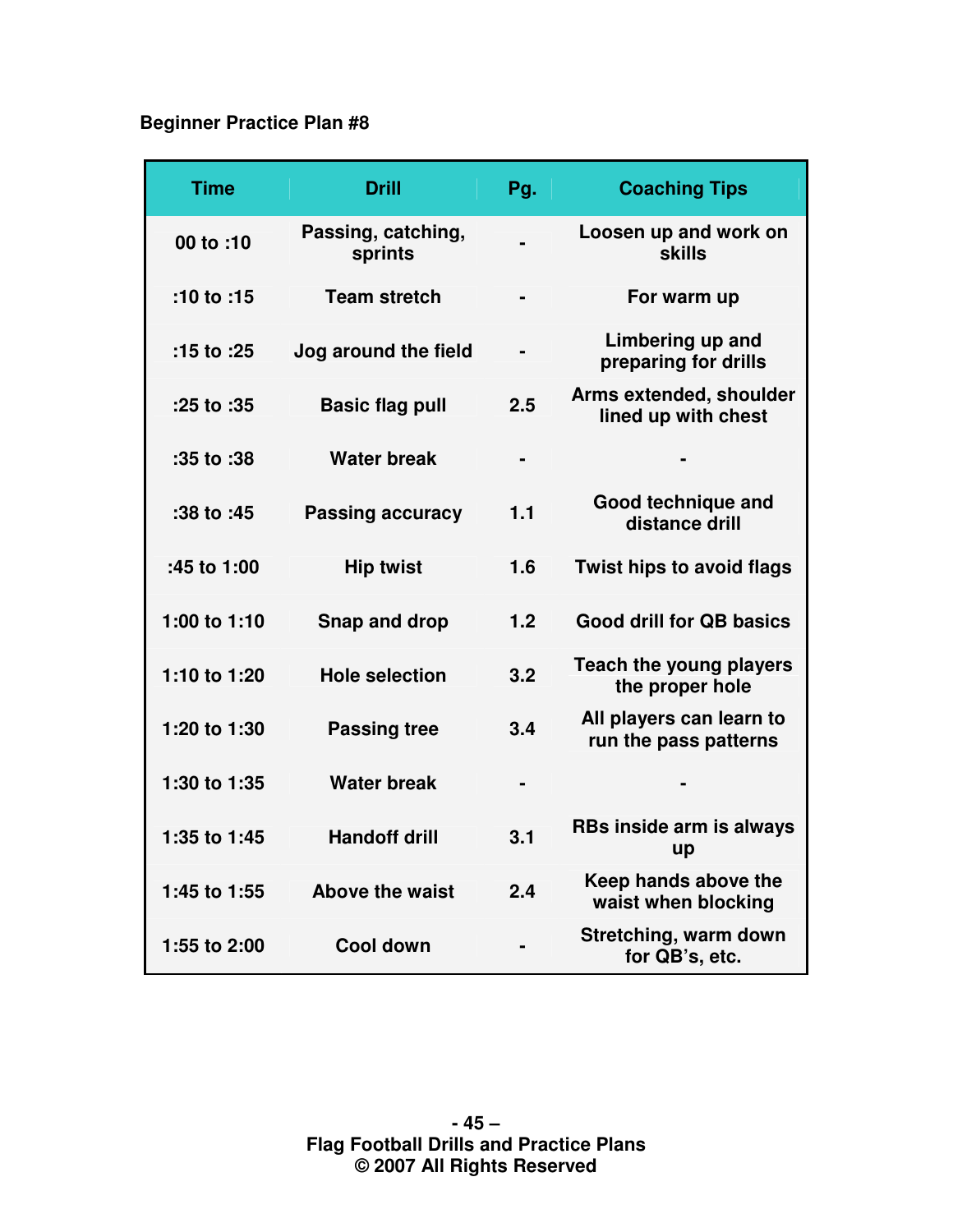| <b>Time</b>    | <b>Drill</b>                  | Pg.  | <b>Coaching Tips</b>                              |
|----------------|-------------------------------|------|---------------------------------------------------|
| 00 to :10      | Passing, catching,<br>sprints |      | Loosen up and work on<br><b>skills</b>            |
| :10 to :15     | <b>Team stretch</b>           |      | For warm up                                       |
| $:15$ to $:25$ | Jog around the field          |      | Limbering up and<br>preparing for drills          |
| :25 to :35     | Flag pull tag                 | 2.12 | Good warm up game                                 |
| :35 to :38     | <b>Water break</b>            |      |                                                   |
| $:38$ to $:45$ | <b>Reach blocking</b>         | 2.7  | Good first step is key                            |
| :45 to 1:00    | No passing zone               | 3.7  | <b>Good competitive drill</b>                     |
| 1:00 to 1:10   | <b>Shadow drill</b>           | 3.10 | Keep close so the string<br>doesn't break         |
| 1:10 to 1:20   | Pass and pull                 | 3.11 | <b>Quick break for</b><br>defenders to limit gain |
| 1:20 to 1:30   | Square in, square<br>out      | 1.8  | Good cuts for these short<br>patterns             |
| 1:30 to 1:35   | <b>Water break</b>            |      |                                                   |
| 1:35 to 1:45   | <b>Cris-cross handoff</b>     | 1.10 | Good technique on<br>handoffs                     |
| 1:45 to 1:55   | <b>Lateral drill</b>          | 1.11 | <b>Solid pitches</b>                              |
| 1:55 to 2:00   | Cool down                     |      | Stretching, warm down<br>for QB's, etc.           |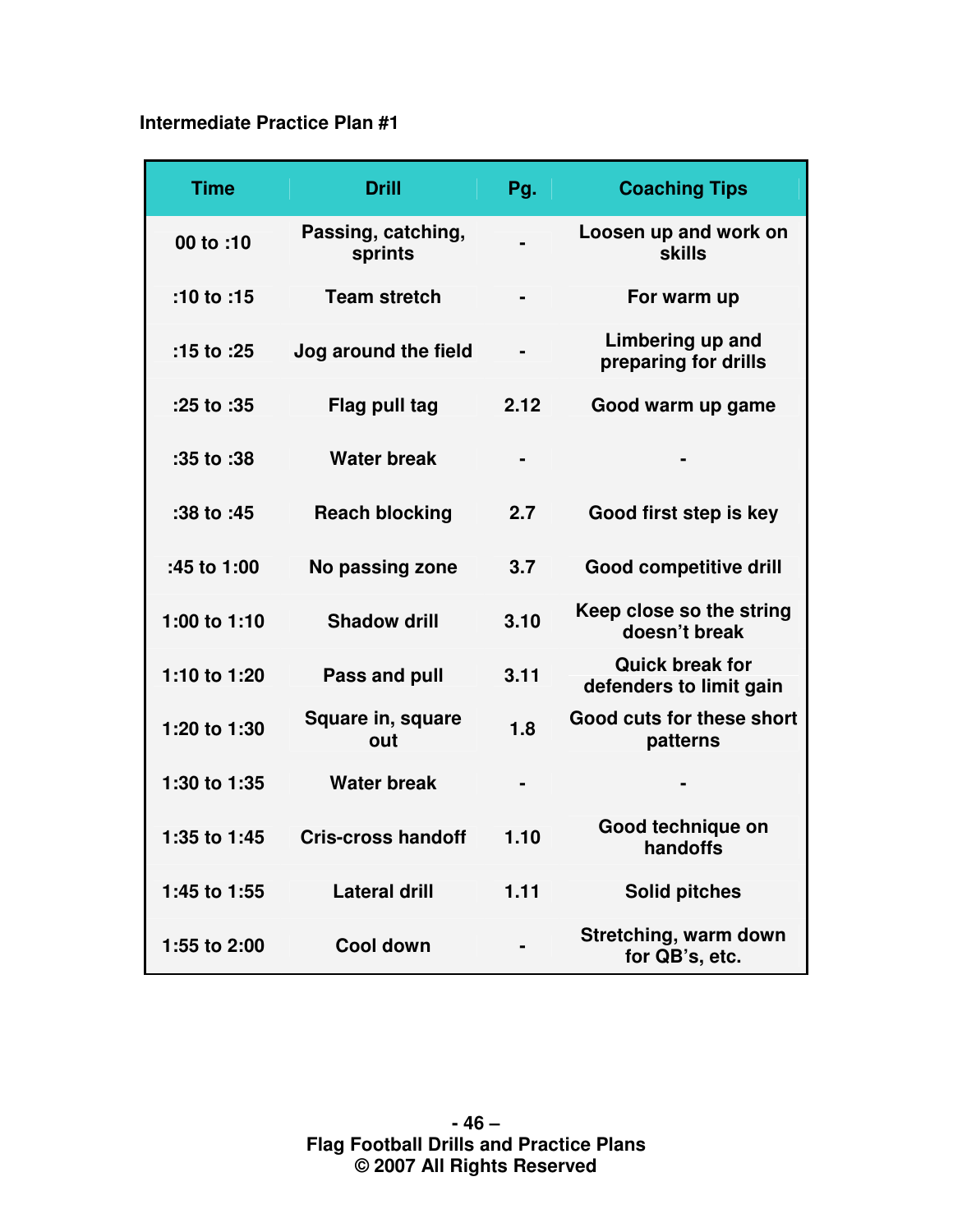| <b>Time</b>  | <b>Drill</b>                  | Pg.  | <b>Coaching Tips</b>                            |
|--------------|-------------------------------|------|-------------------------------------------------|
| 00 to :10    | Passing, catching,<br>sprints |      | Loosen up and work on<br>skills                 |
| $:10$ to :15 | <b>Team stretch</b>           |      | For warm up                                     |
| :15 to $:25$ | Jog around the field          |      | Limbering up and<br>preparing for drills        |
| :25 to :35   | Shotgun snap                  | 1.15 | Get the snap up and get<br>the ball in position |
| :35 to :38   | <b>Water break</b>            |      |                                                 |
| :38 to :45   | <b>Reach blocking</b>         | 2.7  | Good first step is key                          |
| :45 to 1:00  | No passing zone               | 3.7  | <b>Good competitive drill</b>                   |
| 1:00 to 1:10 | <b>Pull flag with blocker</b> | 2.11 | Get past blocker and<br>reach for flag          |
| 1:10 to 1:20 | Shotgun quick pass            | 3.12 | Make quick decisions; 3<br>seconds is a sack    |
| 1:20 to 1:30 | Air ball                      | 1.12 | Defender works on quick<br>breaks to the ball   |
| 1:30 to 1:35 | <b>Water break</b>            |      |                                                 |
| 1:35 to 1:45 | 5 on 4 Defense                | 3.8  | LB needs to keep the<br>head up to make play    |
| 1:45 to 1:55 | <b>Skeleton Offense</b>       | 3.9  | Work on basic plays in<br>this segment          |
| 1:55 to 2:00 | <b>Cool down</b>              |      | Stretching, warm down<br>for QB's, etc.         |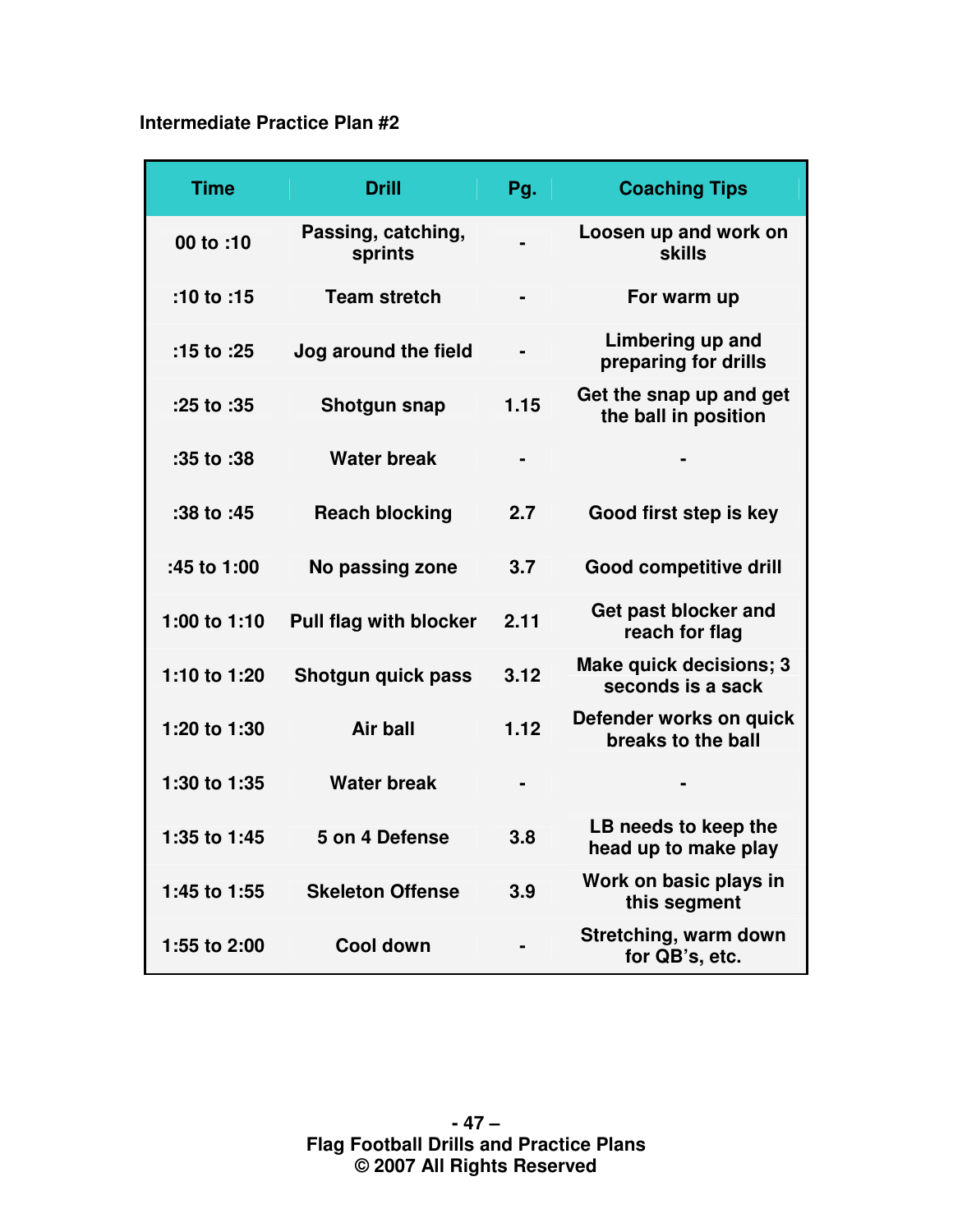| <b>Time</b>  | <b>Drill</b>                  | Pg.  | <b>Coaching Tips</b>                          |
|--------------|-------------------------------|------|-----------------------------------------------|
| 00 to :10    | Passing, catching,<br>sprints |      | Loosen up and work on<br><b>skills</b>        |
| $:10$ to :15 | <b>Team stretch</b>           |      | For warm up                                   |
| :15 to :25   | Jog around the field          |      | Limbering up and<br>preparing for drills      |
| :25 to :35   | Air ball                      | 1.12 | Defender works on quick<br>breaks to the ball |
| :35 to :38   | <b>Water break</b>            |      |                                               |
| :38 to :45   | <b>Cross block drill</b>      | 2.8  | <b>Good first step</b>                        |
| :45 to 1:00  | <b>Fly ball</b>               | 1.9  | Good timing and reach<br>for the ball         |
| 1:00 to 1:10 | Three point passing           | 1.7  | <b>Stress good technique</b>                  |
| 1:10 to 1:20 | Pass pro drill                | 2.9  | <b>Quick feet and arms</b><br>extended        |
| 1:20 to 1:30 | Open field flag pull          | 2.10 | Keep the head up and the<br>feet moving       |
| 1:30 to 1:35 | <b>Water break</b>            |      |                                               |
| 1:35 to 1:45 | <b>Cris-cross handoff</b>     | 1.10 | Good technique on<br>handoffs                 |
| 1:45 to 1:55 | <b>Lateral drill</b>          | 1.11 | <b>Solid pitches</b>                          |
| 1:55 to 2:00 | Cool down                     |      | Stretching, warm down<br>for QB's, etc.       |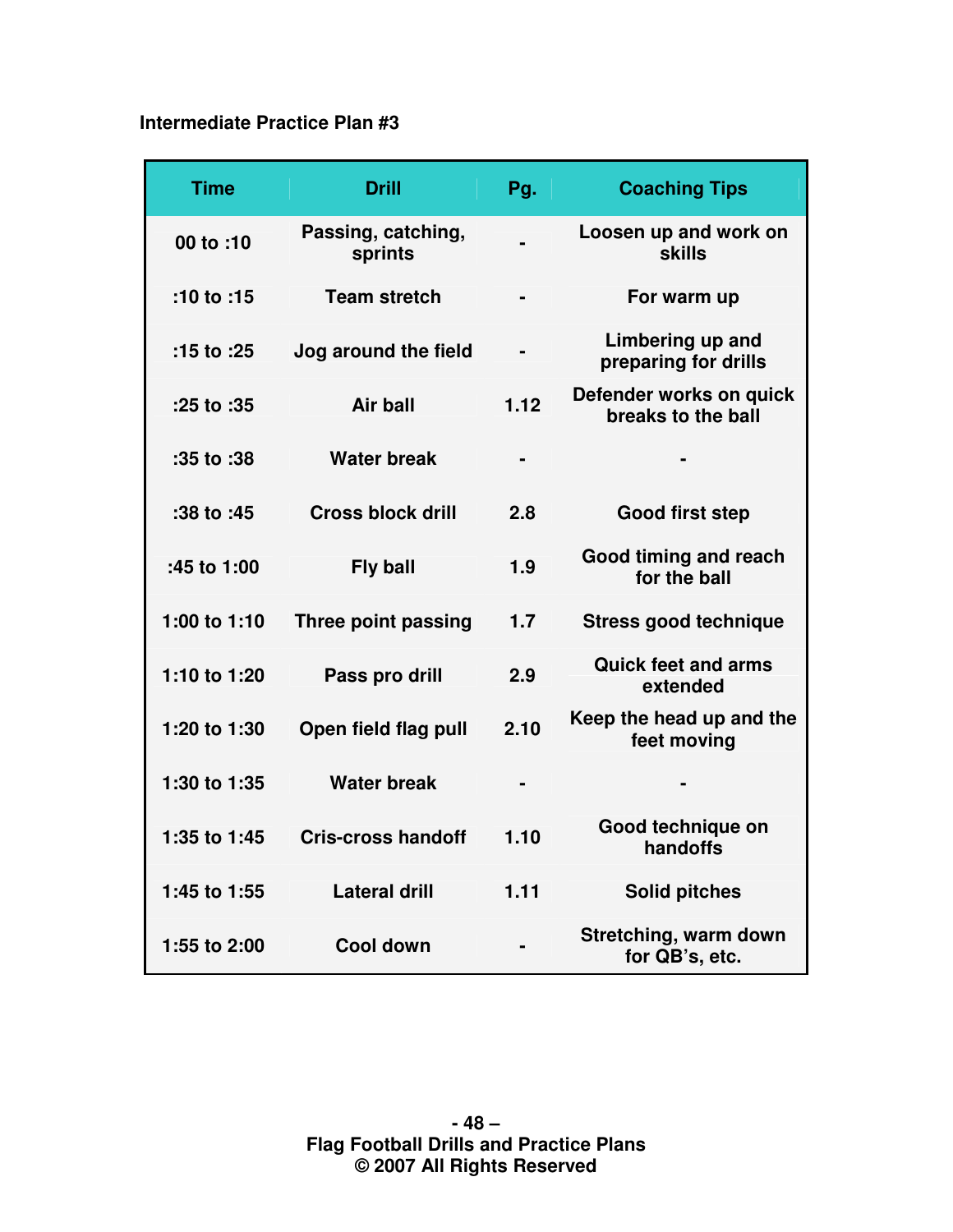| <b>Time</b>    | <b>Drill</b>                  | Pg.            | <b>Coaching Tips</b>                              |
|----------------|-------------------------------|----------------|---------------------------------------------------|
| 00 to :10      | Passing, catching,<br>sprints |                | Loosen up and work on<br><b>skills</b>            |
| :10 to :15     | <b>Team stretch</b>           |                | For warm up                                       |
| $:15$ to $:25$ | Jog around the field          | $\blacksquare$ | Limbering up and<br>preparing for drills          |
| :25 to :35     | Flag pull relay               | 3.15           | 6 points for TD, 3 points<br>for flag pull        |
| :35 to :38     | <b>Water break</b>            |                |                                                   |
| :38 to :45     | <b>Shadow drill</b>           | 3.10           | Keep close so the string<br>doesn't break         |
| :45 to 1:00    | Pass and pull                 | 3.11           | <b>Quick break for</b><br>defenders to limit gain |
| 1:00 to 1:10   | <b>Cross block drill</b>      | 2.8            | <b>Good first step</b>                            |
| 1:10 to 1:20   | <b>Fly ball</b>               | 1.9            | Good timing and reach<br>for the ball             |
| 1:20 to 1:30   | Square in, square<br>out      | 1.8            | Good cuts for these short<br>patterns             |
| 1:30 to 1:35   | <b>Water break</b>            |                |                                                   |
| 1:35 to 1:45   | <b>Team work</b>              |                | 5 on 5 or 8 on 8 work                             |
| 1:45 to 1:55   |                               |                |                                                   |
| 1:55 to 2:00   | <b>Cool down</b>              |                | Stretching, warm down<br>for QB's, etc.           |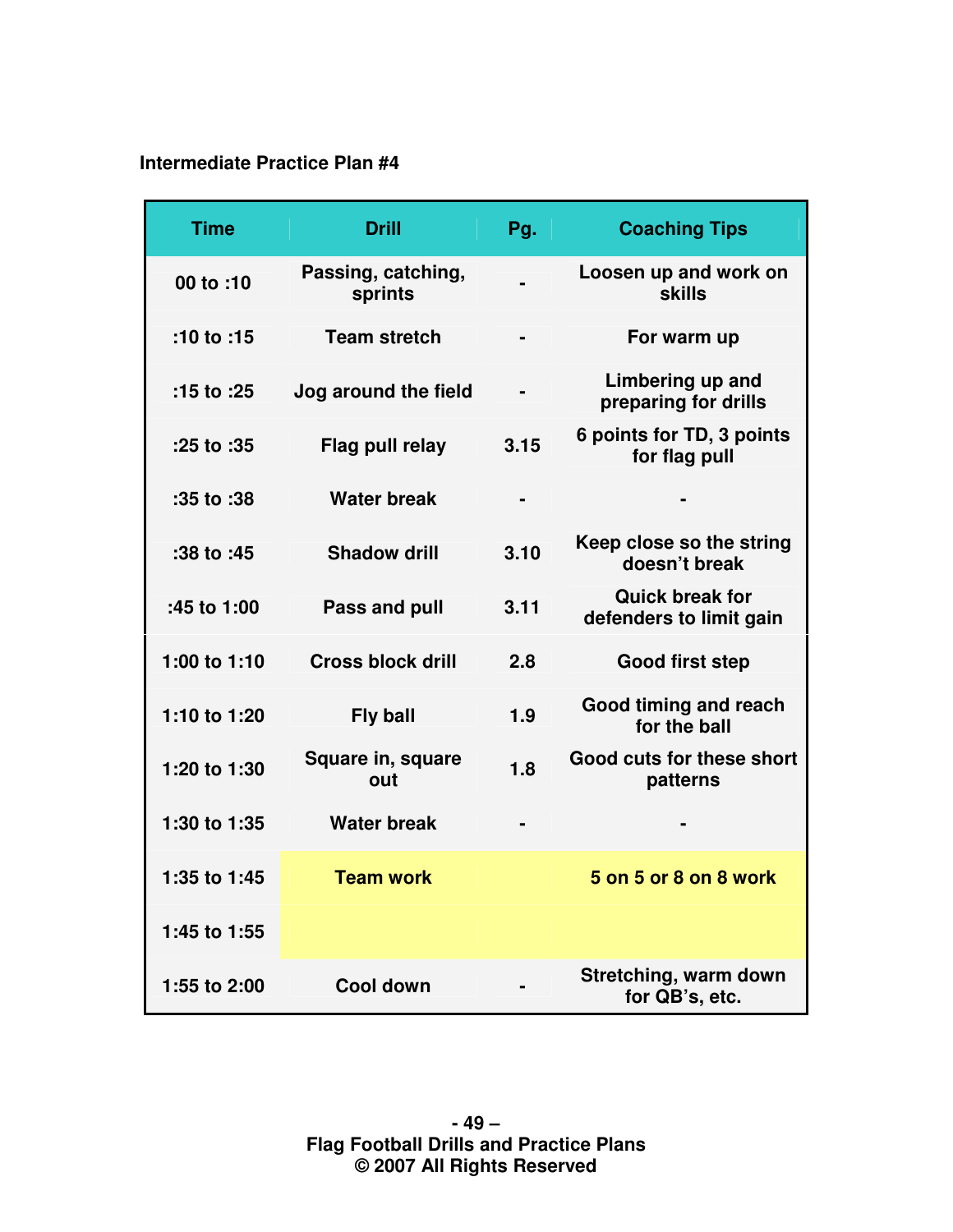| <b>Time</b>  | <b>Drill</b>                  | Pg.  | <b>Coaching Tips</b>                                |
|--------------|-------------------------------|------|-----------------------------------------------------|
| 00 to :10    | Passing, catching,<br>sprints |      | Loosen up and work on<br>skills                     |
| $:10$ to :15 | <b>Team stretch</b>           |      | For warm up                                         |
| :15 to :25   | Jog around the field          |      | Limbering up and<br>preparing for drills            |
| :25 to :35   | Flag pull tag                 | 2.12 | Good warm up game                                   |
| :35 to :38   | <b>Water break</b>            |      |                                                     |
| :38 to :45   | Open field flag pull          | 2.10 | Keep the head up and the<br>feet moving             |
| :45 to 1:00  | <b>Pull flag with blocker</b> | 2.11 | Get past blocker and<br>reach for flag              |
| 1:00 to 1:10 | Shotgun quick pass            | 3.12 | <b>Make quick decisions; 3</b><br>seconds is a sack |
| 1:10 to 1:20 | Three point passing           | 1.7  | <b>Stress good technique</b>                        |
| 1:20 to 1:30 | Pass pro drill                | 2.9  | <b>Quick feet and arms</b><br>extended              |
| 1:30 to 1:35 | <b>Water break</b>            |      |                                                     |
| 1:35 to 1:45 | 5 on 4 Defense                | 3.8  | LB needs to keep the<br>head up to make play        |
| 1:45 to 1:55 | <b>Skeleton Offense</b>       | 3.9  | Work on basic plays in<br>this segment              |
| 1:55 to 2:00 | <b>Cool down</b>              |      | Stretching, warm down<br>for QB's, etc.             |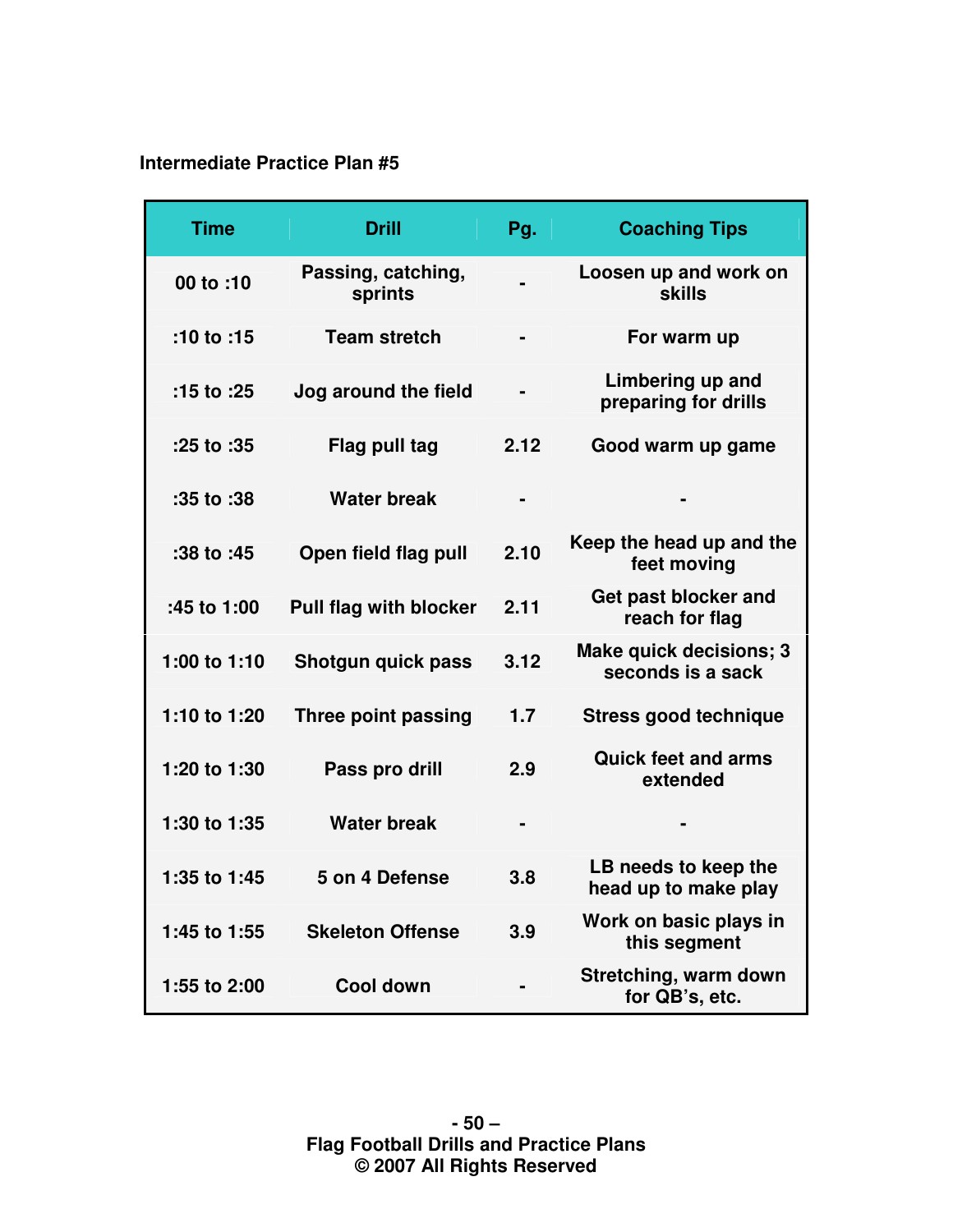| <b>Time</b>  | <b>Drill</b>                  | Pg.            | <b>Coaching Tips</b>                     |
|--------------|-------------------------------|----------------|------------------------------------------|
| 00 to :10    | Passing, catching,<br>sprints |                | Loosen up and work on<br><b>skills</b>   |
| $:10$ to :15 | <b>Team stretch</b>           | $\blacksquare$ | For warm up                              |
| :15 to :25   | Jog around the field          | $\blacksquare$ | Limbering up and<br>preparing for drills |
| :25 to :35   | Square in, square<br>out      | 1.8            | Good cuts for these short<br>patterns    |
| :35 to :38   | <b>Water break</b>            | $\blacksquare$ |                                          |
| :38 to :45   | <b>Punt drill</b>             | 1.16           | <b>Good practice for kicking</b><br>game |
| :45 to 1:00  | <b>Cross block drill</b>      | 2.8            | <b>Good first step</b>                   |
| 1:00 to 1:10 | <b>Fly ball</b>               | 1.9            | Good timing and reach<br>for the ball    |
| 1:10 to 1:20 | <b>Reach blocking</b>         | 2.7            | Good first step is key                   |
| 1:20 to 1:30 | No passing zone               | 3.7            | <b>Good competitive drill</b>            |
| 1:30 to 1:35 | <b>Water break</b>            |                |                                          |
| 1:35 to 1:45 | <b>Team work</b>              |                | 5 on 5 or 8 on 8 work                    |
| 1:45 to 1:55 |                               |                |                                          |
| 1:55 to 2:00 | <b>Cool down</b>              |                | Stretching, warm down<br>for QB's, etc.  |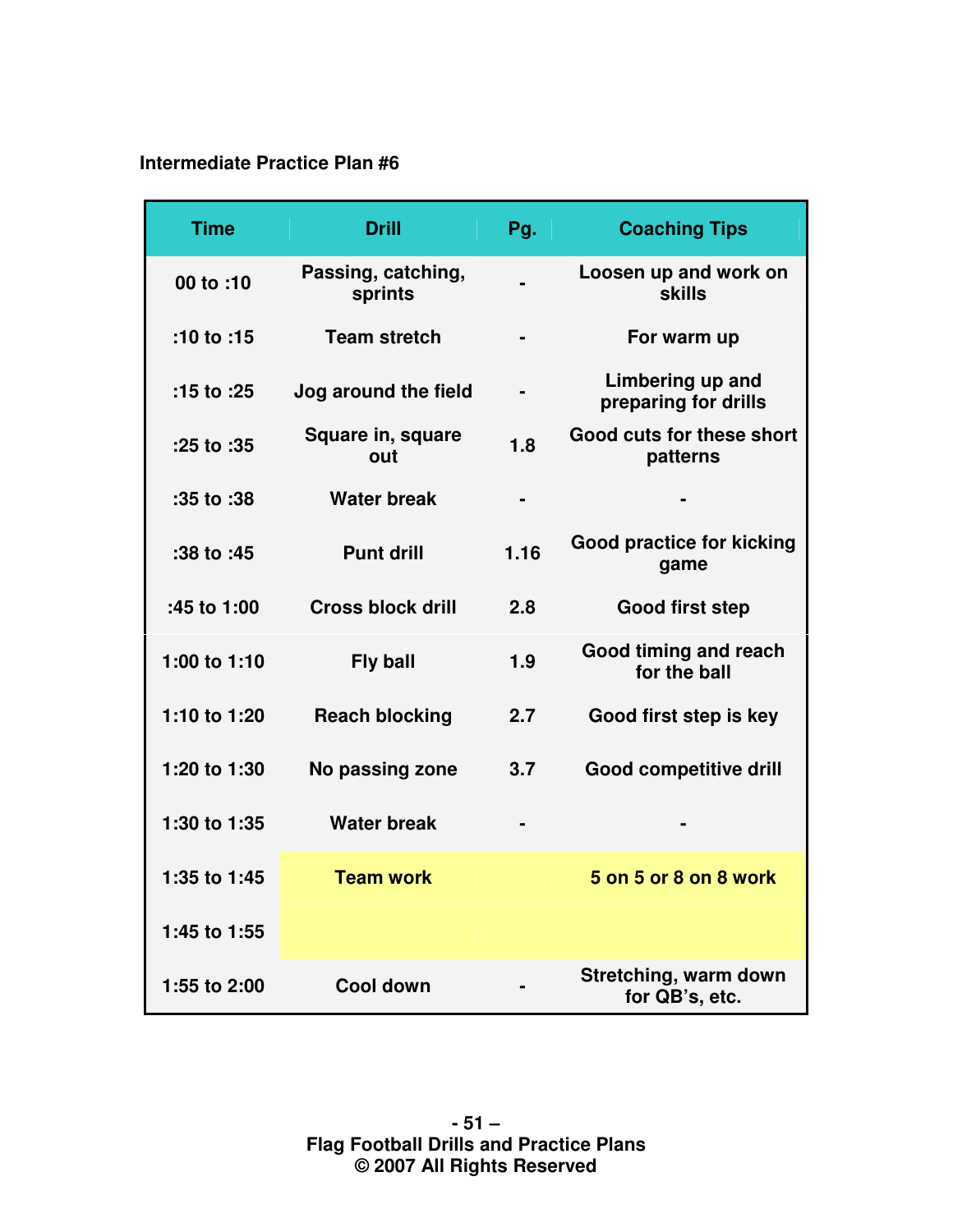| <b>Time</b>  | <b>Drill</b>                  | Pg.  | <b>Coaching Tips</b>                                |
|--------------|-------------------------------|------|-----------------------------------------------------|
| 00 to :10    | Passing, catching,<br>sprints |      | Loosen up and work on<br>skills                     |
| $:10$ to :15 | <b>Team stretch</b>           |      | For warm up                                         |
| :15 to :25   | Jog around the field          |      | Limbering up and<br>preparing for drills            |
| :25 to :35   | Flag pull tag                 | 2.12 | Good warm up game                                   |
| :35 to :38   | <b>Water break</b>            |      |                                                     |
| :38 to :45   | <b>Escort drill</b>           | 2.17 | Make a good lead block<br>to spring runner          |
| :45 to 1:00  | <b>Pull flag with blocker</b> | 2.11 | Get past blocker and<br>reach for flag              |
| 1:00 to 1:10 | Shotgun quick pass            | 3.12 | <b>Make quick decisions: 3</b><br>seconds is a sack |
| 1:10 to 1:20 | <b>Shadow drill</b>           | 3.10 | Keep close so the string<br>doesn't break           |
| 1:20 to 1:30 | Pass and pull                 | 3.11 | <b>Quick break for</b><br>defenders to limit gain   |
| 1:30 to 1:35 | <b>Water break</b>            |      |                                                     |
| 1:35 to 1:45 | <b>Reach blocking</b>         | 2.7  | Good first step is key                              |
| 1:45 to 1:55 | No passing zone               | 3.7  | <b>Good competitive drill</b>                       |
| 1:55 to 2:00 | <b>Cool down</b>              |      | Stretching, warm down<br>for QB's, etc.             |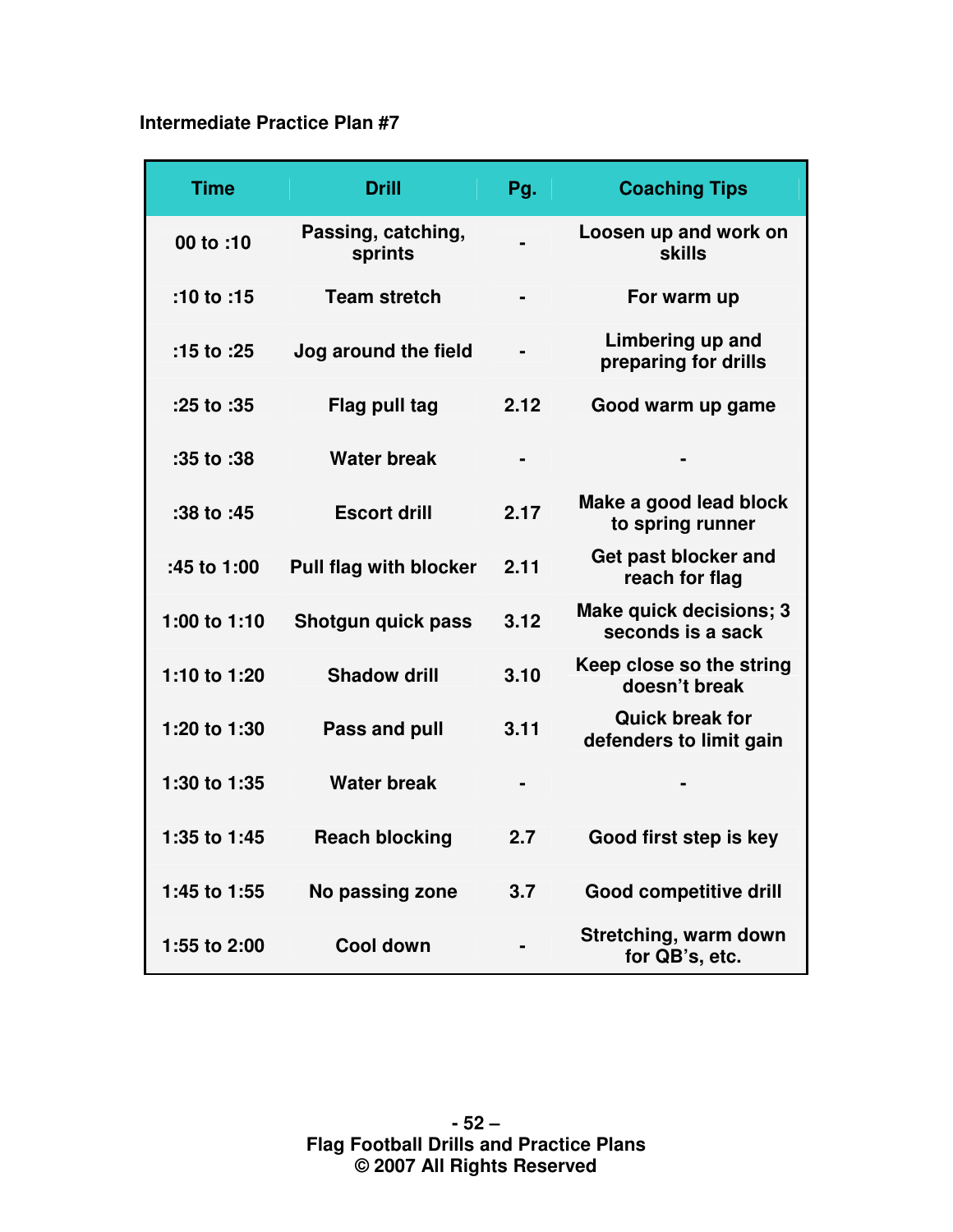| <b>Time</b>  | <b>Drill</b>                  | Pg.  | <b>Coaching Tips</b>                         |
|--------------|-------------------------------|------|----------------------------------------------|
| 00 to :10    | Passing, catching,<br>sprints |      | Loosen up and work on<br><b>skills</b>       |
| $:10$ to :15 | <b>Team stretch</b>           |      | For warm up                                  |
| :15 to :25   | Jog around the field          |      | Limbering up and<br>preparing for drills     |
| :25 to :35   | Square in, square<br>out      | 1.8  | Good cuts for these short<br>patterns        |
| :35 to :38   | <b>Water break</b>            |      |                                              |
| :38 to :45   | Open field flag pull          | 2.10 | Keep the head up and the<br>feet moving      |
| :45 to 1:00  | <b>Cris-cross handoff</b>     | 1.10 | Good technique on<br>handoffs                |
| 1:00 to 1:10 | <b>Lateral drill</b>          | 1.11 | <b>Solid pitches</b>                         |
| 1:10 to 1:20 | 5 on 4 Defense                | 3.8  | LB needs to keep the<br>head up to make play |
| 1:20 to 1:30 | <b>Skeleton Offense</b>       | 3.9  | Work on basic plays in<br>this segment       |
| 1:30 to 1:35 | <b>Water break</b>            |      |                                              |
| 1:35 to 1:45 | <b>Team work</b>              |      | 5 on 5 or 8 on 8 work                        |
| 1:45 to 1:55 |                               |      |                                              |
| 1:55 to 2:00 | Cool down                     |      | Stretching, warm down<br>for QB's, etc.      |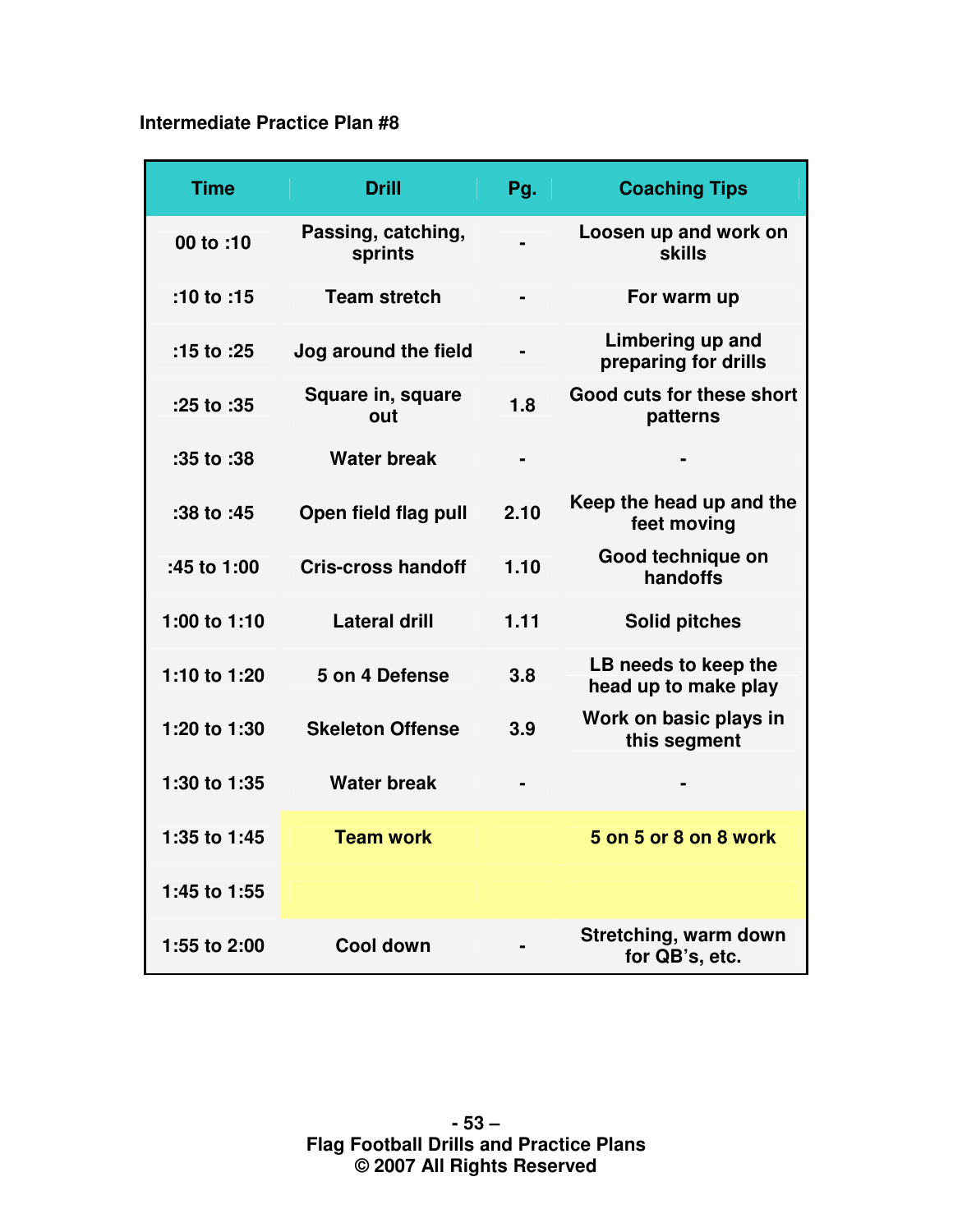| <b>Time</b>  | <b>Drill</b>                  | Pg.  | <b>Coaching Tips</b>                                        |
|--------------|-------------------------------|------|-------------------------------------------------------------|
| 00 to :10    | Passing, catching,<br>sprints |      | Loosen up and work on<br><b>skills</b>                      |
| $:10$ to :15 | <b>Team stretch</b>           |      | For warm up                                                 |
| :15 to $:25$ | Jog around the field          |      | Limbering up and<br>preparing for drills                    |
| :25 to :35   | <b>Passing Accuracy 2</b>     | 1.13 | Deeper throws require<br>more touch                         |
| :35 to :38   | <b>Water break</b>            |      |                                                             |
| :38 to :45   | Head up flag pull             | 2.13 | The key to any<br>successful flag pull is<br><b>HEAD UP</b> |
| :45 to 1:00  | <b>Swarm defense</b>          | 3.14 | <b>RBs avoid flag pull</b>                                  |
| 1:00 to 1:10 | <b>Reach blocking</b>         | 2.7  | Good first step is key                                      |
| 1:10 to 1:20 | Pass pro rush                 | 2.15 | Pit the o-line against d-<br>line                           |
| 1:20 to 1:30 | <b>Camera drill</b>           | 2.20 | Keep the back to the<br>runner for block                    |
| 1:30 to 1:35 | <b>Water break</b>            |      |                                                             |
| 1:35 to 1:45 | <b>Team work</b>              |      | 5 on 5 or 8 on 8                                            |
| 1:45 to 1:55 |                               |      |                                                             |
| 1:55 to 2:00 | Cool down                     |      | Stretching, warm down<br>for QB's, etc.                     |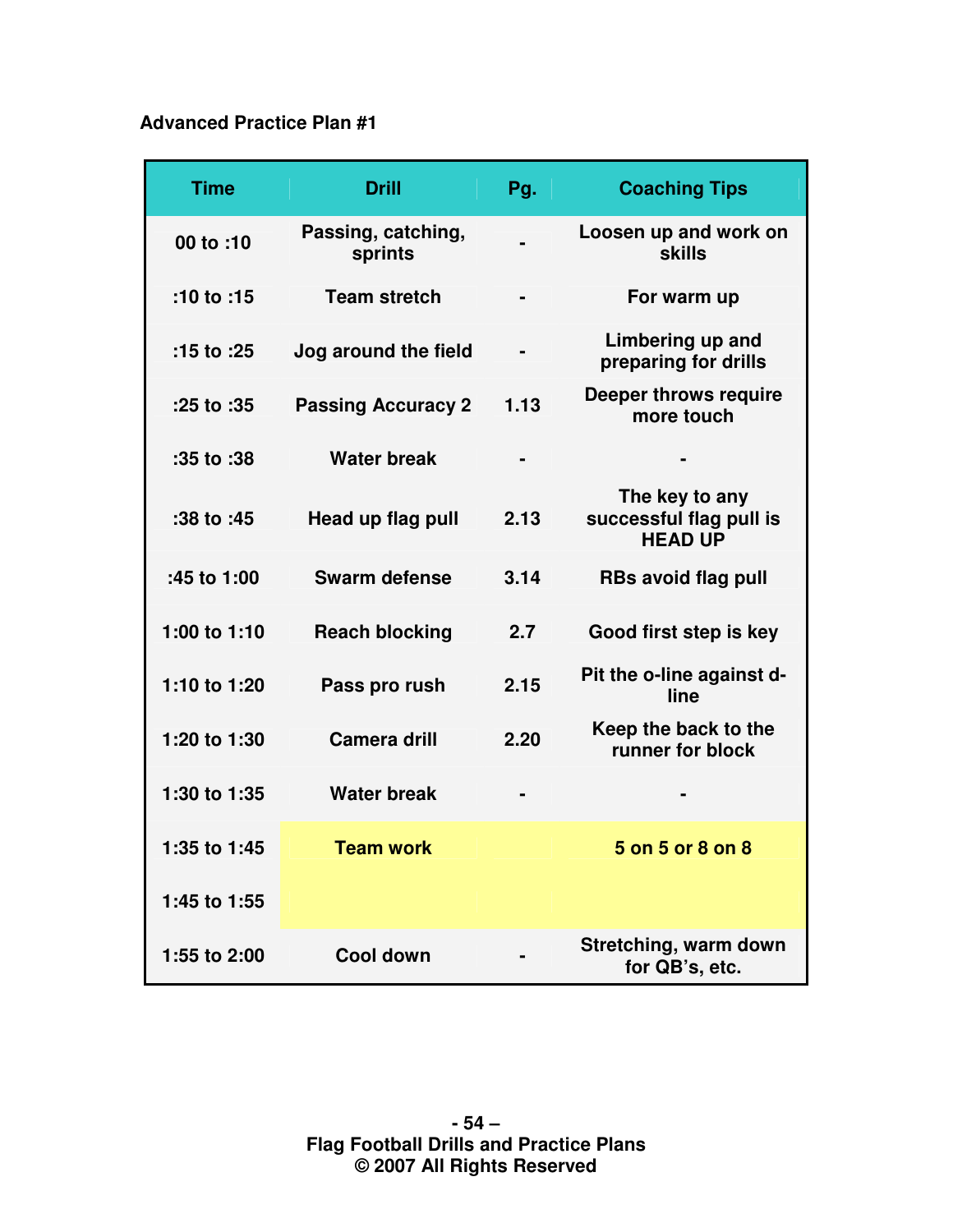| <b>Time</b>    | <b>Drill</b>                  | Pg.  | <b>Coaching Tips</b>                               |
|----------------|-------------------------------|------|----------------------------------------------------|
| 00 to :10      | Passing, catching,<br>sprints |      | Loosen up and work on<br><b>skills</b>             |
| :10 to :15     | <b>Team stretch</b>           |      | For warm up                                        |
| $:15$ to $:25$ | Jog around the field          |      | Limbering up and<br>preparing for drills           |
| :25 to :35     | <b>Shotgun snap</b>           | 1.15 | Get the snap up and get<br>the ball in position    |
| :35 to :38     | <b>Water break</b>            |      |                                                    |
| :38 to :45     | <b>Pit drill</b>              | 2.18 | Quick flag pulls are the<br>key                    |
| :45 to 1:00    | <b>Block and pull</b>         | 2.14 | Shed the block and reach<br>for the pull           |
| 1:00 to 1:10   | <b>Gauntlet</b>               | 1.17 | Keep the feet moving                               |
| 1:10 to 1:20   | 2 receiver throws             | 1.14 | <b>QBs working with two</b><br>receivers at a time |
| 1:20 to 1:30   | <b>Punt drill</b>             | 1.16 | <b>Good practice for kicking</b><br>game           |
| 1:30 to 1:35   | <b>Water break</b>            |      |                                                    |
| 1:35 to 1:45   | <b>Ultimate</b>               | 3.18 | Good time to work on<br>offense                    |
| 1:45 to 1:55   | Get your flags                | 2.19 | Fun one on one drill                               |
| 1:55 to 2:00   | <b>Cool down</b>              |      | Stretching, warm down<br>for QB's, etc.            |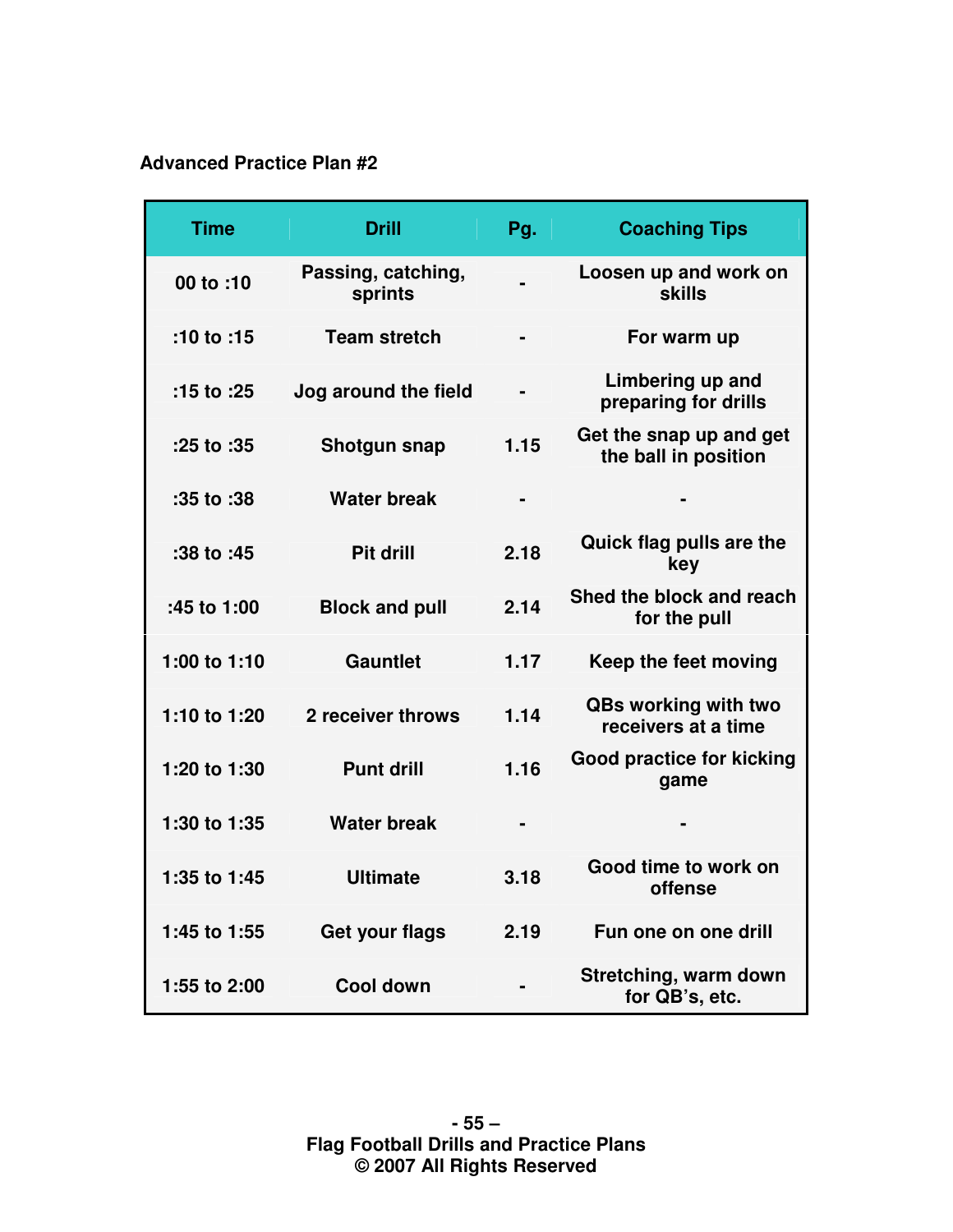| <b>Time</b>    | <b>Drill</b>                  | Pg.  | <b>Coaching Tips</b>                                        |
|----------------|-------------------------------|------|-------------------------------------------------------------|
| 00 to :10      | Passing, catching,<br>sprints |      | Loosen up and work on<br><b>skills</b>                      |
| $:10$ to :15   | <b>Team stretch</b>           |      | For warm up                                                 |
| :15 to :25     | Jog around the field          |      | Limbering up and<br>preparing for drills                    |
| :25 to :35     | <b>Reach blocking</b>         | 2.7  | Good first step is key                                      |
| $:35$ to $:38$ | <b>Water break</b>            |      |                                                             |
| :38 to :45     | <b>Escort drill</b>           | 2.17 | Make a good lead block<br>to spring runner                  |
| :45 to 1:00    | Head up flag pull             | 2.13 | The key to any<br>successful flag pull is<br><b>HEAD UP</b> |
| 1:00 to 1:10   | <b>Swarm defense</b>          | 3.14 | <b>RBs avoid flag pull</b>                                  |
| 1:10 to 1:20   | Drive through                 | 2.16 | Keep the feet moving                                        |
| 1:20 to 1:30   | <b>Toss drill</b>             | 3.16 | Good toss technique                                         |
| 1:30 to 1:35   | <b>Water break</b>            |      |                                                             |
| 1:35 to 1:45   | <b>Team work</b>              |      | 5 on 5 or 8 on 8                                            |
| 1:45 to 1:55   |                               |      |                                                             |
| 1:55 to 2:00   | Cool down                     |      | Stretching, warm down<br>for QB's, etc.                     |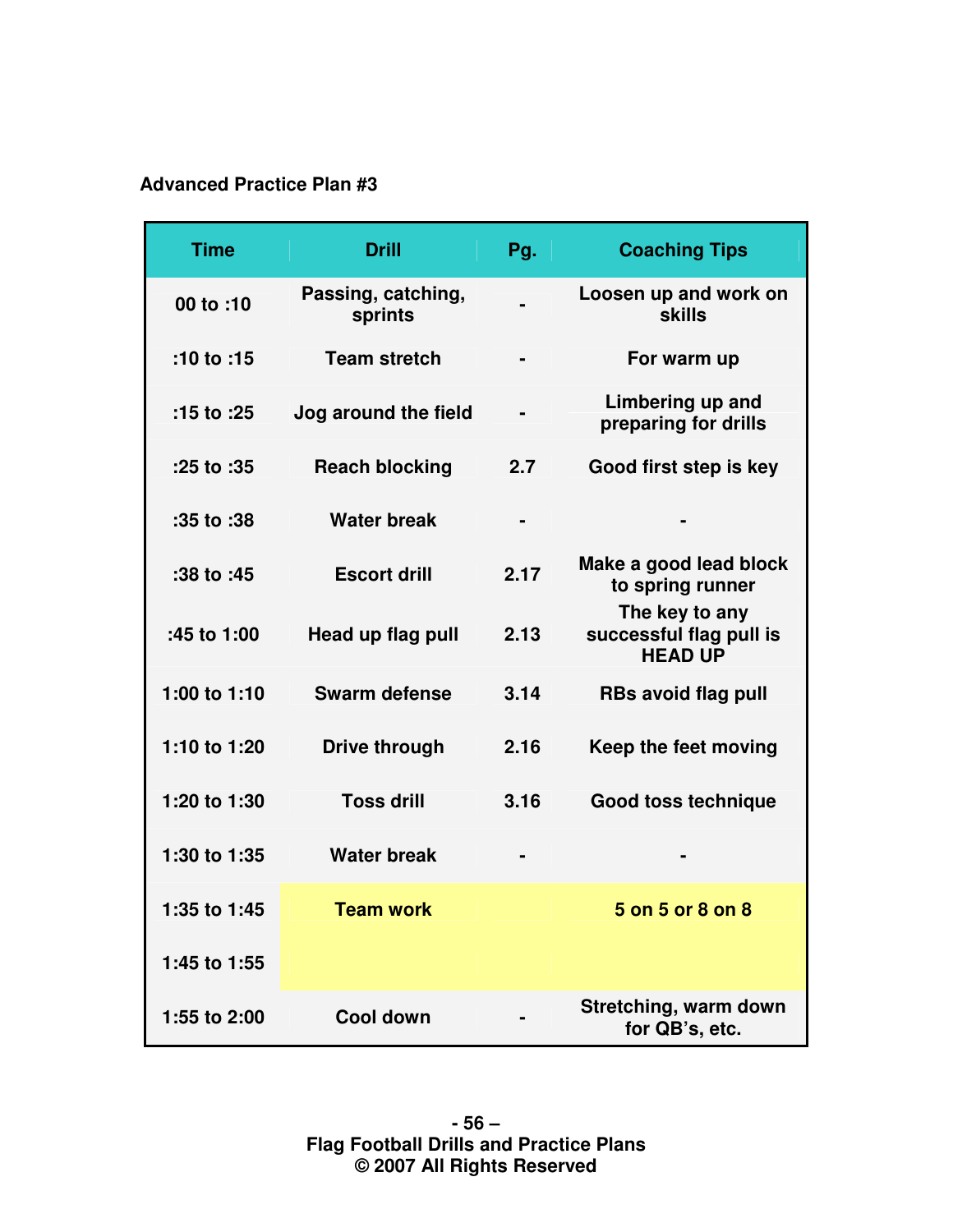| <b>Time</b>    | <b>Drill</b>                  | Pg.  | <b>Coaching Tips</b>                               |
|----------------|-------------------------------|------|----------------------------------------------------|
| 00 to :10      | Passing, catching,<br>sprints |      | Loosen up and work on<br><b>skills</b>             |
| $:10$ to $:15$ | <b>Team stretch</b>           |      | For warm up                                        |
| $:15$ to $:25$ | Jog around the field          |      | Limbering up and<br>preparing for drills           |
| :25 to :35     | <b>Shotgun snap</b>           | 1.15 | Get the snap up and get<br>the ball in position    |
| :35 to :38     | <b>Water break</b>            |      |                                                    |
| :38 to :45     | 10 yards                      | 3.17 | Try to gain and try to<br>defend against           |
| :45 to 1:00    | <b>Option exchange</b>        | 1.18 | Quick pitch on the run                             |
| 1:00 to 1:10   | <b>Gauntlet</b>               | 1.17 | Keep the feet moving                               |
| 1:10 to 1:20   | 2 receiver throws             | 1.14 | <b>QBs working with two</b><br>receivers at a time |
| 1:20 to 1:30   | <b>Punt drill</b>             | 1.16 | <b>Good practice for kicking</b><br>qame           |
| 1:30 to 1:35   | <b>Water break</b>            |      |                                                    |
| 1:35 to 1:45   | <b>Ultimate</b>               | 3.18 | Good time to work on<br>offense                    |
| 1:45 to 1:55   | Get your flags                | 2.19 | Fun one on one drill                               |
| 1:55 to 2:00   | <b>Cool down</b>              |      | Stretching, warm down<br>for QB's, etc.            |

**- 57 – Flag Football Drills and Practice Plans © 2007 All Rights Reserved**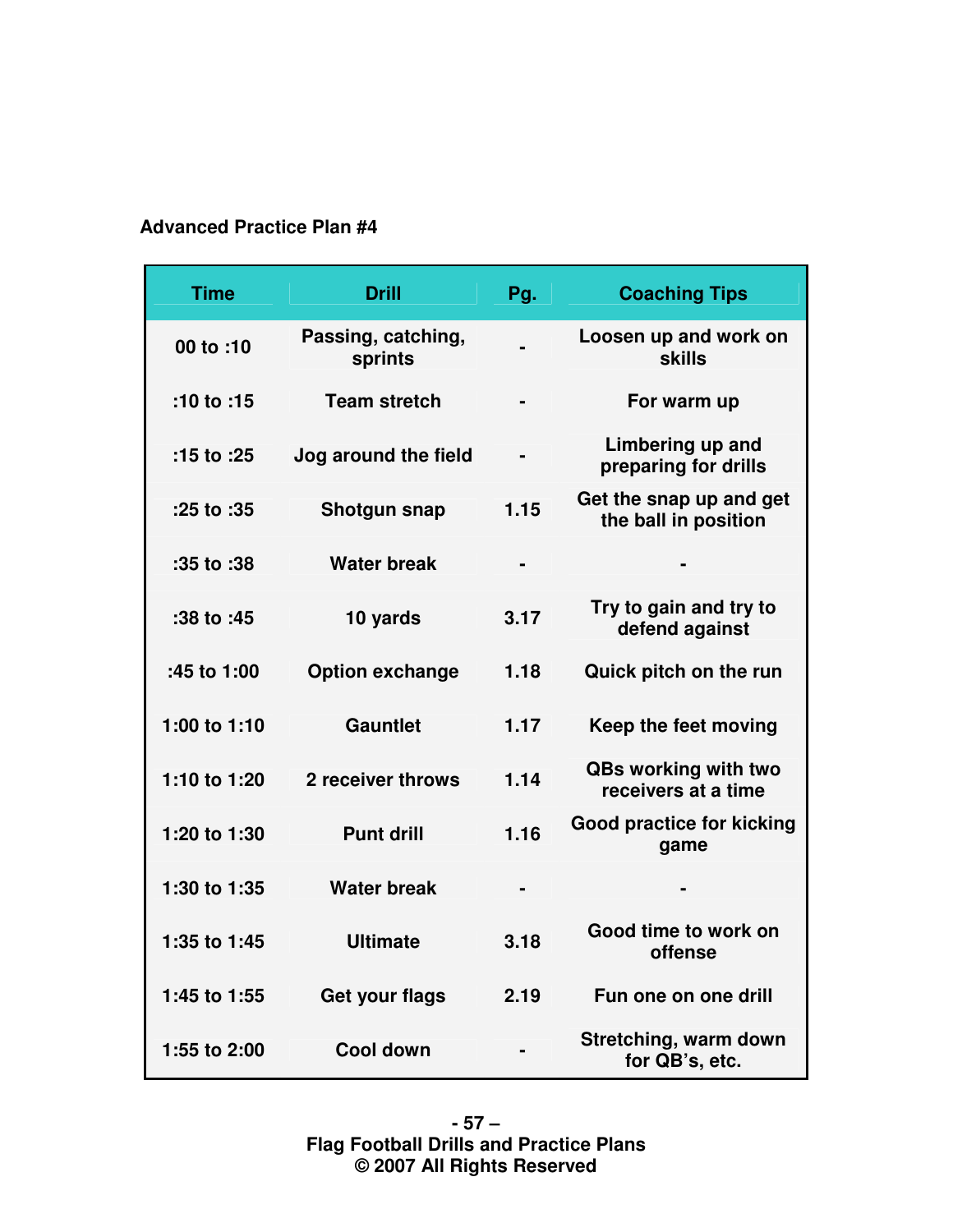| <b>Time</b>    | <b>Drill</b>                  | Pg.  | <b>Coaching Tips</b>                       |
|----------------|-------------------------------|------|--------------------------------------------|
| 00 to :10      | Passing, catching,<br>sprints |      | Loosen up and work on<br><b>skills</b>     |
| :10 to :15     | <b>Team stretch</b>           |      | For warm up                                |
| $:15$ to $:25$ | Jog around the field          |      | Limbering up and<br>preparing for drills   |
| :25 to :35     | <b>Passing Accuracy 2</b>     | 1.13 | Deeper throws require<br>more touch        |
| :35 to :38     | <b>Water break</b>            |      |                                            |
| :38 to :45     | Drive through                 | 2.16 | Keep the feet moving                       |
| :45 to 1:00    | <b>Toss drill</b>             | 3.16 | <b>Good toss technique</b>                 |
| 1:00 to 1:10   | Pass pro rush                 | 2.15 | Pit the o-line against d-<br>line          |
| 1:10 to 1:20   | Camera drill                  | 2.20 | Keep the back to the<br>runner for block   |
| 1:20 to 1:30   | Flag pull relay               | 3.15 | 6 points for TD, 3 points<br>for flag pull |
| 1:30 to 1:35   | <b>Water break</b>            |      |                                            |
| 1:35 to 1:45   | <b>Team work</b>              |      | 5 on 5 or 8 on 8                           |
| 1:45 to 1:55   |                               |      |                                            |
| 1:55 to 2:00   | Cool down                     |      | Stretching, warm down<br>for QB's, etc.    |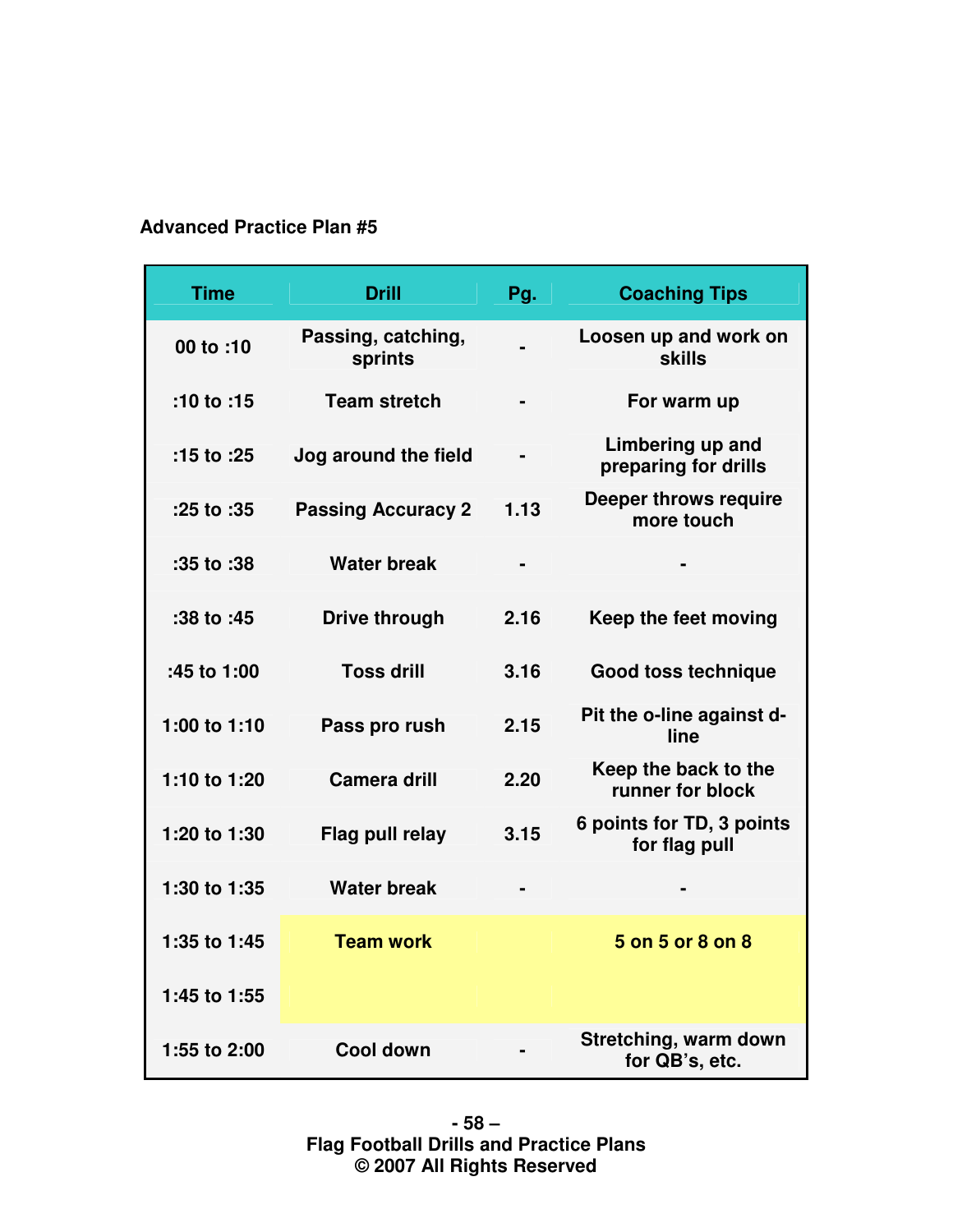| <b>Time</b>  | <b>Drill</b>                  | Pg.  | <b>Coaching Tips</b>                       |
|--------------|-------------------------------|------|--------------------------------------------|
| 00 to :10    | Passing, catching,<br>sprints |      | Loosen up and work on<br>skills            |
| :10 to :15   | <b>Team stretch</b>           |      | For warm up                                |
| :15 to :25   | Jog around the field          |      | Limbering up and<br>preparing for drills   |
| :25 to :35   | Flag pull relay               | 3.15 | Another good warm up<br>drill              |
| :35 to :38   | <b>Water break</b>            |      |                                            |
| :38 to :45   | <b>Escort drill</b>           | 2.17 | Make a good lead block<br>to spring runner |
| :45 to 1:00  | <b>Pit drill</b>              | 2.18 | Quick flag pulls are the<br>key            |
| 1:00 to 1:10 | <b>Block and pull</b>         |      | Shed the block and reach<br>for the pull   |
| 1:10 to 1:20 | Cone cut and pull             | 3.13 | LB reads the play                          |
| 1:20 to 1:30 | <b>Shadow drill</b>           | 3.10 | Don't break the string                     |
| 1:30 to 1:35 | <b>Water break</b>            |      |                                            |
| 1:35 to 1:45 | <b>Ultimate</b>               | 3.18 | Good time to work on<br>offense            |
| 1:45 to 1:55 | Get your flags                | 2.19 | Fun one on one drill                       |
| 1:55 to 2:00 | <b>Cool down</b>              |      | Stretching, warm down<br>for QB's, etc.    |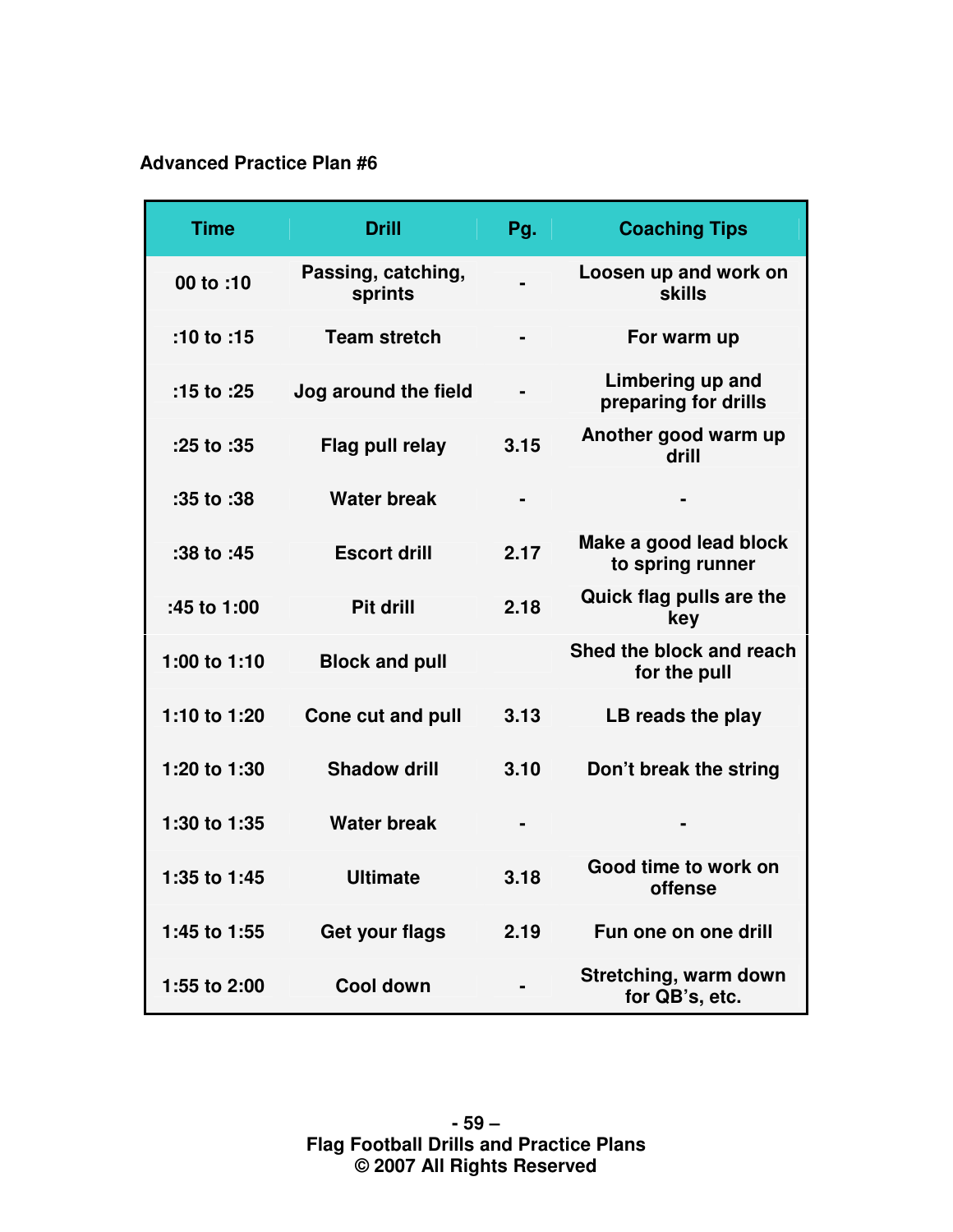| <b>Time</b>    | <b>Drill</b>                  | Pg.  | <b>Coaching Tips</b>                                        |
|----------------|-------------------------------|------|-------------------------------------------------------------|
| 00 to :10      | Passing, catching,<br>sprints |      | Loosen up and work on<br><b>skills</b>                      |
| $:10$ to :15   | <b>Team stretch</b>           |      | For warm up                                                 |
| $:15$ to $:25$ | Jog around the field          |      | Limbering up and<br>preparing for drills                    |
| :25 to :35     | Shotgun snap                  | 1.15 | Get the snap up and get<br>the ball in position             |
| :35 to :38     | <b>Water break</b>            |      |                                                             |
| :38 to :45     | Head up flag pull             | 2.13 | The key to any<br>successful flag pull is<br><b>HEAD UP</b> |
| :45 to 1:00    | <b>Swarm defense</b>          | 3.14 | <b>RBs avoid flag pull</b>                                  |
| 1:00 to 1:10   | 10 yards                      | 3.17 | Try to gain and try to<br>defend against                    |
| 1:10 to 1:20   | <b>Option exchange</b>        | 1.18 | Quick pitch on the run                                      |
| 1:20 to 1:30   | <b>Punt drill</b>             | 1.16 | <b>Good practice for kicking</b><br>game                    |
| 1:30 to 1:35   | <b>Water break</b>            |      |                                                             |
| 1:35 to 1:45   | <b>Team work</b>              |      | 5 on 5 or 8 on 8                                            |
| 1:45 to 1:55   |                               |      |                                                             |
| 1:55 to 2:00   | <b>Cool down</b>              |      | Stretching, warm down<br>for QB's, etc.                     |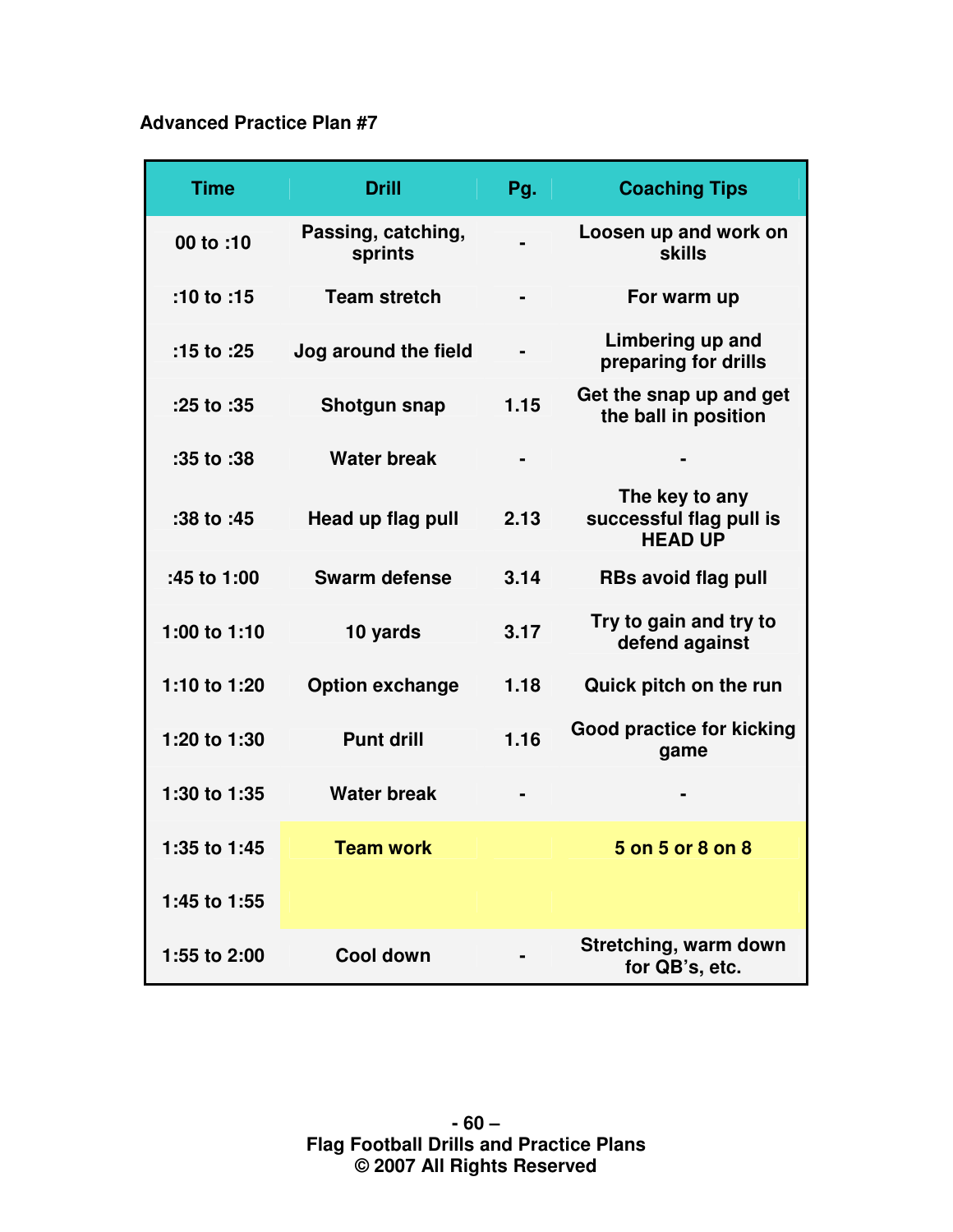| <b>Time</b>  | <b>Drill</b>                  | Pg.  | <b>Coaching Tips</b>                               |
|--------------|-------------------------------|------|----------------------------------------------------|
| 00 to :10    | Passing, catching,<br>sprints |      | Loosen up and work on<br><b>skills</b>             |
| $:10$ to :15 | <b>Team stretch</b>           |      | For warm up                                        |
| :15 to :25   | Jog around the field          |      | Limbering up and<br>preparing for drills           |
| :25 to :35   | Flag pull relay               | 3.15 | Another good warm up<br>drill                      |
| :35 to :38   | <b>Water break</b>            |      |                                                    |
| :38 to :45   | <b>Escort drill</b>           | 2.17 | Make a good lead block<br>to spring runner         |
| :45 to 1:00  | <b>Gauntlet</b>               | 1.17 | Keep the feet moving                               |
| 1:00 to 1:10 | 2 receiver throws             | 1.14 | <b>QBs working with two</b><br>receivers at a time |
| 1:10 to 1:20 | <b>Ultimate</b>               | 3.18 | Good time to work on<br>offense                    |
| 1:20 to 1:30 | Get your flags                | 2.19 | Fun one on one drill                               |
| 1:30 to 1:35 | <b>Water break</b>            |      |                                                    |
| 1:35 to 1:45 | 10 yards                      | 3.17 | Try to gain and try to<br>defend against           |
| 1:45 to 1:55 | <b>Option exchange</b>        | 1.18 | Quick pitch on the run                             |
| 1:55 to 2:00 | <b>Cool down</b>              |      | Stretching, warm down<br>for QB's, etc.            |